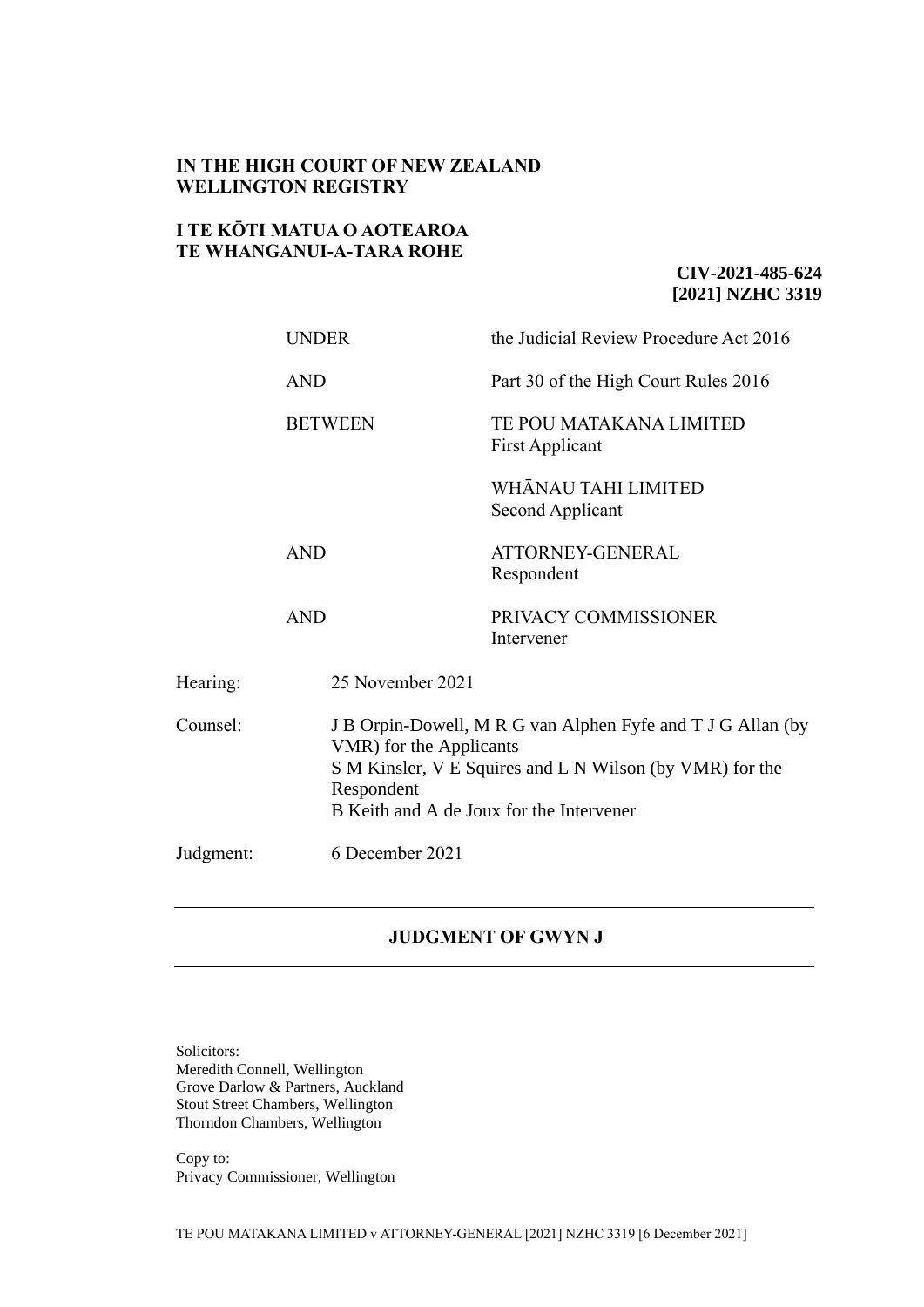# **TABLE OF CONTENTS**

| <b>Introduction</b>                                                                                                       | $[1]$                             |
|---------------------------------------------------------------------------------------------------------------------------|-----------------------------------|
| Context                                                                                                                   | $\begin{bmatrix} 5 \end{bmatrix}$ |
| The legal framework                                                                                                       | $\lceil 15 \rceil$                |
| The second decision                                                                                                       | [20]                              |
| <b>Grounds of review</b>                                                                                                  | [31]                              |
| The Ministry's assessment of whether disclosure would be effective to address the<br>risk                                 | $\lceil 36 \rceil$                |
| Error of law: did the Ministry introduce an imminence threshold to $r \Pi(2)(d)$ ?                                        | [39]                              |
| Error of law: did the Ministry apply the wrong threshold for "necessary"?                                                 | $[44]$                            |
| Error of fact: did the Ministry err in its conclusion about Whānau Ora's coverage?                                        | [56]                              |
| Error of law: would disclosure of the data be effective to address the risk?                                              | $[59]$                            |
| The Ministry's assessment of less privacy-intrusive options                                                               | [66]                              |
| Error of law: was the issue of iwi oversight of Whanau Tahi irrelevant?                                                   | [68]                              |
| Error of law: provision of mapping level data not an equally effective alternative                                        | $[73]$                            |
| Error of law: evidence-based assessment of alternatives                                                                   | $[74]$                            |
| The Ministry's consultation process                                                                                       | [82]                              |
| The consultation process                                                                                                  | [83]                              |
| Error of law: did the Ministry introduce an authorisation requirement to $r \Pi(2)(d)$ ?                                  | [98]                              |
| Was the Ministry in fact seeking authorisation from iwi?                                                                  | $\lceil 103 \rceil$               |
| What did tikanga require?                                                                                                 | $[107]$                           |
| Conclusion                                                                                                                | [113]                             |
| Error of law: did the Ministry adopt a consultation process that does not have regard<br>to the urgency of the situation? | $[114]$                           |
| Breach of natural justice: is the Ministry's conclusion the result of a flawed<br>consultation process?                   | $[123]$                           |
| Māori data sovereignty                                                                                                    | $[127]$                           |
| Whānau Ora relationship with iwi                                                                                          | $[133]$                           |
| Te Tiriti partners                                                                                                        | $[138]$                           |
| Protection of the data                                                                                                    | $[145]$                           |
| Conclusion                                                                                                                | $[147]$                           |
| Inconsistent treatment (disclosure of individual data to other entities)                                                  | $[151]$                           |
| The Ministry's discretion                                                                                                 |                                   |
| <b>Relief</b>                                                                                                             | $[172]$                           |
| <b>Costs</b>                                                                                                              | [180]                             |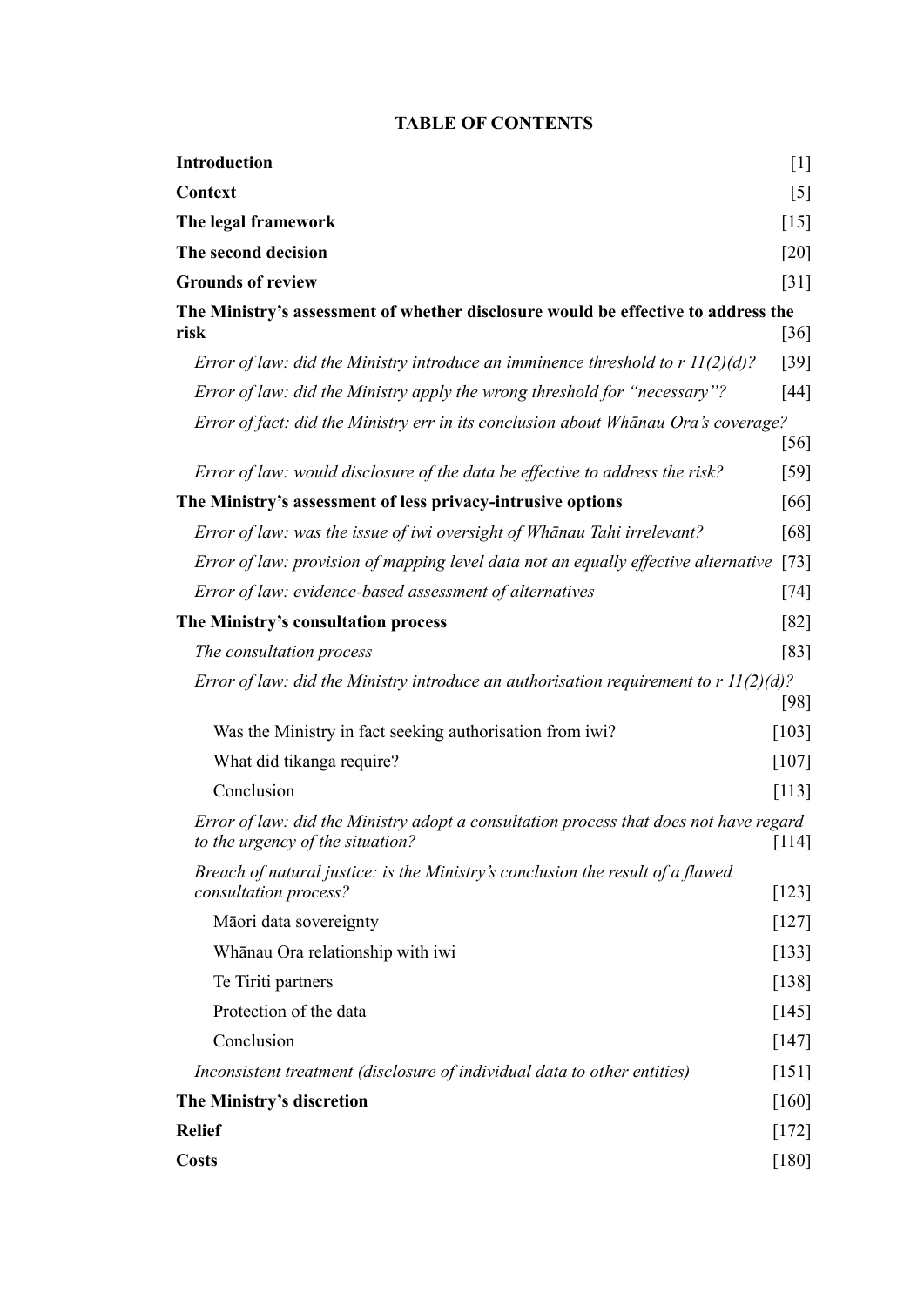## <span id="page-2-0"></span>**Introduction**

[1] The applicants seek judicial review of a decision by the Ministry of Health (the Ministry) declining to provide them with the personal details, contact details, vaccination status and vaccination booking status of those Māori in Te Ika-a-Māui/North Island who have not yet received any dose of the COVID-19 vaccine or have received only one dose of the vaccine (the data).

[2] The applicants in this case are Te Pou Matakana Limited, trading as the Whānau Ora Commissioning Agency (WOCA), and Whānau Tahi Limited. WOCA is the commissioning agency contracted by Te Puni Kōkiri/Ministry of Māori Development to deliver Whānau Ora services for Te Ika-a-Māui/North Island. Whānau Tahi is Te Pou Matakana's information systems provider.

<span id="page-2-1"></span>[3] This case is a sequel to an earlier case brought by the applicants against the Ministry and the underlying issues remain the same. In the earlier case, the Court set aside the Ministry's refusal to share the data with the applicants (the first decision), and directed the Ministry to urgently retake the decision, within three working days, with leave to apply if more time was required (the first judgment).<sup>1</sup> That time was extended by a day with the applicants' consent. On 5 November 2021 the Ministry made a new decision on the request. The Director-General of Health, Dr Ashley Bloomfield, accepted recommendations from Ministry officials, including to "decline the request for access to all Te Ika-a-Māui/North Island individual level Māori health information sought by the applicants" (the second decision).

[4] The applicants challenge the second decision as being wrong in fact and law. While in the earlier case the applicants asked the Court to set aside the Ministry's decision and direct the Ministry to reconsider, in this case they argue that there are exceptional circumstances that mean that, rather than remitting it back to the Director-General to make a fresh decision, the Court should direct the Ministry to urgently share the data with the applicants.

<sup>1</sup> *Te Pou Matakana Ltd v Attorney-General* [2021] NZHC 2942.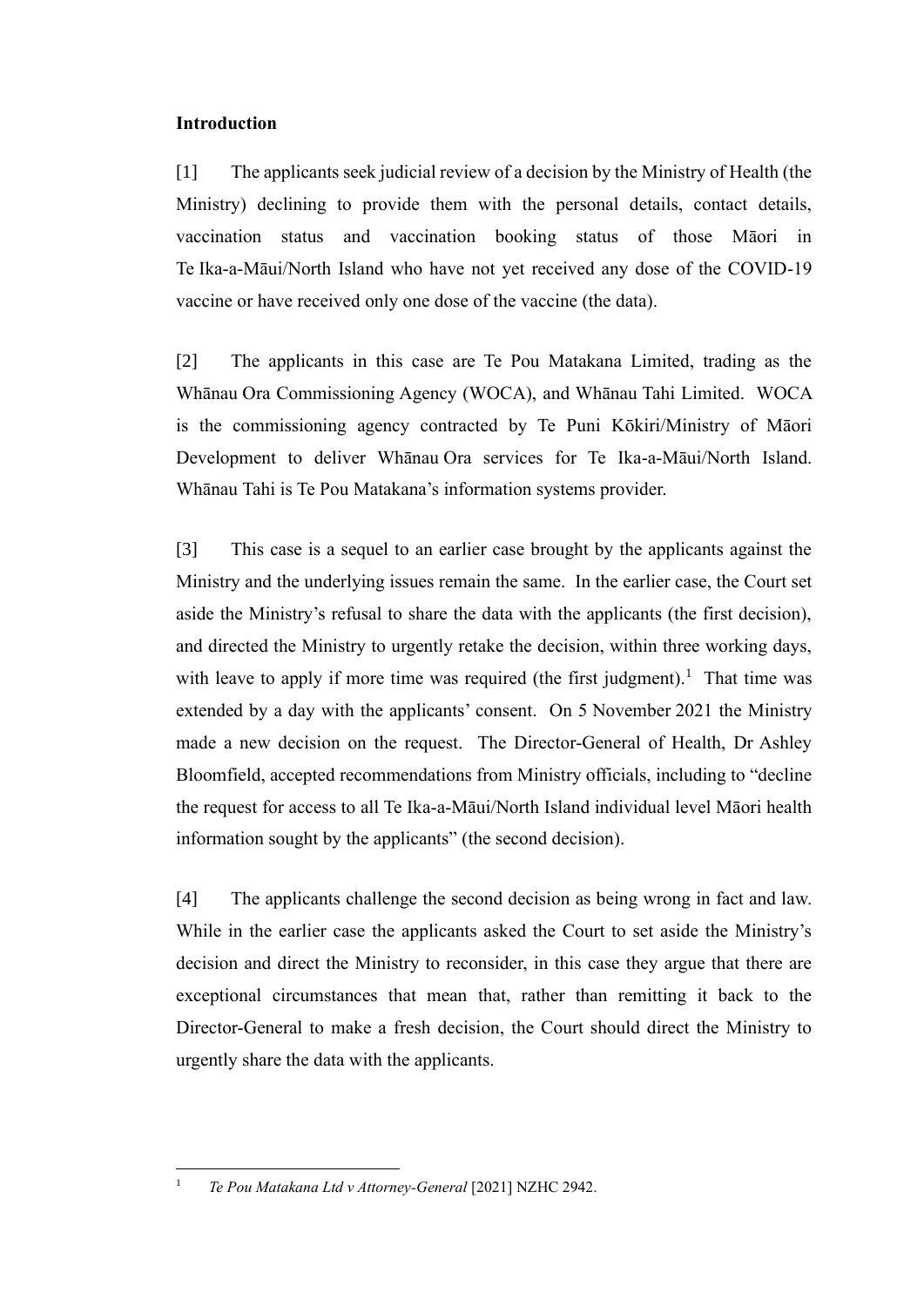#### <span id="page-3-0"></span>**Context**

[5] As set out in the first judgment,<sup>2</sup> as at that date, the COVID-19 immunisation programme had not achieved equitable coverage between Māori and other ethnic groups; the percentage of the eligible Māori population who had received COVID-19 vaccinations was at that point materially lower than the percentage of other eligible populations. The parties agreed that the underlying reasons for that inequity included that there are significant barriers to Māori accessing primary healthcare services, including cost, access to services, poor service delivery, cultural barriers, poor communication by health providers, and different approaches and models to wellbeing.<sup>3</sup> It was also accepted that one of the reasons why the Māori vaccination rate is lower than other groups of New Zealanders is a lack of trust by Māori in government institutions.<sup>4</sup>

[6] The second decision records that Māori vaccination rates are improving quickly, but also acknowledges that Māori vaccination rates continue to lag behind the general population, and Māori are disproportionately impacted by the current outbreak of the Delta variant in those locations where it is occurring.

[7] The evidence from the applicants was that, although more Māori are getting vaccinated, the differences between vaccination rates for Māori and non-Māori for those who are double vaccinated have been persistent and in fact increased in the month leading up to the second decision. The applicants' submission is that the actual vaccination coverage is significantly lower than reported by the Ministry, because the Ministry uses the Health Service Utilisation (HSU) population figures, which only include those who engaged with health services in 2020. That is known to undercount Māori, as well as young people. By reference to Stats NZ estimated resident population counts, Mr Andrew Sporle for the applicants estimates that the undercount

<sup>&</sup>lt;sup>2</sup> At [26]-[29].

At [28].

At [29].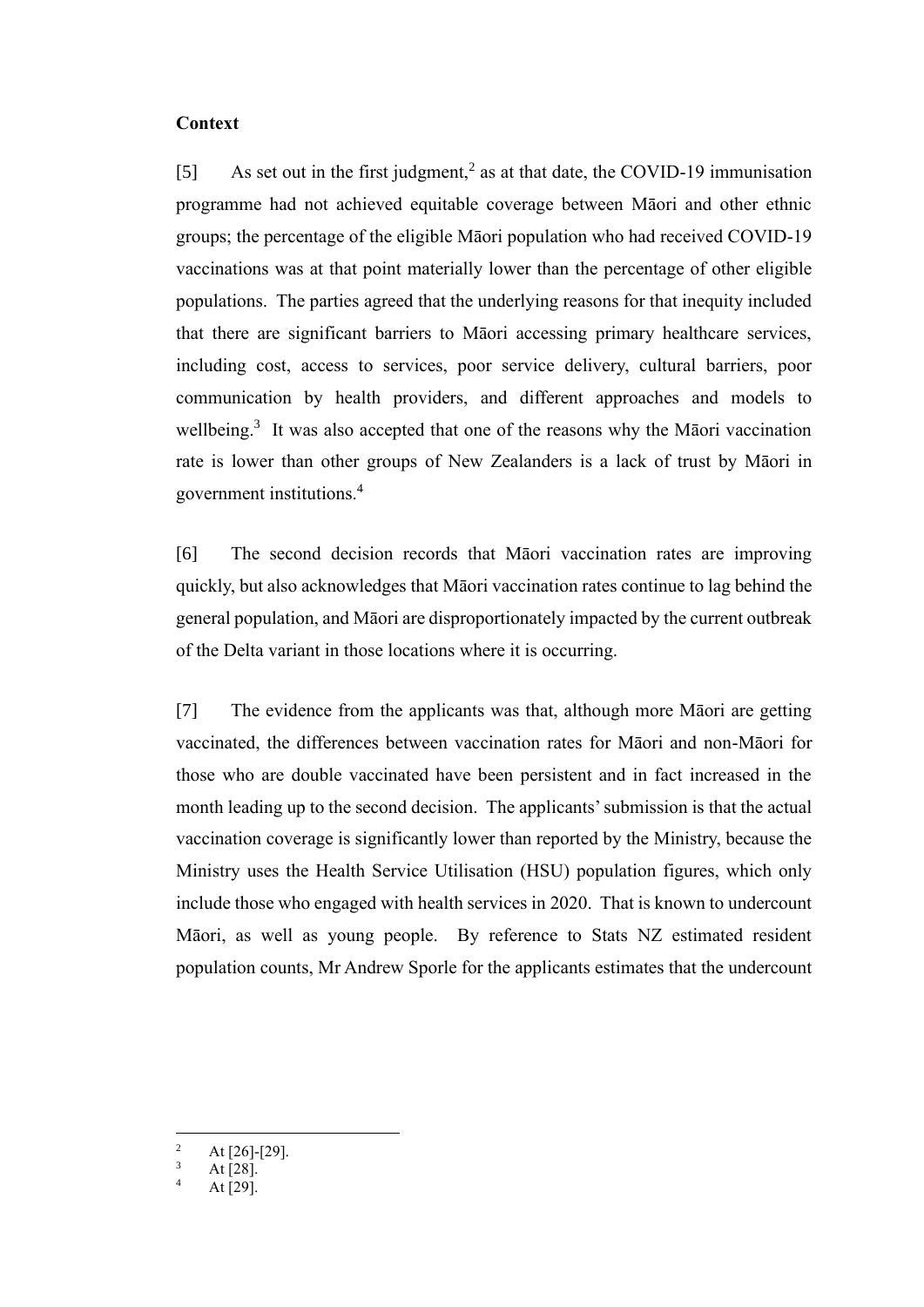of Māori needing to be vaccinated is approximately 74,000.<sup>5</sup> Mr Sporle's evidence was that on the Ministry's published data from 9 November 2021, there was:<sup>6</sup>

- (a) a 14.5 per cent difference between the first vaccination coverage for the Māori population (74.9 per cent) and NZ European/Other population (89.4 per cent); and
- (b) a 22.3 per cent difference between second vaccination coverage for the Māori population (58.1 per cent) and NZ European/Other population (80.4 per cent).

[8] Mr Sporle's evidence was also that the differences in vaccination coverage vary by age band, with the greatest disparities in the younger age bands, particularly in the 12-19 and 20-34 age bands. Significantly, these bands make up 38.4 per cent of the total Māori population.

[9] The applicants say this age-based disparity among young people presents particular risks for Māori, as research shows these age bands are most at risk of transmitting COVID-19 because of their large social networks. That means a very real risk of rapid spread within Māori communities. Mr Sporle also notes that the younger age group requires more time to increase vaccine coverage as they have higher rates of vaccine hesitancy and are less likely to be engaged in healthcare than other age groups.<sup>7</sup> In addition, transmission among this group also puts at risk the 25 per cent of the Māori population who are under 12 years of age and cannot yet be vaccinated.

<sup>5</sup> Andrew Sporle is an expert in applied statistics research. In 2021 he received the Prime Minister's Science prize as part of a group award to the COVID-19 modelling team advising the government. Mr Sporle's statistical training is through epidemiology including advanced post-graduate courses in genetics and epidemiology.

 $6$  The Ministry's submissions challenged Mr Sporle's evidence relating to the difference between the HSU population data and the Stats NZ official estimated resident Māori population, on the basis that it resulted in an overestimate of the number of Māori individuals requiring a first or second dose. I am satisfied that, taken as a whole, Mr Sporle's evidence provides an accurate picture of the equity gap.

<sup>&</sup>lt;sup>7</sup> Mr Sporle cites Kate C Prickett, Hanna Habibi and Polly Atatoa Carr "COVID-19 Vaccine Hesitancy and Acceptance in a Cohort of Diverse New Zealanders" (2021) 14 The Lancet Regional Health – Western Pacific 1.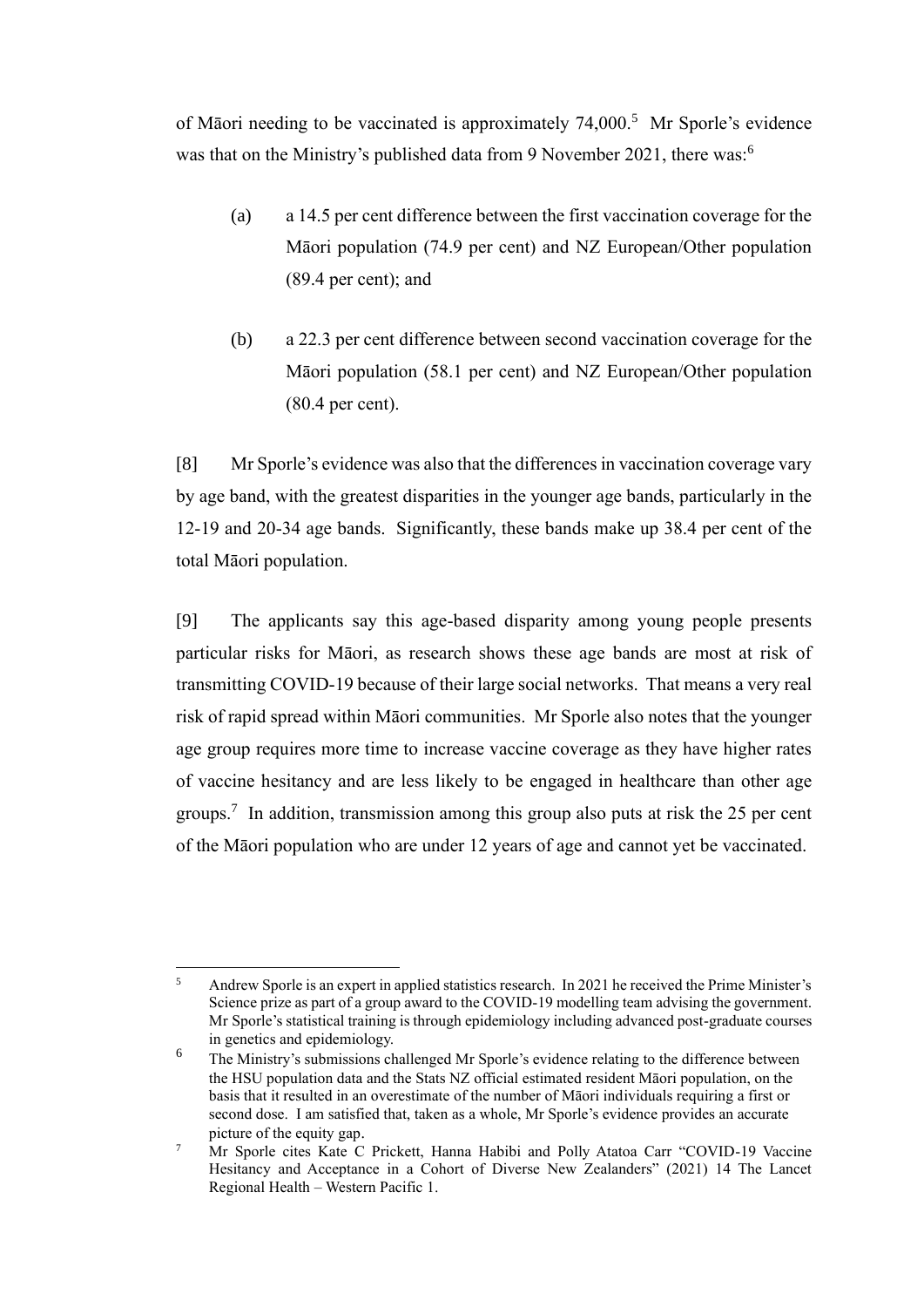[10] Māori make up only 17 per cent of New Zealand's population, but at the time the applicants filed their submissions Māori made up 48 per cent of active cases. In the period between the first judgment and the date of hearing of this application, there had been an additional 2,031 confirmed Māori cases of COVID-19 and an additional five deaths.

[11] Since the first judgment, ESR has carried out Māori-specific vaccination modelling. The lowest modelled level of Māori vaccination is 75 per cent double vaccinated. At the time the applicants filed their submissions for this hearing, only 63.5 per cent of the eligible Māori population was double vaccinated.

[12] The ESR modelling predicts that if the percentage of the eligible Māori population who are double vaccinated was raised from 75 per cent to 90 per cent that would result, over a one-year period, in:<sup>8</sup>

- (a) a 40 per cent reduction in peak Māori cases (32,900 fewer people assuming no public health measures);
- (b) a 17 per cent reduction in Māori total cases (108,000 fewer people assuming no public health measures);
- (c) a 31 per cent reduction in Māori deaths (1,220 fewer people assuming no public health measures);
- (d) a 47 per cent reduction in peak hospitalisation levels for Māori people (3,120 fewer people assuming no public health measures); and
- (e) a 27 per cent reduction in hospitalisations for Māori (9,800 fewer people assuming no public health measures).

<sup>8</sup> Mr Sporle explains the ESR modelling was completed in October 2021, and models the impact of different vaccination levels and strategies on hospitalisations and deaths for Māori over a one-year period. It was designed to inform vaccination strategies alone, so does not include the impact of public health measures such as masking and isolation levels.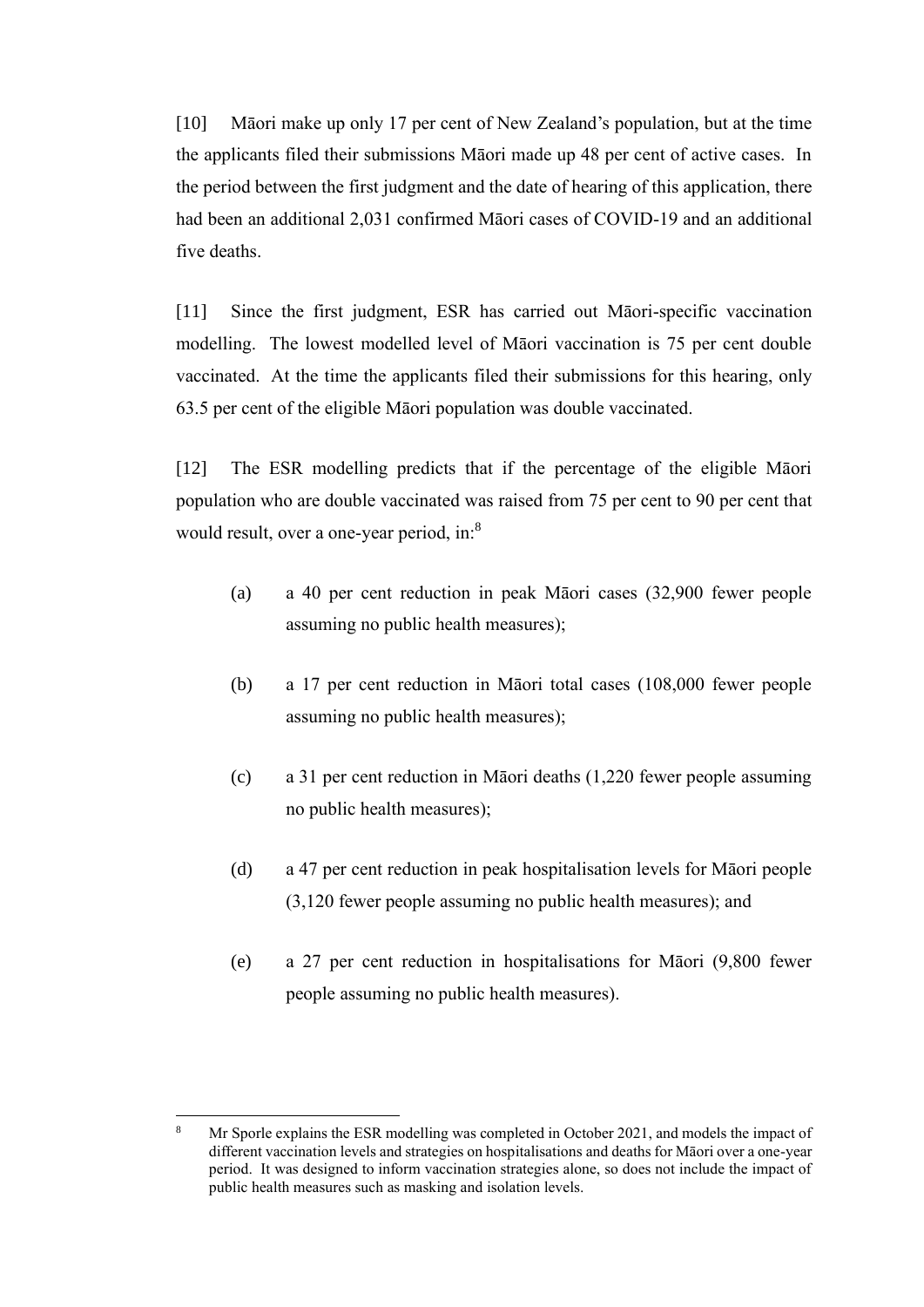[13] On 17 November 2021, the Prime Minister announced that the whole of New Zealand would move into the COVID-19 Protection Framework (the "traffic light" system); since the hearing the Prime Minister announced this would occur at 11.59 pm on 2 December 2021.The move to the traffic light system is no longer tied to a requirement that 90 per cent of the eligible population in each District Health Board (DHB) region be double vaccinated, as had been previously indicated. From 15 December 2021, border restrictions in Tāmaki Makaurau/Auckland, which has had the highest rates of COVID-19 in the latest Delta outbreak and as a result has been at a higher alert level than most of the country (with associated travel restrictions), will be eased, allowing travel outside of the city.

[14] In the applicants' submission, the inevitable result of those measures will be the accelerated spread of COVID-19 around New Zealand, increasing the risks for the unvaccinated. They point to the time lags in getting any data sharing agreement(s) in place and then receiving and utilising the data to get individuals vaccinated, including allowing for at least three weeks between the first and second doses. The applicants say that the window for Whānau Ora and other kaupapa Māori providers to engage with the unvaccinated before COVID-19 is circulating in their communities has almost closed.

### <span id="page-6-0"></span>**The legal framework**

[15] The applicants' request for the data falls to be considered by the Ministry under the Privacy Act 2020 (the Act) and, specifically, the Health Information Privacy Code 2020 (the Code).

[16] Rule 11 of the Code governs the applicants' request. It places limits on the disclosure of health information. Generally, information can be shared where it was a purpose of collection (r  $11(1)(c)$ ), or where the disclosure is authorised by the individual concerned  $(r 11(1)(b))$ . A number of exceptions are set out in r 11(2), which recognises that other interests may be engaged and may take precedence.

[17] Rule 11 provides:

#### **Rule 11 Limits on disclosure of health information**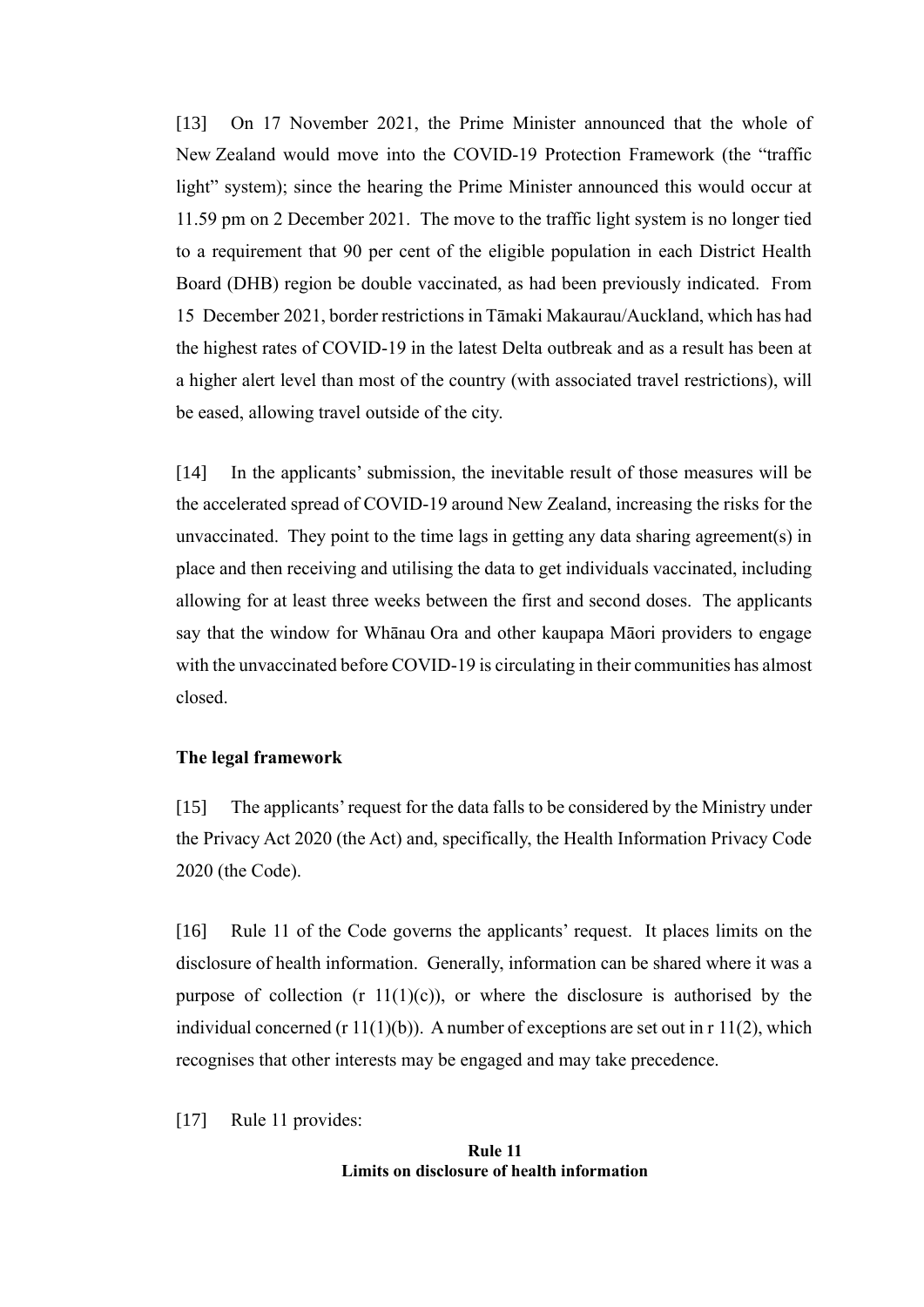- (1) A health agency that holds health information must not disclose the information unless the agency believes, on reasonable grounds,—
	- (a) that the disclosure is to—
		- (i) the individual concerned; or
		- (ii) the individual's representative where the individual is dead or is unable to exercise their rights under these rules; or
	- (b) that the disclosure is authorised by—
		- (i) the individual concerned; or
		- (ii) the individual's representative where the individual is dead or is unable to give their authority under this rule; or
	- (c) that the disclosure of the information is one of the purposes in connection with which the information was obtained; or
	- (d) that the source of the information is a publicly available publication and that, in the circumstances of the case, it would not be unfair or unreasonable to disclose the information; or
	- (e) that the information is information in general terms concerning the presence, location, and condition and progress of the patient in a hospital, on the day on which the information is disclosed, and the disclosure is not contrary to the express request of the individual or their representative; or
	- (f) that the information to be disclosed concerns only the fact of death and the disclosure is by a health practitioner or by a person authorised by a health agency, to a person nominated by the individual concerned, or the individual's representative, partner, spouse, principal caregiver, next of kin, whānau, close relative, or other person whom it is reasonable in the circumstances to inform; or
	- $(g)$  that the information to be disclosed concerns only the fact that an individual is to be, or has been, released from compulsory status under the Mental Health (Compulsory Assessment and Treatment) Act 1992 and the disclosure is to the individual's principal caregiver.
- (2) Compliance with subrule  $(1)(b)$  is not necessary if the health agency believes on reasonable grounds, that it is either not desirable or not practicable to obtain authorisation from the individual concerned and—
	- …
	- (d) that the disclosure of the information is necessary to prevent or lessen a serious threat to—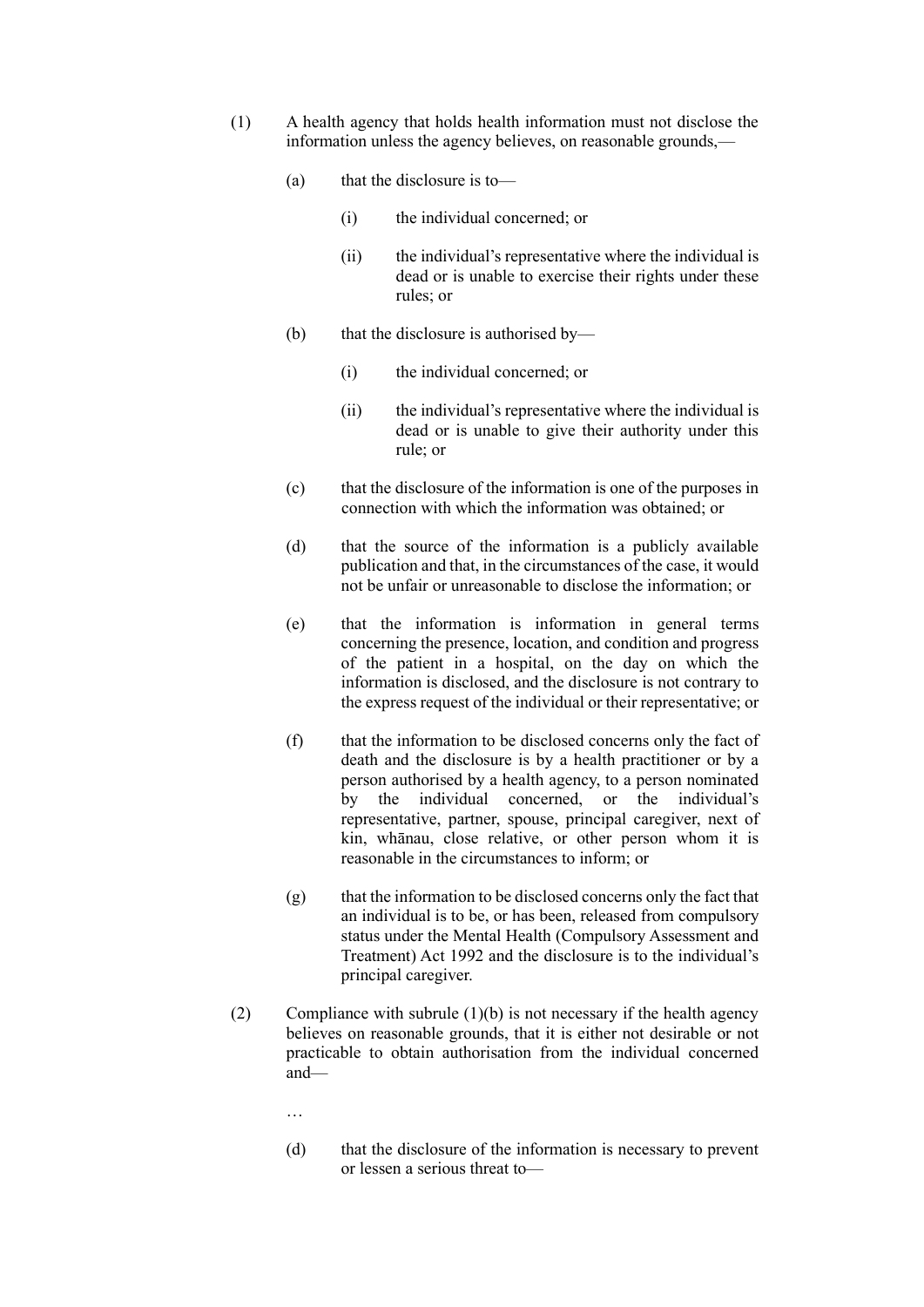- (i) public health or public safety; or
- (ii) the life or health of the individual concerned or another individual; or
- (4) Disclosure under subrule (2) is permitted only to the extent necessary for the particular purpose.

[18] As I noted in the first judgment, the Act and the Code are not displaced by the exception in r  $11(2)(d)$ .<sup>9</sup> If the Ministry were to provide the applicants with the individual identifiable data sought, they would remain subject to the stringent requirements of the Code and other regulatory obligations – the applicants would be obliged to treat the data in confidence, to use it only for the purpose permitted, and to retain it securely and for no longer than required.

[19] As the first judgment also noted in relation to that point,  $10$  it is important to record at the outset that there is no concern about the applicants' ability to keep any data provided appropriately secure. The decision paper on which the first decision was based referred to "the very impressive technical capability demonstrated by WOCA and Whānau Tahi's current data-handling systems and personnel."

## <span id="page-8-0"></span>**The second decision**

…

[20] The second decision was made by the Director-General on 5 November 2021. It was based on a decision paper from Ms Joanne Gibbs, the National Director, COVID-19 Vaccination and Immunisation Programme (the decision paper).

<span id="page-8-1"></span>[21] The second decision was to:

- a. invite the Whānau Ora Commissioning Agency and Whānau Tahi Limited urgently to work in partnership with the Ministry, relevant iwi, and local service delivery providers to identify those rohe where vaccination outreach to Māori is most needed, and to identify the necessary and appropriate scope of data sharing in each case;
- b. decline the request for access to all North Island individual level Māori health information sought by the applicants;

<sup>9</sup> *Te Pou Matakana Ltd v Attorney-General*, above n [1,](#page-2-1) at [38].

<sup>10</sup> At [39].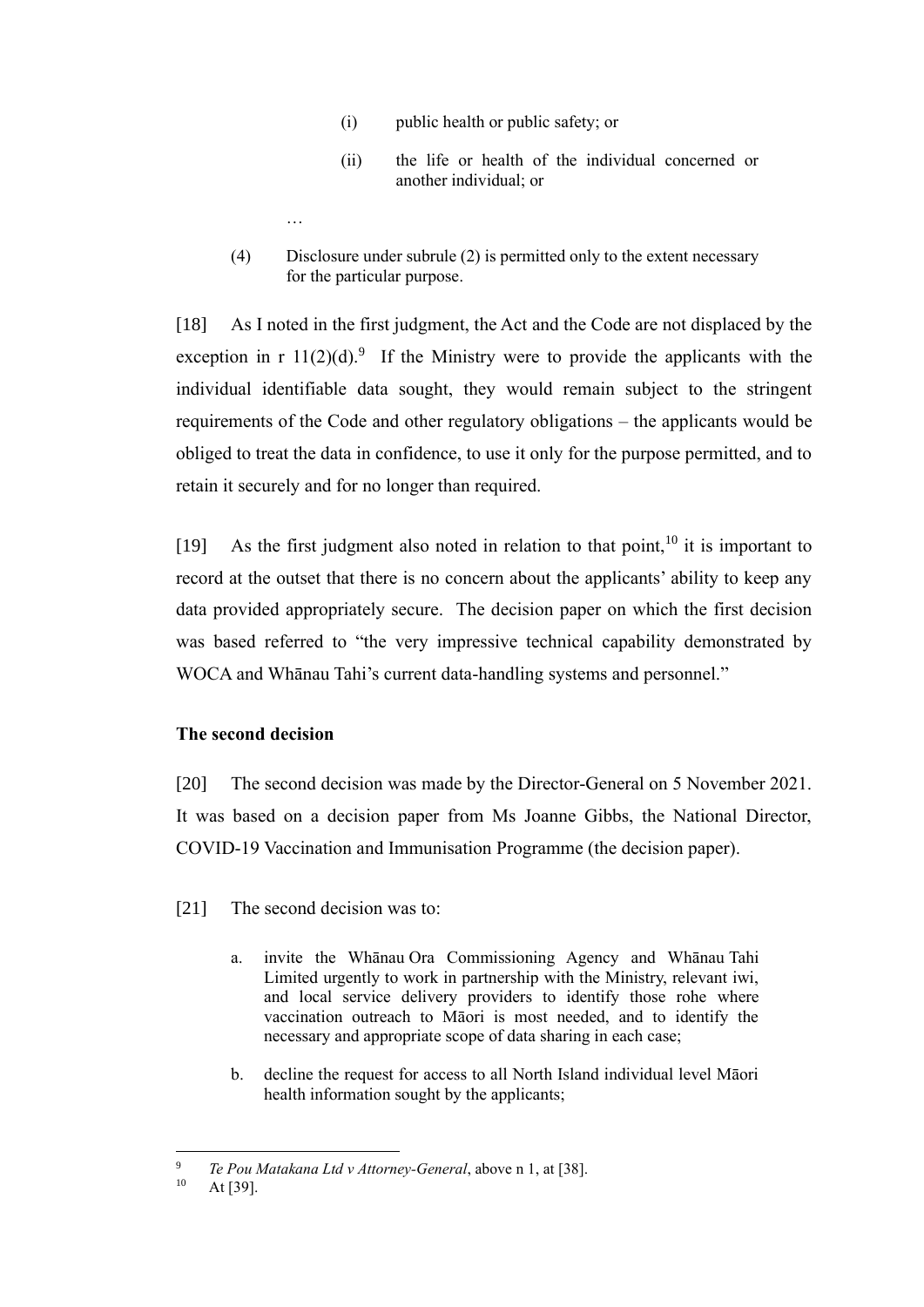c. continue Ministry engagement with iwi, Hauora providers and other Māori organisations to enable access to both meshblock level, and, where appropriate, individual level data to support vaccination of Māori across Aotearoa in support of the data sharing agreement with the Iwi Leaders Group.

[22] In the decision paper, the Ministry reconsidered the applicants' request in terms of r 11(2)(d). As set out in the first judgment,<sup>11</sup> r 11(2)(d) allows disclosure of health information, in the absence of authorisation from the individual whose information it is, where:

- (a) It is not desirable or practicable to obtain authorisation from the individual.
- (b) There is a serious threat to public health or public safety or the life or health of an individual.
- (c) Disclosure of the information is "necessary" to prevent or lessen that threat.

[23] As in its first decision, in the second decision the Ministry accepted that (a) and (b) were satisfied. The decision paper focussed on whether  $(c)$  – the "necessity" test – was satisfied and, if so, whether the Director-General should exercise his discretion to disclose the data.

- [24] An assessment of "necessity" under r  $11(2)(d)$  required consideration of:<sup>12</sup>
	- (a) The anticipated effectiveness of disclosure and use of the requested information.
	- (b) The anticipated adverse consequences, in terms of the protection of life and health, or other material and relevant harm, of that same disclosure and use.

 $11$  At [42].

At  $[63]$ .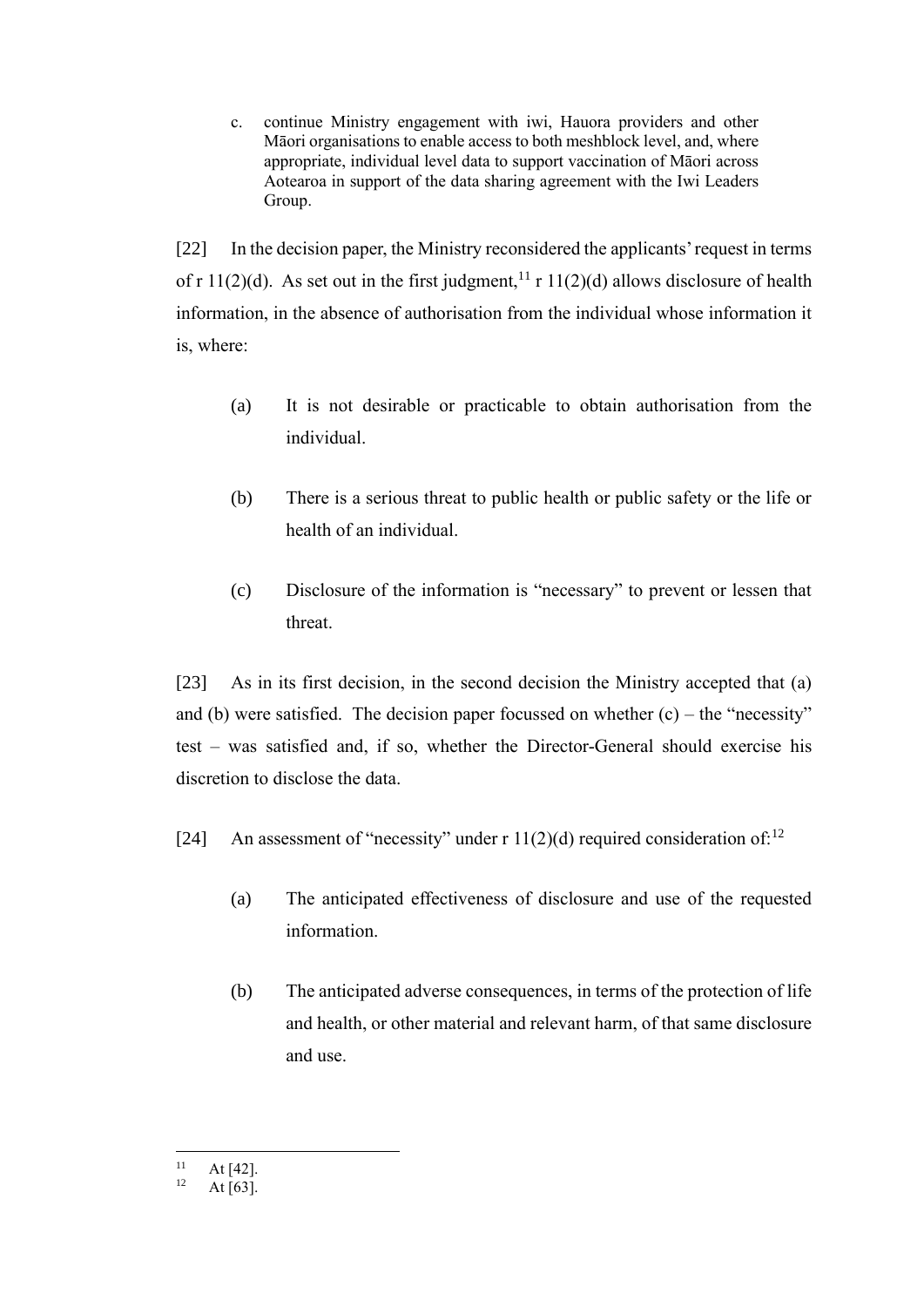(c) Whether there are other options to address the health risk that lessen the privacy intrusion and resulting harms, but are nonetheless effective to address the risk (including in light of the urgency of that risk), and so whether it is possible to await the outcome of lesser measures.

[25] In relation to (a), the anticipated effectiveness of the disclosure and use, the decision paper concluded that:

Overall, we consider there is evidence to suggest WOCA's proposed use of the information, given its breadth, may be effective to address the risks associated with COVID-19 in relation to some areas, but the evidence is not so clear it would have an impact in all others.

[26] That conclusion appears to be based on identification of geographic areas where Whānau Ora providers were said to have more limited coverage but, nevertheless, "very positive progress" was being made in terms of vaccination.In addition, the decision paper noted that there were urban areas, particularly Tāmaki Makaurau and Kirikiriroa/Hamilton, where the current Delta outbreak is occurring, where Whānau Ora had better coverage and there was also a real need for targeted resource to support further progress. The decision paper also noted that the provision of mapping level data to Whānau Ora would go a long way to support providers to target their response.

<span id="page-10-0"></span>[27] As to (b) above, the health-related disadvantages of the proposed disclosure were noted in the decision paper. They were principally concerned with the possible erosion of trust and confidence in the health system, and the Crown more generally, if individual level Māori personal information were to be shared. As in the first decision paper, the particular concern expressed by DHB Chairs was noted, as was the risk of bullying and vilification of the unvaccinated if they could be identified individually. The decision paper identified related concerns involving saturation and overload in terms of individuals receiving repeated contact from different providers. However, the decision paper noted "we would not recommend placing too much weight on these concerns in the current context", and it concluded "so at best we would see these risks as neutral factors". There is therefore no need for further analysis of that aspect in this judgment.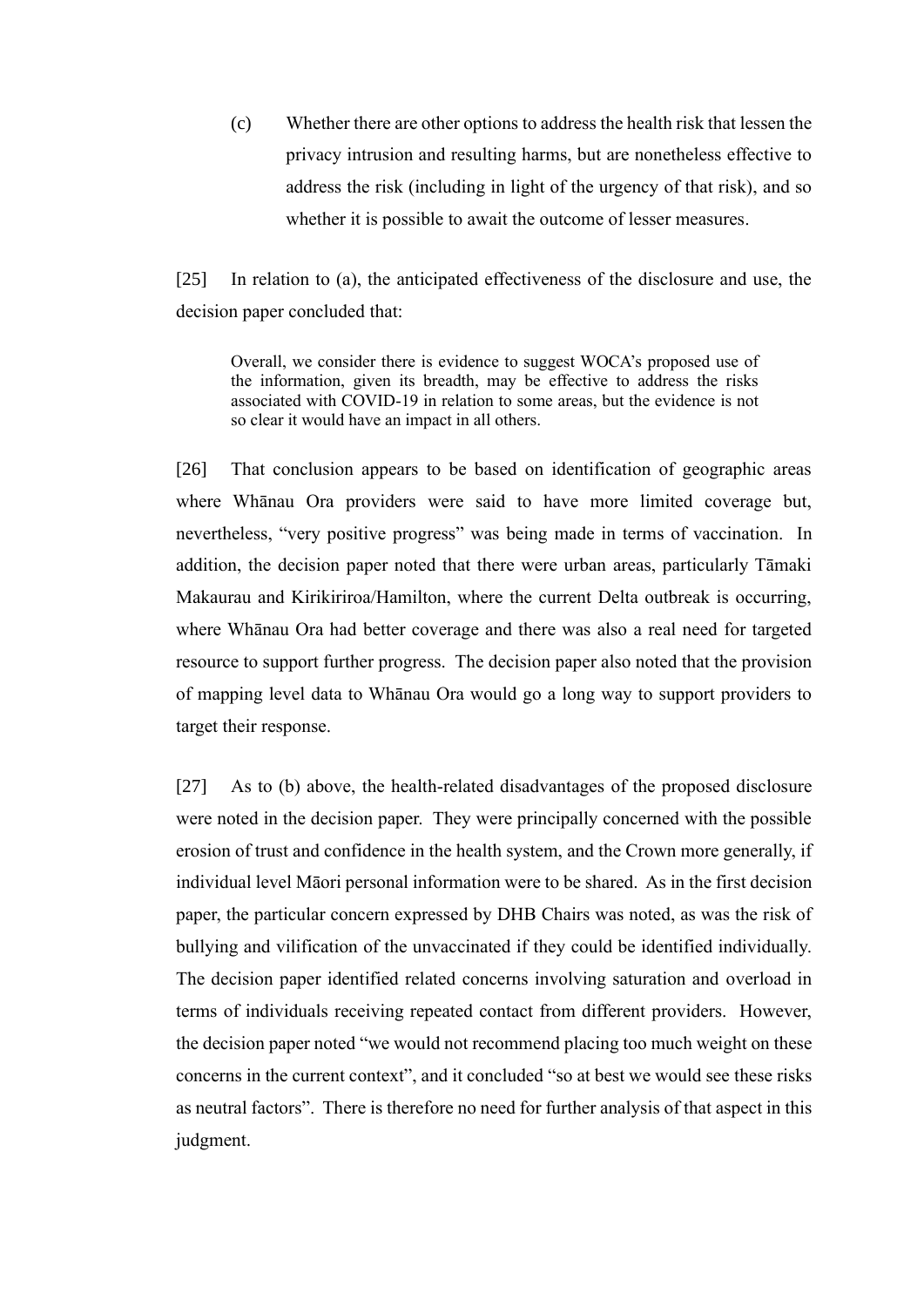[28] As to (c), the Ministry concluded that a less privacy-intrusive alternative to sharing the data with the applicants was to share smaller sets of personal information with trusted locally-based organisations. The decision paper noted a potential "weakness" in Whānau Tahi's process, arising from a lack of iwi oversight in governance terms.

<span id="page-11-0"></span>[29] Since the decision was made, the Ministry has embarked on a consultation process with local iwi, on a "rohe by rohe" basis. Since the hearing, the Ministry has advised that progress has been made as follows:

- (a) data sharing agreements with Whānau Tahi are in place, and data is being shared, in relation to Waikato, Auckland, and Taranaki;
- (b) decisions to share data have been made in relation to Tairāwhiti and the Wellington region and data sharing agreements were provided to the applicants on 26 November 2021;
- (c) the Ministry has just reached its decision in respect of the MidCentral area and provided a data sharing agreement to the applicants for signing;
- (d) the Ministry anticipated reaching its decision in respect of Wairarapa by 30 November 2021;
- (e) urgent discussions are happening with iwi and hapū in respect of the Lakes area, Te Tai Tokerau, the Bay of Plenty, and the Hawkes Bay; and
- (f) Whanganui iwi do not consider it necessary for data relating to their rohe to be shared with the applicants, due to access already being available to iwi and local providers. The Ministry is confirming what other support may be needed in Whanganui to increase vaccination rates, and indicated it would make a formal decision by the end of the week.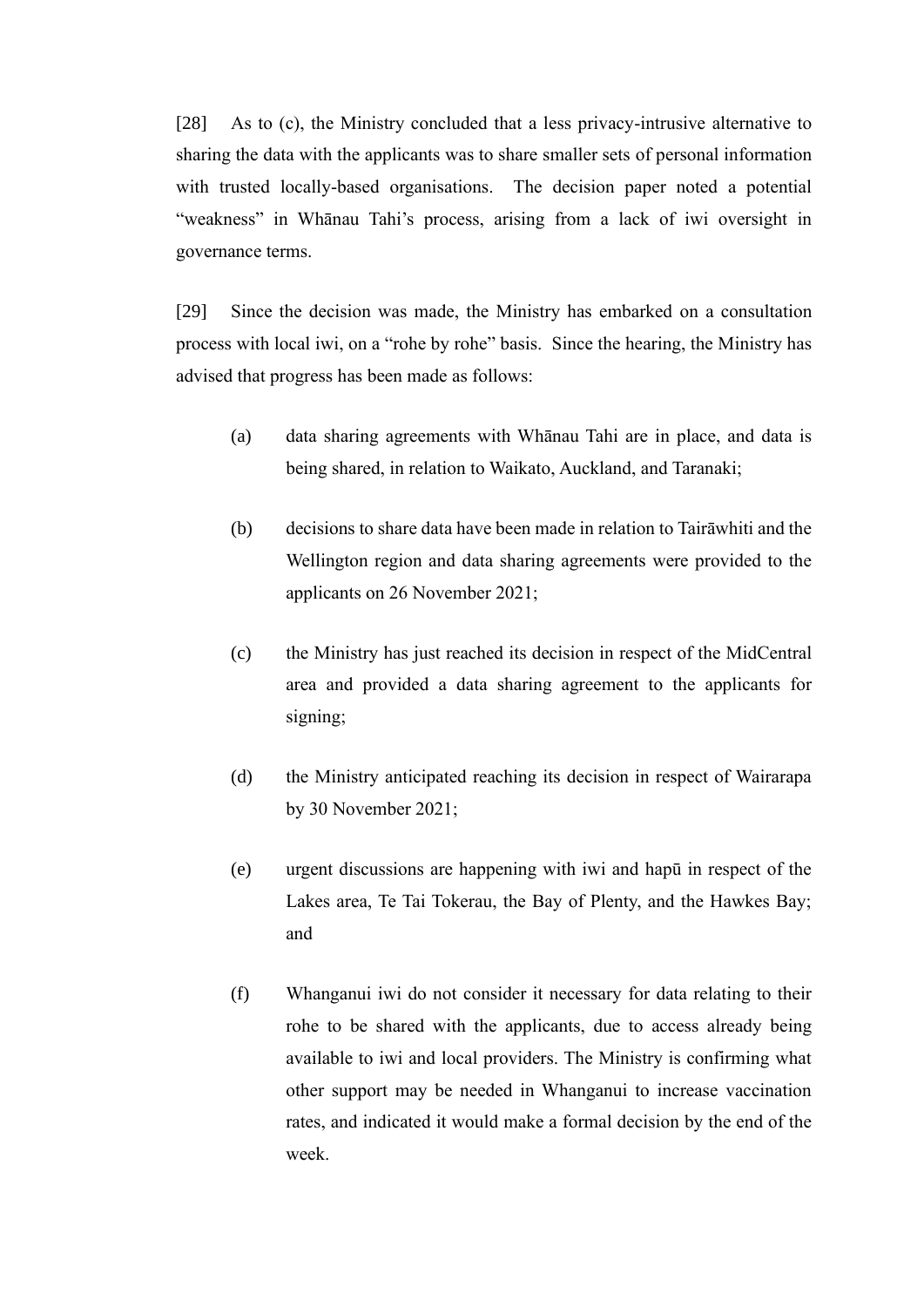[30] Counsel for the applicants responded to that update, noting that as of that date the applicants were not aware of the Ministry's progress in relation to Wairarapa, Lakes area, Te Tai Tokerau, Bay of Plenty, and Hawke's Bay. They advised they had received no further communication from the Ministry regarding sharing of information relating to individuals who have received a first dose but not a second dose; in particular, they say the Ministry is proposing to share information only for Māori who received a first dose more than eight weeks ago, which is inconsistent with its public statement that Healthline (a non-Māori telehealth company) will follow up with all people whose first dose was more than three weeks ago. The applicants also confirmed their renewed application for the data relating to Whanganui.

#### <span id="page-12-0"></span>**Grounds of review**

[31] The applicants first challenge the Ministry's assessment of whether disclosure would be effective to address the risk, on several grounds:

- (a) error of law, on the basis the Ministry applied the wrong legal test by introducing an "imminence" threshold into  $r 11(2)(d)$ ;
- (b) error of law, on the basis the Ministry applied the wrong legal test by setting the threshold for "necessity" too high;
- (c) error of fact, in the Ministry's conclusion about Whānau Ora's coverage; and
- (d) a related error of law, in the Ministry's focus on the ability of Whānau Ora providers to address the COVID-19 threat with existing information, rather than carrying out an evidence-based assessment of the anticipated effectiveness of disclosure and use of the data sought by the applicants.

[32] The applicants also challenge the Ministry's assessment of whether there are less privacy-intrusive options that are still effective to reduce the risk, on several grounds: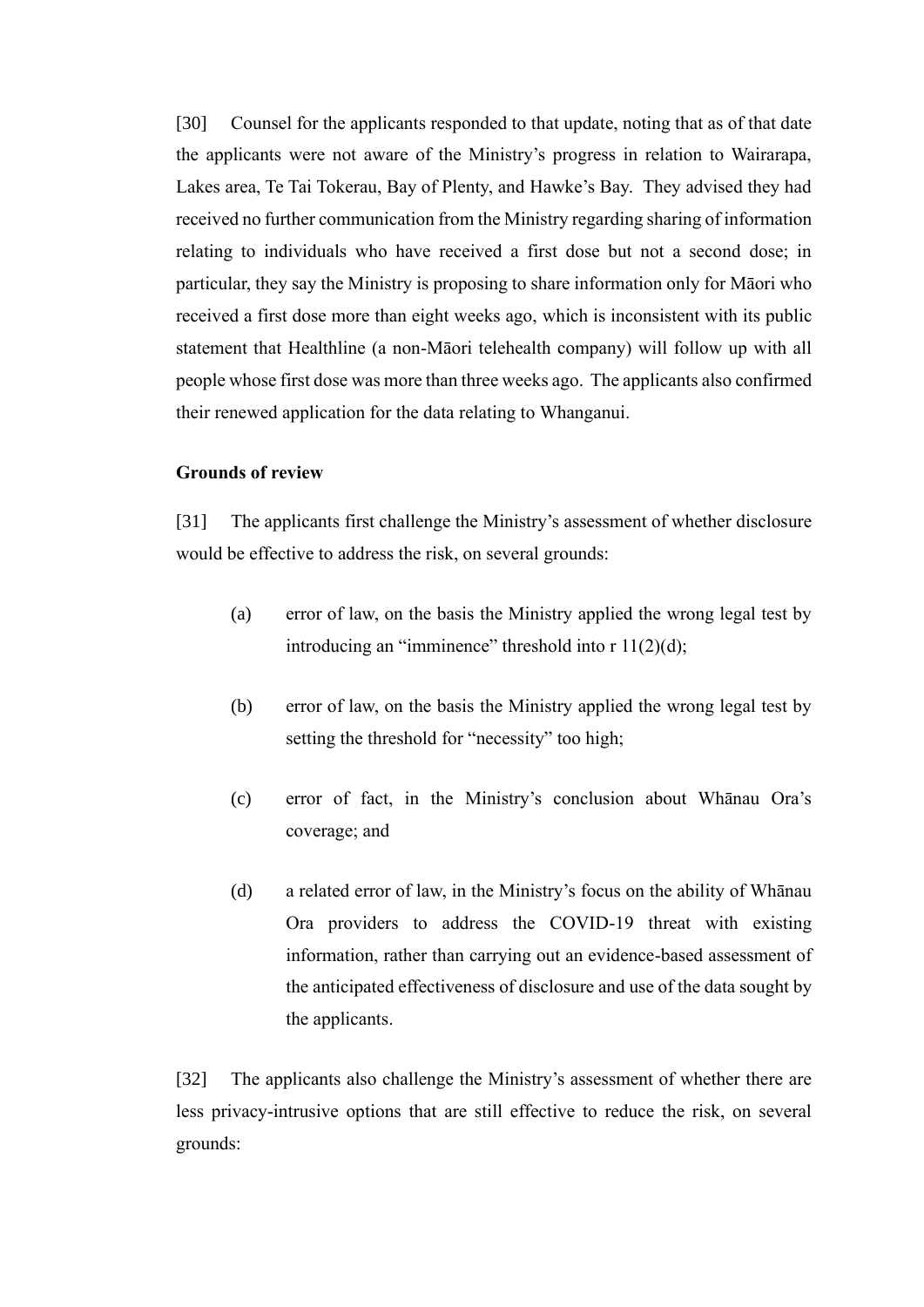- (a) error of law, in relation to an evidence-based assessment of alternatives;
- (b) error of law, on the basis that iwi oversight in relation to the governance of Whānau Tahi is irrelevant; and
- (c) error of law and fact, in that this Court already determined that the provision of mapping level data is not an equally effective alternative.

[33] The applicants also challenge the Ministry's decision to consult with iwi before disclosing the data, on the following grounds:

- (a) the Ministry acted inconsistently, having provided similar data to another health service provider, Healthline, and to PHOs, without consulting with iwi or Māori.
- (b) the Ministry breached the applicants' right to natural justice, by reaching its conclusions as a result of a flawed consultation process;
- (c) error of law, on the basis that the Ministry's approach introduced an authorisation requirement to  $r 11(2)(d)$ ; and
- (d) error of law, on the basis the Ministry adopted a process that does not have regard to the urgency of the situation.

[34] The final aspect of the second decision that the applicants challenge is the Ministry's exercise of its discretion under  $r \frac{11(2)}{d}$ .

[35] The applicants seek substitutory relief – a mandatory order that the Ministry provide the data to the applicants within three days. Alternatively, they seek orders setting aside the second decision, and directing the Ministry to retake the decision within three days.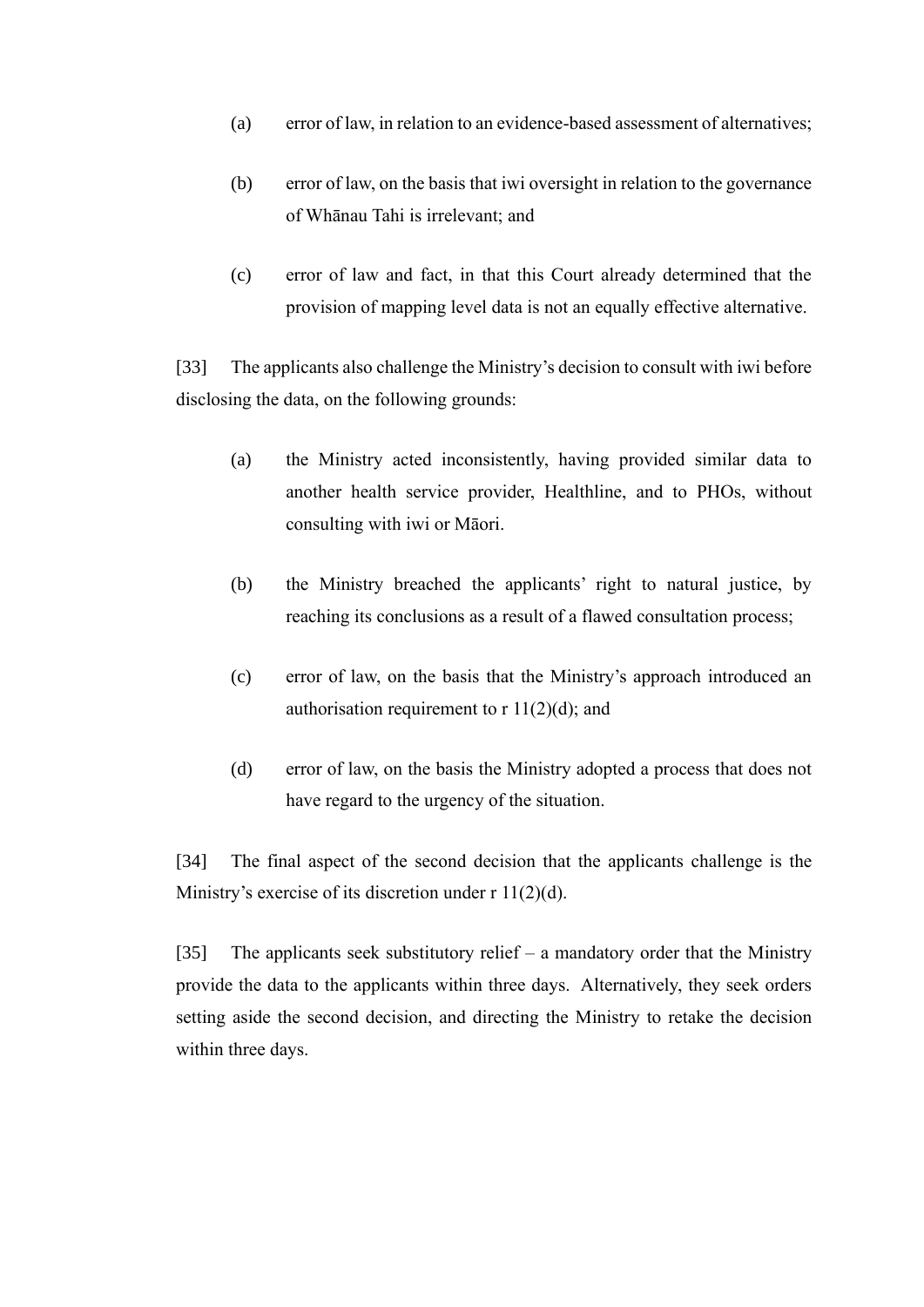# <span id="page-14-0"></span>**The Ministry's assessment of whether disclosure would be effective to address the risk**

[36] Counsel for the applicants, Mr Orpin-Dowell and Ms Alphen Fyfe, submit that the Ministry made four errors in arriving at the conclusion that disclosure of the data was not necessary to prevent or lessen the serious threat to public health:

- (a) It applied the wrong legal test by:
	- (i) introducing an "imminence" threshold into  $r \frac{11(2)}{d}$ ; and
	- (ii) setting the necessity threshold at the level of "indispensable or essential" (based partly on the Director-General's explanation that the necessary threshold was "not impossible to meet"), rather than the correct standard of "needed or required".
- (b) It erred in law, by focussing on the capacity of Whānau Ora providers to prevent or lessen the threat posed to Māori by COVID-19, on the basis of their existing resources and information, rather than analysing the effectiveness of the disclosure of the data sought by the applicants.
- (c) Related to that point, the applicants say the Ministry made a factual error when it concluded that Whānau Ora providers had limited coverage in two areas, Tairāwhiti and Wairarapa.

[37] For the Ministry, Mr Kinsler first addressed the meaning of "necessary", submitting that the applicants, in essence, urge a "is it helpful" threshold – which does not accord with the protections offered by the Code to health information, or the centrality given to the concepts of consent and autonomy. The Director-General's use of the phrase "not impossible" in relation to meeting the relevant threshold was not intended to import a new test. The Ministry rejects the applicants' proposition that the Ministry's evaluation introduced an "imminence" threshold into r 11(2)(d), saying the rohe by rohe consultation process has enabled the Ministry to assess the relevant data needs. The Ministry says by focusing on Auckland first, it has not misdirected itself through the reintroduction of an imminence threshold – this is more "semantic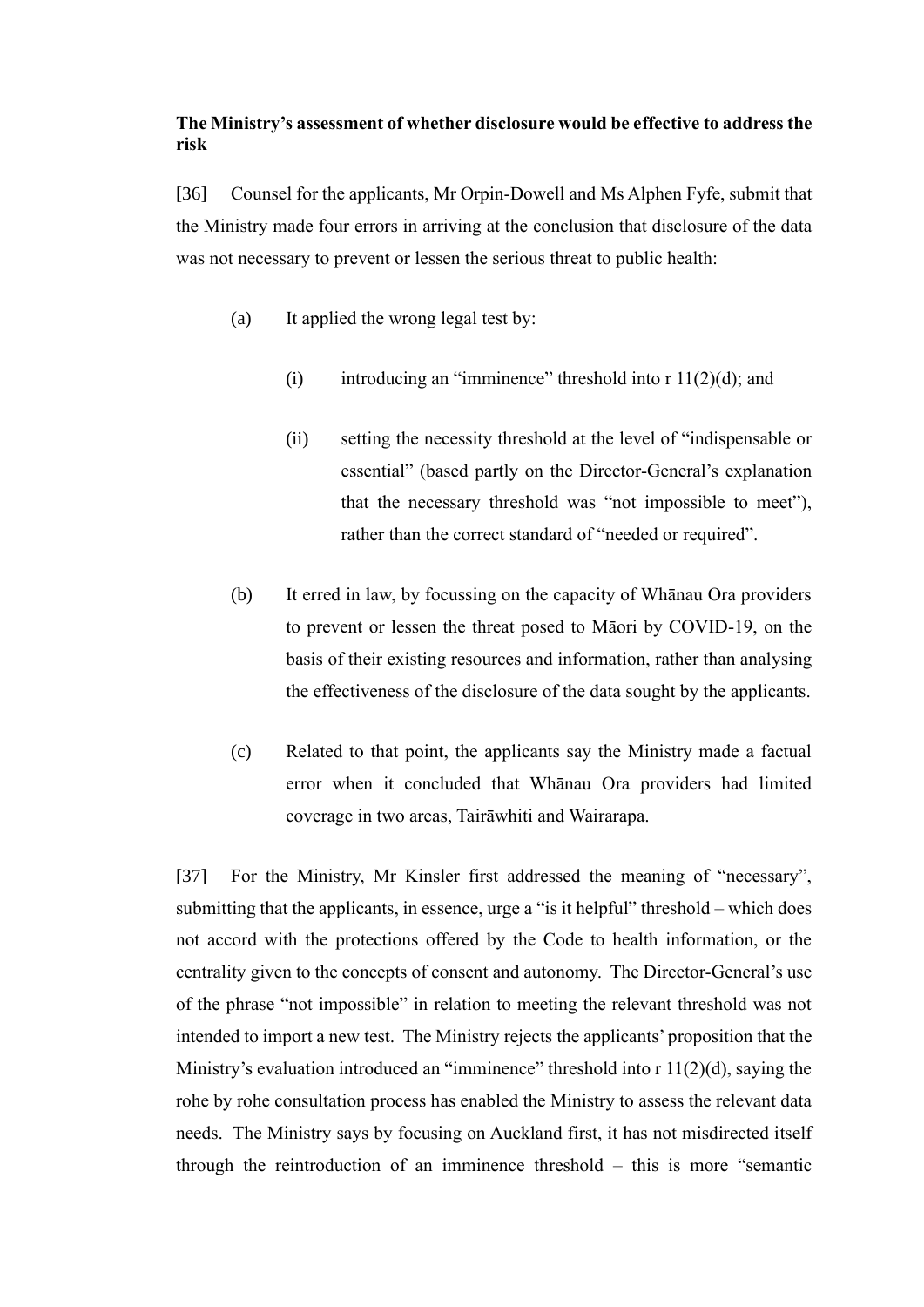quibbling" from the applicants as the spread of Delta was plainly a relevant consideration informing how to prioritise rohe.

[38] As to the anticipated effectiveness of disclosure of the data sought by the applicants, Mr Kinsler conceded that the Ministry's assessment of Whānau Ora's reach and coverage, and of the capabilities of other providers, was constrained by urgency and was largely "impressionistic". Mr Kinsler also submitted that providing the data to the applicants is not the only "tool in the toolkit".

# <span id="page-15-0"></span>*Error of law: did the Ministry introduce an imminence threshold to r 11(2)(d)?*

[39] The decision paper does not explicitly adopt an "imminence" threshold in the analysis of whether disclosure of the data was necessary. However, it does implicitly adopt such an approach when it says, in relation to "areas where the current Delta outbreak is occurring in parts of Auckland and Hamilton … there is real need for targeted resource to support further progress." The Ministry has focussed on sharing data for regions where there is already a Delta outbreak, and then assessing the threat level for other regions on an area by area basis.

[40] As the first judgment noted,<sup>13</sup> while previous iterations of r  $11(2)(d)$  required the threat to be "serious and imminent", the words "and imminent" were removed in 2013. There is no dispute that the threshold for serious threat is met in the present case.

[41] The effect of the Ministry's approach is to incorrectly reintroduce an "imminence" test when that is no longer part of  $r \frac{11}{2}(d)$ .

[42] Nor is such a gloss necessary in the context where the Ministry itself has acknowledged that it is critical to reach all eligible people in New Zealand, especially Māori, as soon as possible. The evidence for the applicants, from Mr Len Cook,<sup>14</sup> is that, in any event, the threat of COVID-19, and particularly of Delta, applies across New Zealand and cannot be confined to particular rohe. Mr Cook's evidence is that,

 $13$  At [45].

Mr Cook is a professional statistician who has previously been the Government Statistician of New Zealand and is a Companion of the New Zealand Royal Society.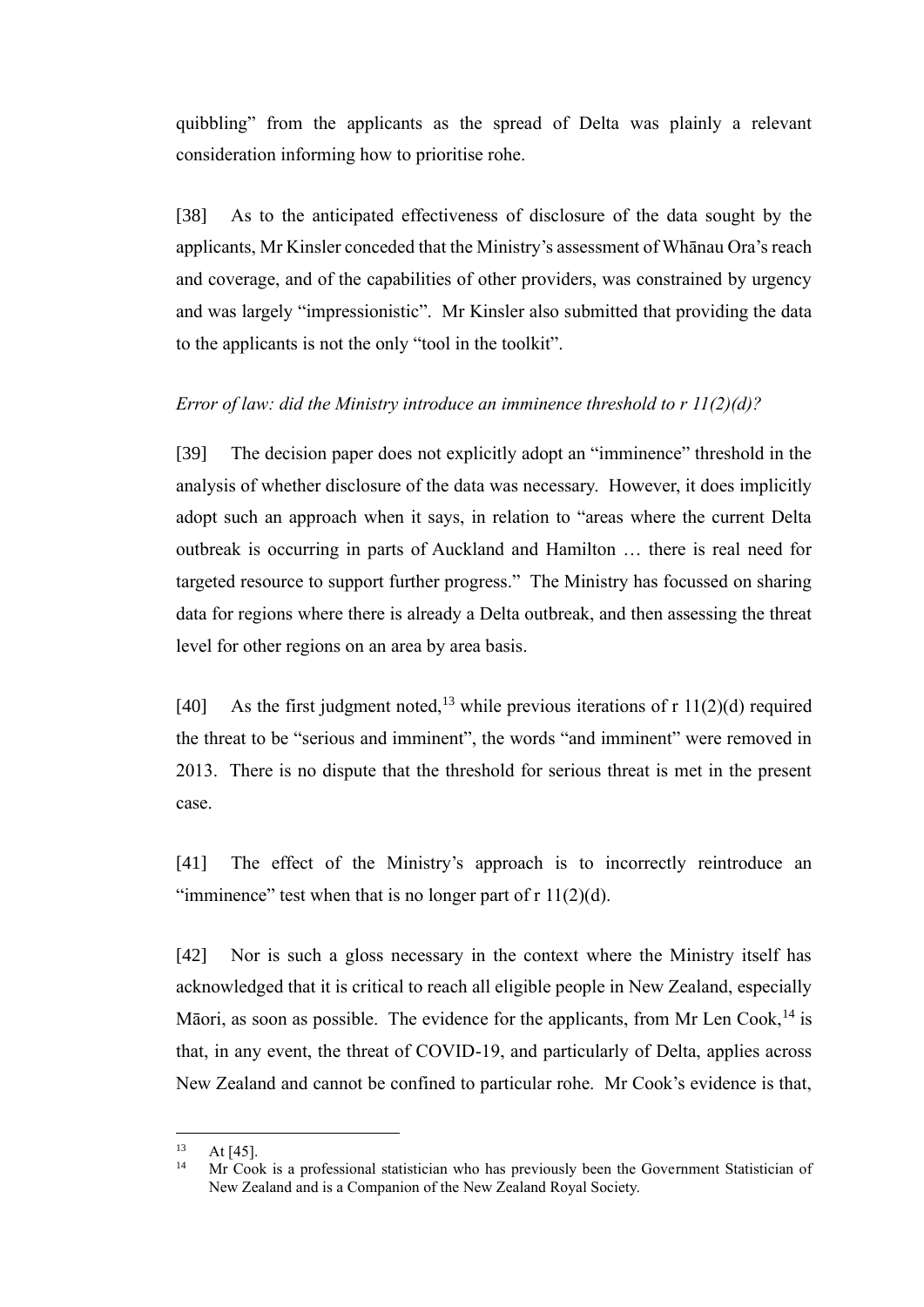even with vaccination, ESR one-year modelling of outcomes for the Māori population shows the majority of the total population are predicted to become community COVID-19 cases. He notes two scenarios:

- (a) If 90 per cent of eligible Māori are vaccinated, it is projected that some 60 per cent of the total Māori population will become a community case.
- (b) If 75 per cent of eligible Māori are vaccinated, it is projected that some 73 per cent of the total Māori population will become a community case.

[43] I conclude that the Ministry did apply the wrong test, by introducing an "imminence" threshold in making its assessment of whether disclosure of the data was necessary to lessen the threat posed by COVID-19.

# <span id="page-16-0"></span>*Error of law: did the Ministry apply the wrong threshold for "necessary"?*

[44] As to the meaning of "necessary", as set out in the first judgment, previous cases have held that necessary in this context means only "needed or required". Although it must be more than merely "desirable or expedient", it does not impose a threshold of "indispensable or essential".<sup>15</sup> That approach was endorsed by the Privacy Commissioner and I accept it is the correct approach.

[45] That paragraph of the decision paper particularly focused on "necessity" says:

In terms of the necessity of sharing individual level data with WOCA, the specific examples noted above relating to Tairāwhiti and Wairarapa [where there are existing arrangements and approaches in communities, working together to deliver vaccinations] demonstrate that in some areas where WOCA provider coverage is more limited very positive progress is being made. In contrast, some urban areas – including areas where the current Delta outbreak is occurring in parts of Auckland and Hamilton – where WOCA providers have better coverage, there is real need for targeted resource to support further progress. It would be difficult to justify the "necessity" of providing WOCA individual data in the former examples whereas in the latter the case may be particularly strong.

 $15$  At [54].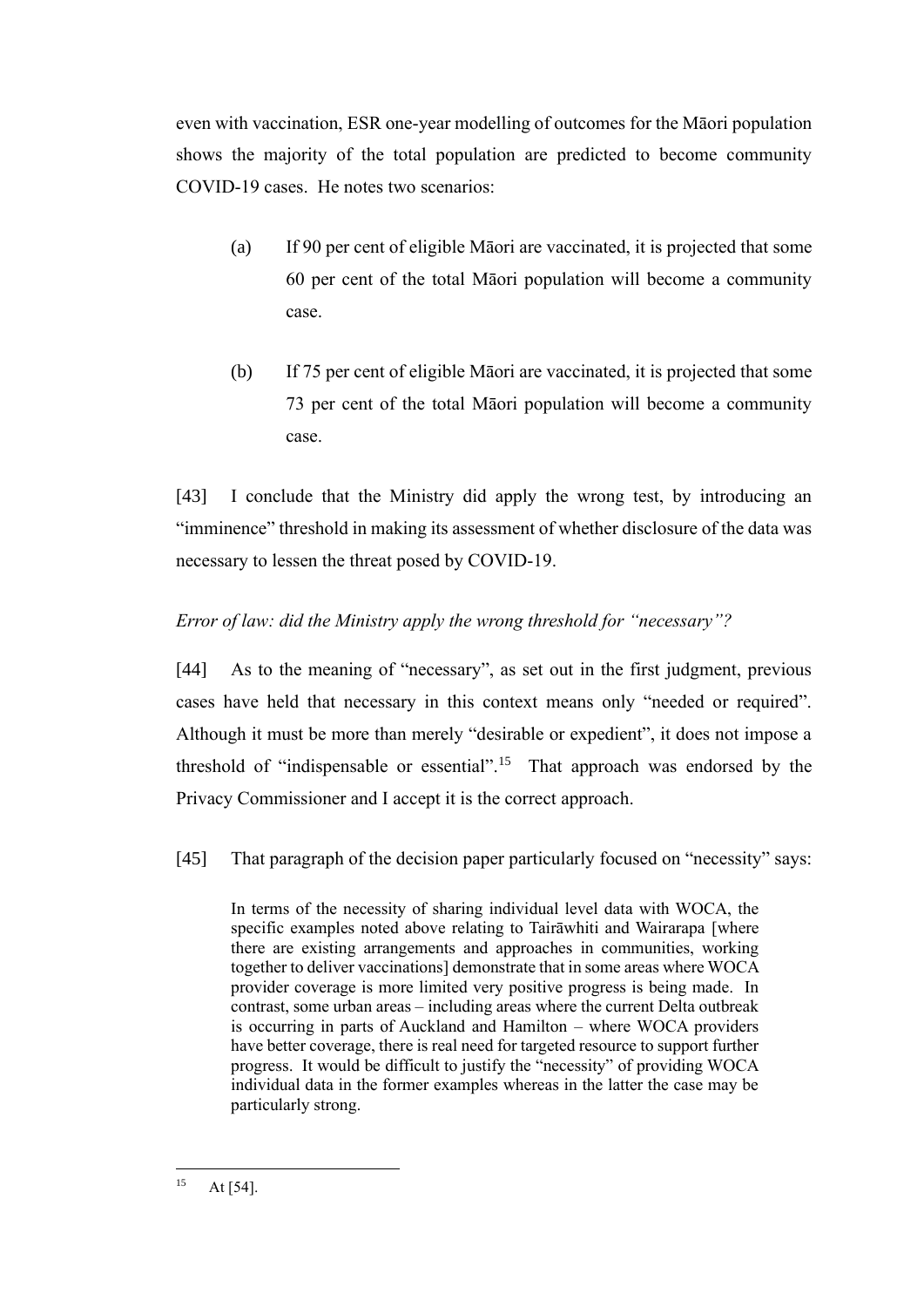[46] The Director-General's evidence does indicate that the test the Ministry applied was something more than that disclosure was "needed or required". First, there is the paragraph relied on by the applicants, where the Director-General said that "the test as to whether disclosing information is 'necessary' in the current context is "not impossible to meet".

[47] Second, the applicants submit that the Ministry's error in applying the necessity test also flows through to its response to the applicants' request for second dose data.

[48] The applicants seek data for those Māori who are unvaccinated and for those who have had only one dose of the vaccine. Ms Gibbs says in her evidence that the Ministry determined it was not necessary in terms of  $r \frac{11}{2}(d)$  to share the data of those Māori who have had one dose. As at 17 November 2021, the completion rate for Māori across New Zealand was  $89.4$  per cent.<sup>16</sup> The two data sharing agreements entered into between the Ministry and Whānau Tahi as at the date of the hearing, for Tāmaki Makaurau and Waikato, provide for the disclosure of data only for Māori who have not yet received a first dose of vaccine.

[49] The applicants say that, in this respect too, the Ministry is adopting an erroneous "indispensable or essential" approach to necessary.

[50] Mr Sporle's evidence, based on Ministry data as of 9 November 2021, is that there is a 22.3 per cent difference between second vaccination coverage for the Māori population (58.1 per cent) and NZ European/Other population (80.4 per cent). His evidence is that these differences are not only persistent, but have increased in absolute terms, since Ministry data of 12 September 2021. The gap is most pronounced in the 12-19 and 20-34 age bands. Mr Daymon Nin's evidence is that providing the data for those Māori who have had one dose, at the same time as the provision of the data for unvaccinated Māori, would allow the applicants to include them in their outreach campaigns, lowering costs and minimising inefficiencies.<sup>17</sup>

<sup>&</sup>lt;sup>16</sup> The completion rate is the number of individuals who have received a second dose as a percentage of the number of individuals who received a first dose at least 21 days ago and are therefore eligible for their second dose.

<sup>17</sup> Mr Nin is the Chief Product and Consulting Officer of Whānau Tahi.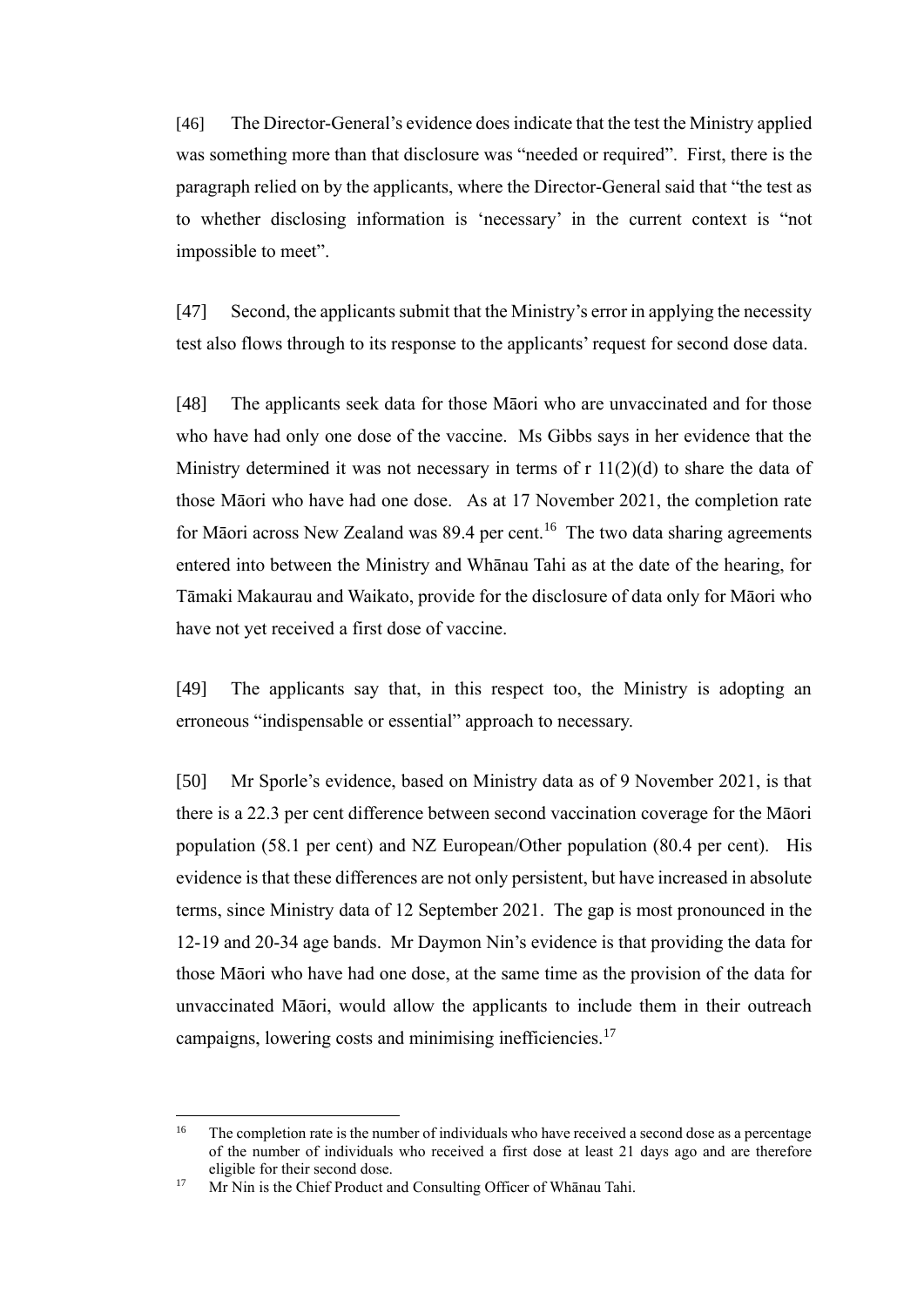[51] Mr Nin's evidence also attaches a news item from 24 November 2021, which is based on data from the Ministry of Health and records that a total of 75,585 people – 1.8 per cent of the eligible population – are still to receive their second dose of vaccine, more than six weeks after their first, based on data to 21 November. 37 per cent of those had their first vaccine more than 10 weeks ago. Most – 43 per cent – were first vaccinated seven or eight weeks ago, and the remaining 20 per cent were first vaccinated nine or 10 weeks ago. The article quotes the Ministry's Group Manager for COVID Vaccine Operations, Astrid Koornneef, as saying: "We are actively following up with all people whose first dose was more than three weeks ago, while also strengthening our focus on helping them get vaccinated."

[52] In an updating memorandum filed at the Court's request after the hearing, the Ministry advises that where agreement is reached with the applicants for the sharing of the data in relation to a particular region, it will include the data of individual Māori who have not yet received a second dose and have no future vaccine booking, where it has been eight weeks or more since their first dose.

[53] That decision is based on Ministry data which it says shows a high conversion rate of first dose to second dose, noting that many people are still following the Ministry's earlier public guidance of waiting approximately six weeks between first and second doses. As at the date of hearing, the Ministry's data showed that of those Māori who had received a first dose:

- (a) 5.6 per cent received their first dose between three and six weeks ago (and have not received their second dose or made a future booking).
- (b) 3.1 per cent received their first dose over six weeks ago (and have not received their second dose or made a future booking).
- (c) 1.8 per cent received their first dose over eight weeks ago (and have not received their second dose or made a future booking).

[54] In response, the applicants say it is inconsistent with the Ministry's public statement from Ms Koornneef that the Ministry is following up, including through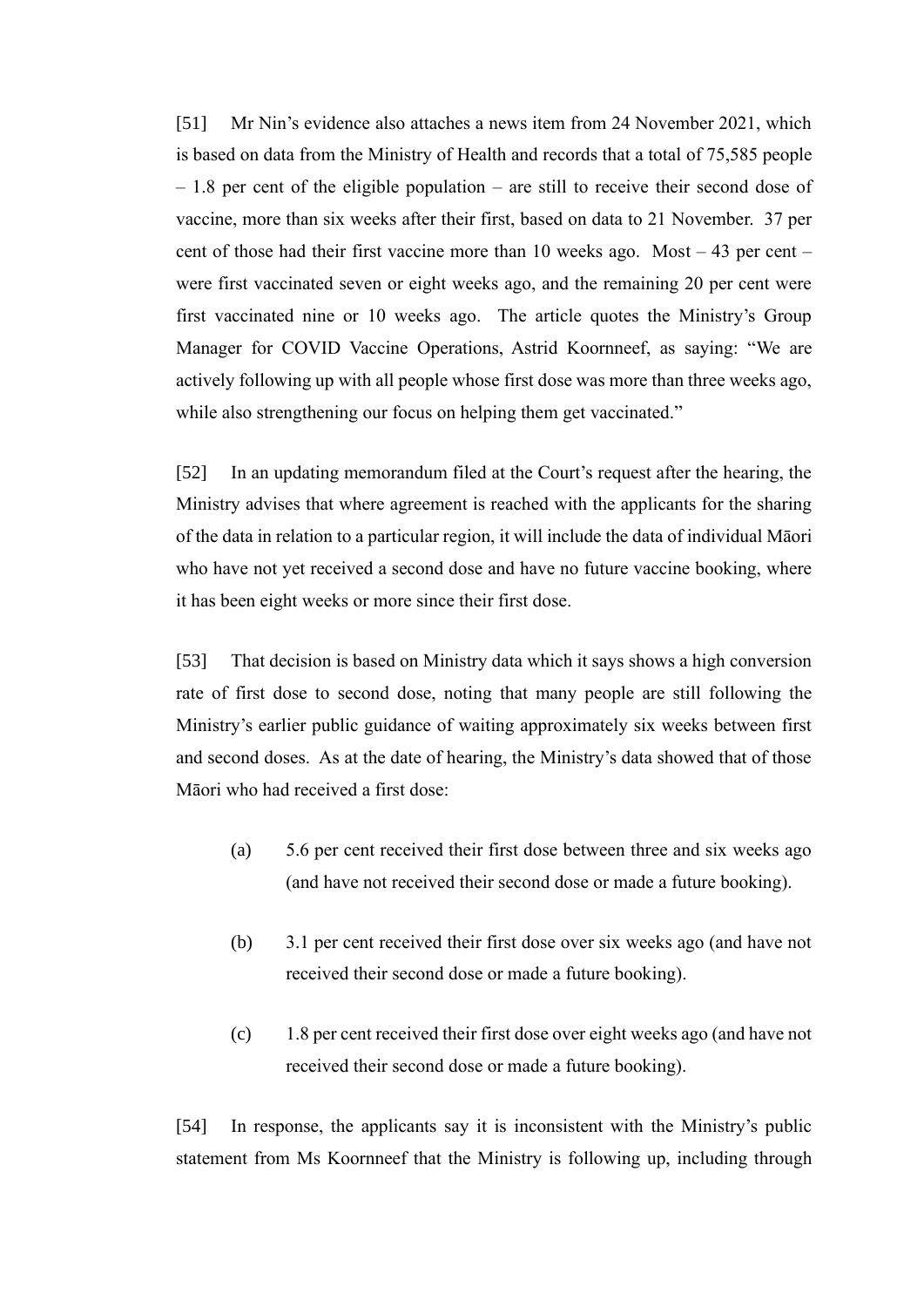Healthline, with all people whose first dose was more than three weeks ago. The applicants say that, in this respect too, the Ministry is adopting an erroneous "indispensable or essential" approach to necessary, in relation to Te Ika-a-Māui/North Island Māori. The consequence of not providing the data until after eight weeks is further delay and the lost opportunity for Whānau Ora providers to support whānau to be fully vaccinated before Auckland border restrictions are lifted on 15 December 2021.

<span id="page-19-1"></span>[55] Overall, having regard to the decision paper, the Director-General's evidence, and to the iterative decisions about provision of data for those who have had only one dose, I conclude that the Ministry set the bar too high in assessing what was "necessary". While it did not pitch it at the "indispensable" or "essential" level, it is implicit that the Ministry saw the test as being something more than "needed". That is highlighted by the Ministry's apparently inconsistent response, as between the general population and the Māori population, in relation to second doses. The Ministry did apply the wrong test as to "necessity", in making its assessment of whether disclosure of the data was necessary to lessen the threat posed by COVID-19.

#### <span id="page-19-0"></span>*Error of fact: did the Ministry err in its conclusion about Whānau Ora's coverage?*

[56] An important factor in the Ministry's decision to decline the applicants' request and subsequently adopt a regional approach was its conclusion that Whānau Ora's "reach and coverage is not spread evenly across the North Island". The Ministry identified two areas, Tairāwhiti and Wairarapa, which were cited as examples of regions where "there are existing arrangements and approaches in communities, working together to deliver vaccinations, using data at a granular level." Later, the decision paper notes that in "some areas where WOCA provider coverage is more limited very positive progress is being made".

[57] I find that the decision paper contains an error of fact in this regard. In relation to Wairarapa, the two providers identified by the Ministry – Te Whaiora and Te Hauora Runanga O Wairarapa – are both Whānau Ora providers. The uncontradicted evidence of the applicants is that Te Hauora does not in fact have access to individual level data.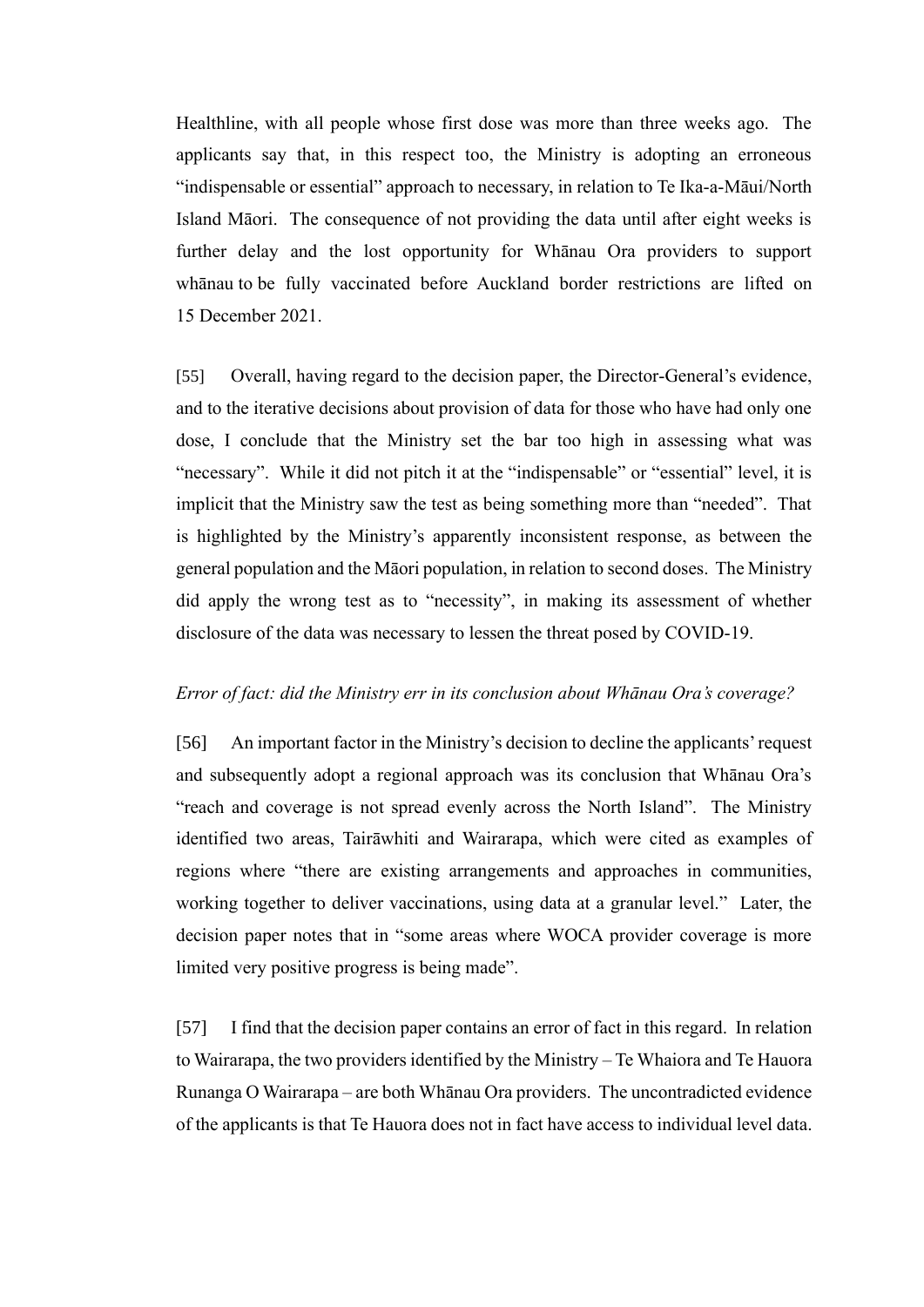[58] In relation to Tairāwhiti, I accept that it is not correct to say that Whānau Ora has limited coverage. Mr Nin's evidence explained that Whānau Ora providers' coverage cannot be assessed by looking only at Whānau Ora head offices. Those are located in populated areas where resources are most available and, ordinarily, most needed. But, as Mr Nin notes, from those locations, providers service their outlying communities through the establishment of satellite sites and mobile services. Whānau Ora offers more vaccination sites in this area than those offered by mainstream providers, when permanent sites and pop-up sites are identified.<sup>18</sup>

## <span id="page-20-0"></span>*Error of law: would disclosure of the data be effective to address the risk?*

[59] I also find that there was an associated error of law in the Ministry's focus on the ability of Whānau Ora providers to address the COVID-19 threat with existing information, rather than carrying out an evidence-based assessment of the anticipated effectiveness of disclosure and use of the additional data sought by the applicants.

[60] The Director-General says in his affidavit:

And even largely without that level of data … since the Commissioning Agency's 27 August request, 217,119 Māori individuals from Te Ika-a-Māui have been fully vaccinated. It was not necessary for the Ministry to disclose the personal information of those people to the Commissioning Agency.

[61] Officials said they could not clearly attribute the vaccination strike rate in other contexts to the use of individual level data.

[62] The assessment of the anticipated effectiveness of disclosure and use of the data is not a relative assessment, when it is clear that the applicants' current position does not enable it to effectively address the serious threat posed by COVID-19. The Ministry asked itself the wrong question – what could be done without the data requested by the applicants or, to put it another way, whether the applicants can continue to make progress, in the sense of continuing to vaccinate more people – rather than assessing whether more could be done by the applicants with the data. That approach is evident from the focus in the decision paper on Whānau Ora's existing

<sup>&</sup>lt;sup>18</sup> At [\[75\]](#page-24-2) below I discuss the way in which Whānau Ora providers operate.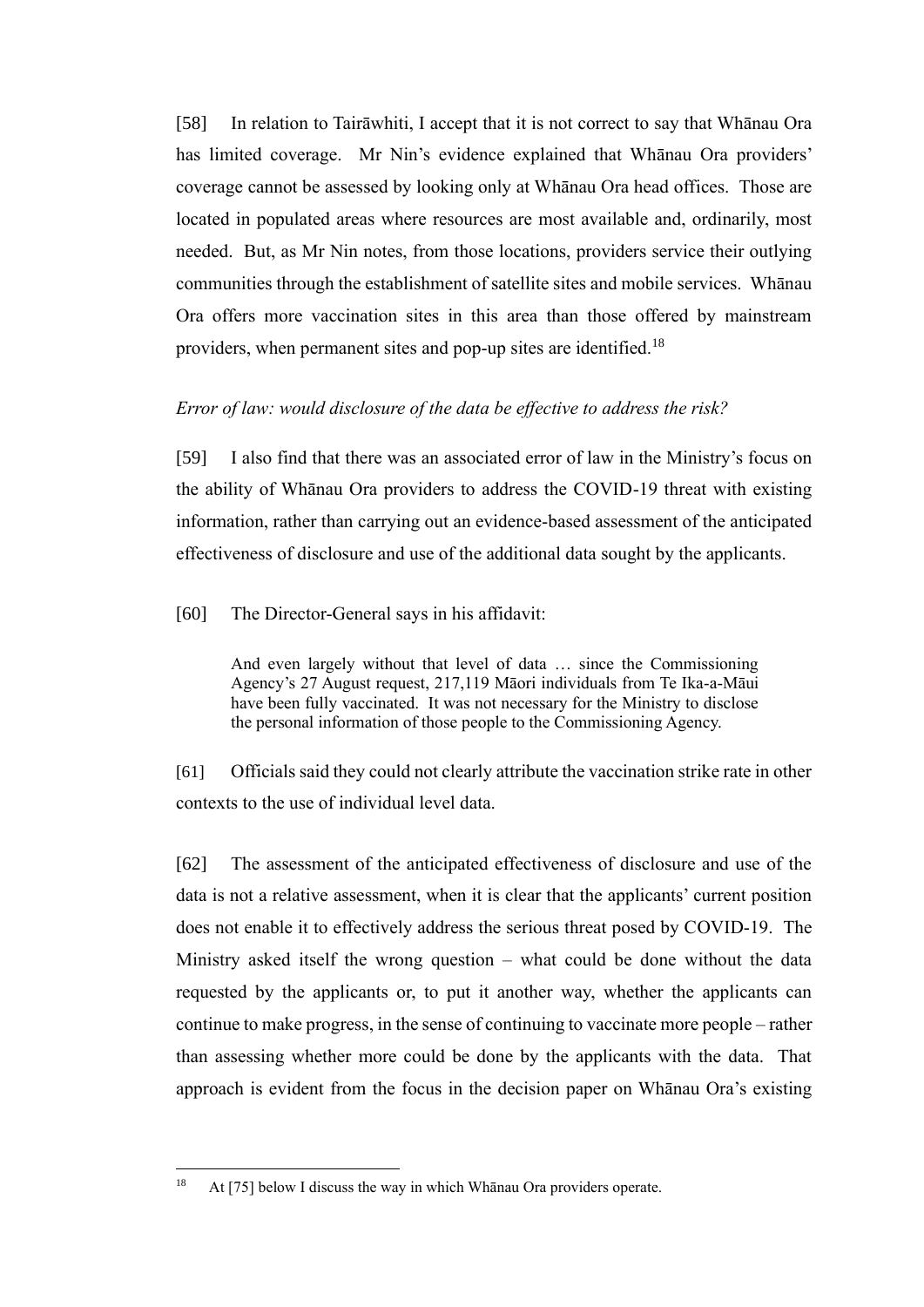resources, particularly the location of partner head offices, and the failure to consider the anticipated effectiveness of disclosure of individual level data.

[63] The Ministry's analysis focused on continued progress without the data sought by the applicants. The analysis ought to have focused on what more could be done with the data sought in relation to the residual group identified by the Honourable Te Ururoa Flavell, former Minister of Māori Development and Minister for Whānau Ora, who said in his evidence:

Right now, over half of Māoridom is vaccinated. The cohort we must target however, are those who are hesitant, the reluctant, the hard to convince, the hard to find, the unwilling, or those that are unconvinced that being vaccinated is right. That cohort becomes harder and harder to convince as the days go on. It is time consuming and intense work. We have to korero kanohi ki te kanohi (discussions face to face), which is the only culturally appropriate way of engaging.

[64] Mr Flavell also says:

But if we had data, we would be able to reach more whānau, quicker, and more easily. As a result of this work, our workforce is stretched and fatigued. I am extremely grateful for our kaimahi and the extraordinary work they are doing. We are doing what we must do for our whanau, but to meet the target of vaccinating everyone we need more efficient ways of working. We need data.

[65] Mr Cook's evidence goes to this point also: individual level data would allow providers to reach in excess of eight times the number of unvaccinated Māori with the same resources.

# <span id="page-21-0"></span>**The Ministry's assessment of less privacy-intrusive options**

[66] The applicants say that the Ministry's analysis of whether there were less privacy-intrusive options that would be equally effective to address the risk was wrong as a matter of law and/or fact:

(a) First, the Ministry failed to carry out an evidence-based assessment (as required by the first judgment) of whether its identified alternative is an equally effective measure for addressing the risk posed to Māori by COVID-19, in light of the urgency of the threat. The applicants say that alternative providers are not a substitute for the applicants. I note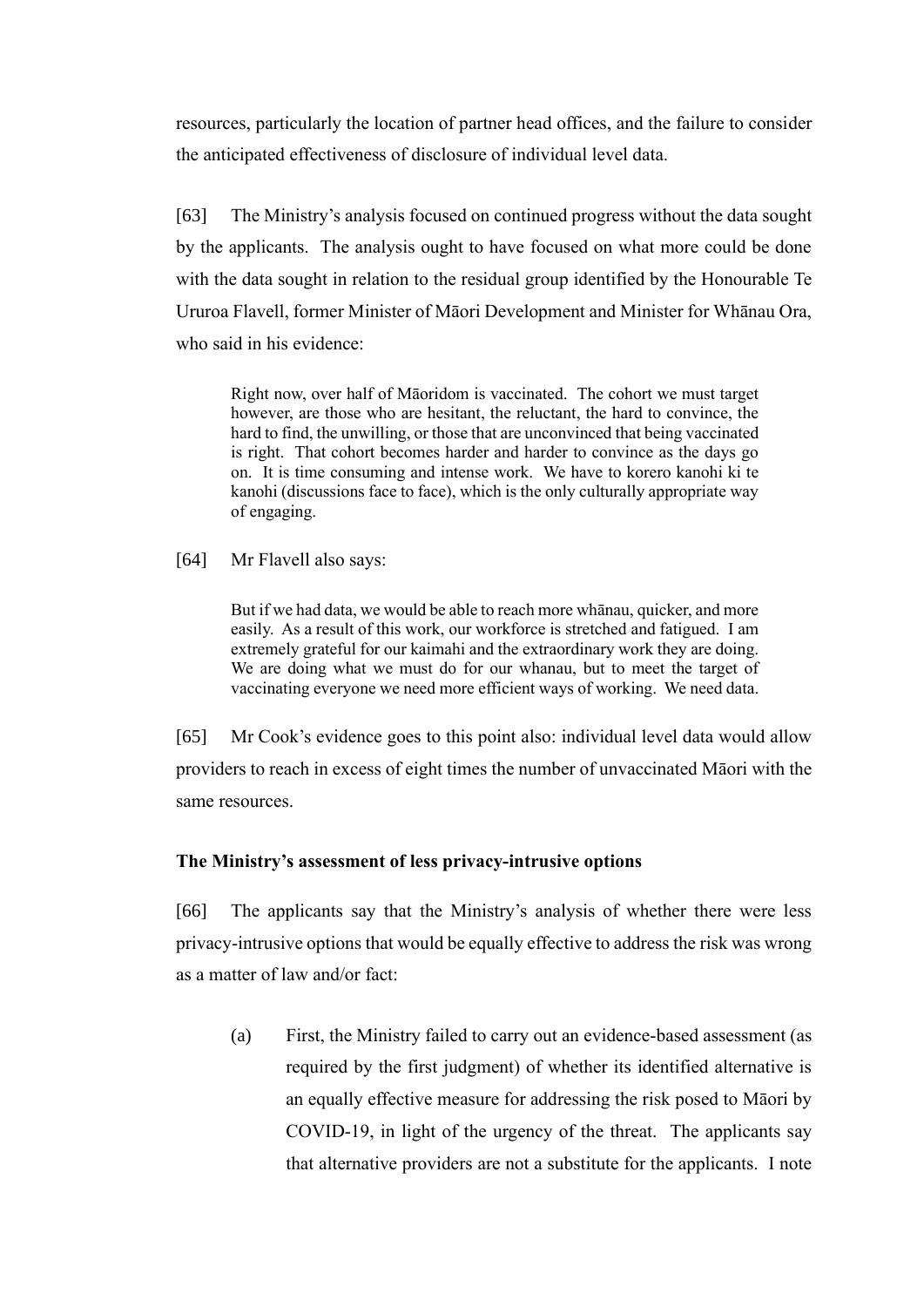at this point that the applicants emphasised throughout that this is not an either/or situation. WOCA does not see itself as being in opposition to, or in competition with, iwi providers; they view their role as complementary to that of other providers.

- (b) Second, the applicants say that iwi oversight of Whānau Tahi in governance terms (which the decision paper said was a potential risk, as it is a private company operating in accordance with ordinary commercial incentives) is irrelevant to the privacy risks associated with sharing the data or whether other options identified by the Ministry are equally effective and lessen the privacy intrusion.
- (c) Third, the applicants say that the first judgment already determined as a matter of fact that the provision of mapping level data to support a door-to-door approach was not an equally effective alternative.

[67] Mr Kinsler conceded that, in the time available, the Ministry's assessment of both the applicants' geographic reach and of the details of alternative providers, was not systematic or comprehensive. However, Mr Kinsler emphasised that although the Ministry's decision was to decline the data, it immediately pivoted to resolving remaining concerns. This is reflected in (a) and (c) of the decision paper.<sup>19</sup> The practical effect of that approach is that the Ministry's efforts, and its submissions, were primarily focused on the consultation process, which is discussed a[t \[83\]](#page-27-1) t[o \[97\]](#page-31-1) below.

# <span id="page-22-0"></span>*Error of law: was the issue of iwi oversight of Whānau Tahi irrelevant?*

[68] Under the heading "Are there other less privacy-intrusive options that are still effective to address the risks?", the decision paper first observed:

Given the concerns expressed by iwi and others, a potential weakness of Whānau Tahi's process in this space arises from its lack of iwi oversight in governance terms. It is a private company operating in accordance with ordinary commercial incentives. Further consideration could be given to requiring through data sharing agreements some form of iwi oversight in relation to the use of any Māori health information provided for the duration it is held.

<sup>19</sup> See above at [21].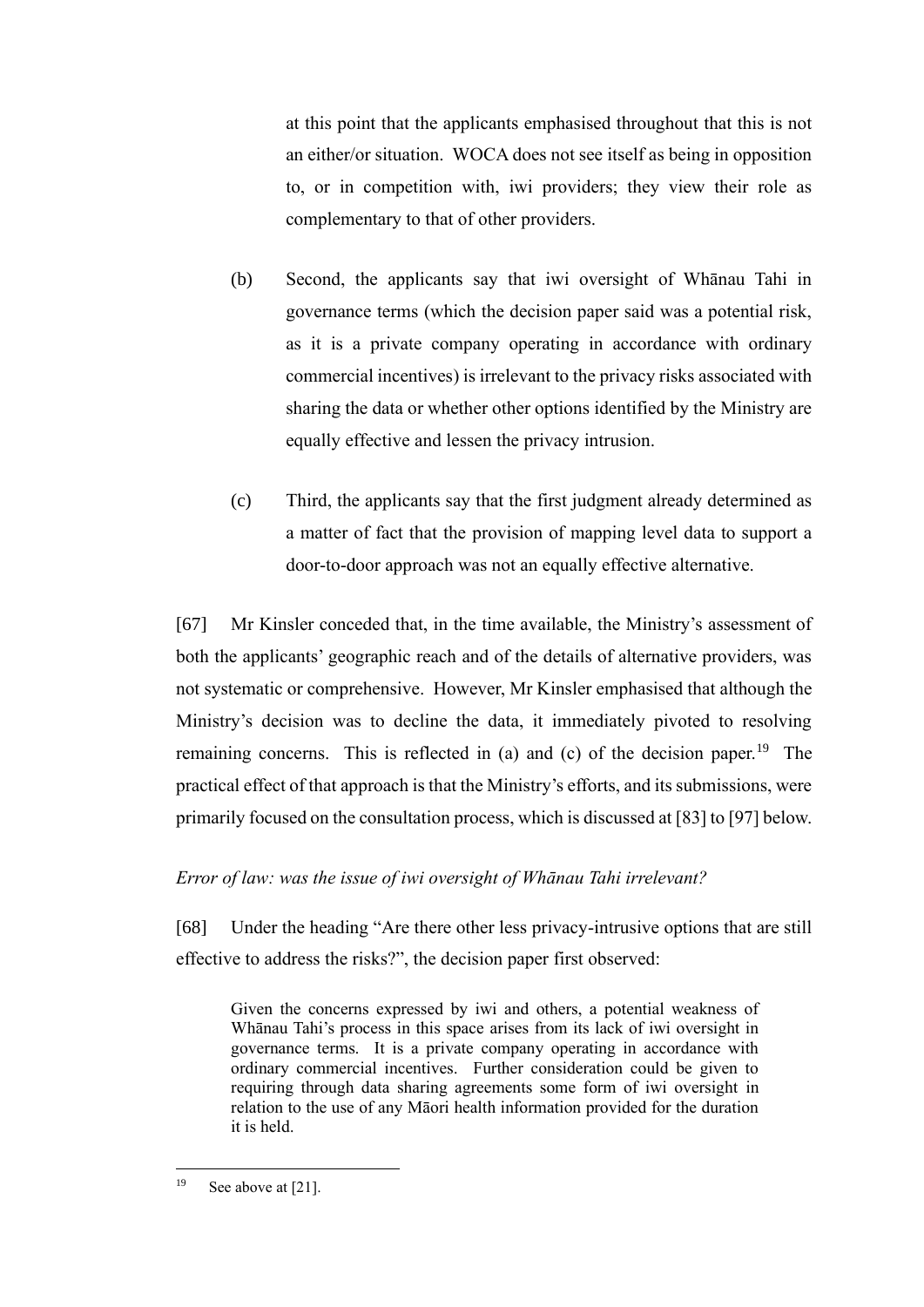#### [69] The decision paper went on to say:

A less privacy intrusive alternative to the applicants' broad request is to share smaller sets of personal information with trusted locally-based organisations, with an expectation they work together to reach the unvaccinated populations, as with the Tairāwhiti example. Sharing information with providers who work locally on the ground, with local relationships and who can engage face to face with individuals, is a model that can be built with consent and partnership of the relevant local iwi, hapū and whānau, and the evidence suggests it is more likely to build trust and confidence in the way information is used. Sharing datasets with local organisations, with an expectation that they work together and coordinate their effort, as with the Tairāwhiti example, also reduces the likelihood that an unvaccinated person is approached in ad ad-hoc way by multiple, different providers.

[70] The lack of iwi oversight in the governance of Whānau Tahi was addressed by Mr Tamihere's evidence. He notes that the Ministry has not previously been concerned with "iwi oversight" of Healthline, PHOs, or general practitioners, to whom individual Māori health data is also provided. Nor has it been expressed by the Ministry as a concern in relation to those Te Ika-a-Māui/North Island Māori who are part of WOCA's caseload and for whom the applicants have already received individual level data.

[71] Mr Tamihere also notes that the majority of partners and providers for whom Whānau Tahi acts, as data and information systems provider, are iwi owned or controlled.<sup>20</sup> Four of Whānau Tahi's five directors are Māori and it is 100 per cent owned by Te Whānau O Waipareira Trust, the Board of which are Māori. The Waitangi Tribunal has previously found that Te Whānau O Waipareira Trust exercises rangatiratanga.<sup>21</sup>

[72] The expressed concern about lack of iwi governance of Whānau Tahi is also implicitly linked to the concern of those consulted about data sovereignty – that is, that the data sought by the applicants included individuals' iwi affiliation. As I note at [\[128\]](#page-39-1) below, that is not the case. For that reason, and for the reasons addressed by Mr Tamihere, I find that this question was irrelevant to the assessment the Ministry was required to make as to whether there were other less privacy-intrusive options

<sup>&</sup>lt;sup>20</sup> See below at [\[75\].](#page-24-2)

<sup>21</sup> Waitangi Tribunal *Te Whānau O Waipareira Report* (WAI 414, 1998).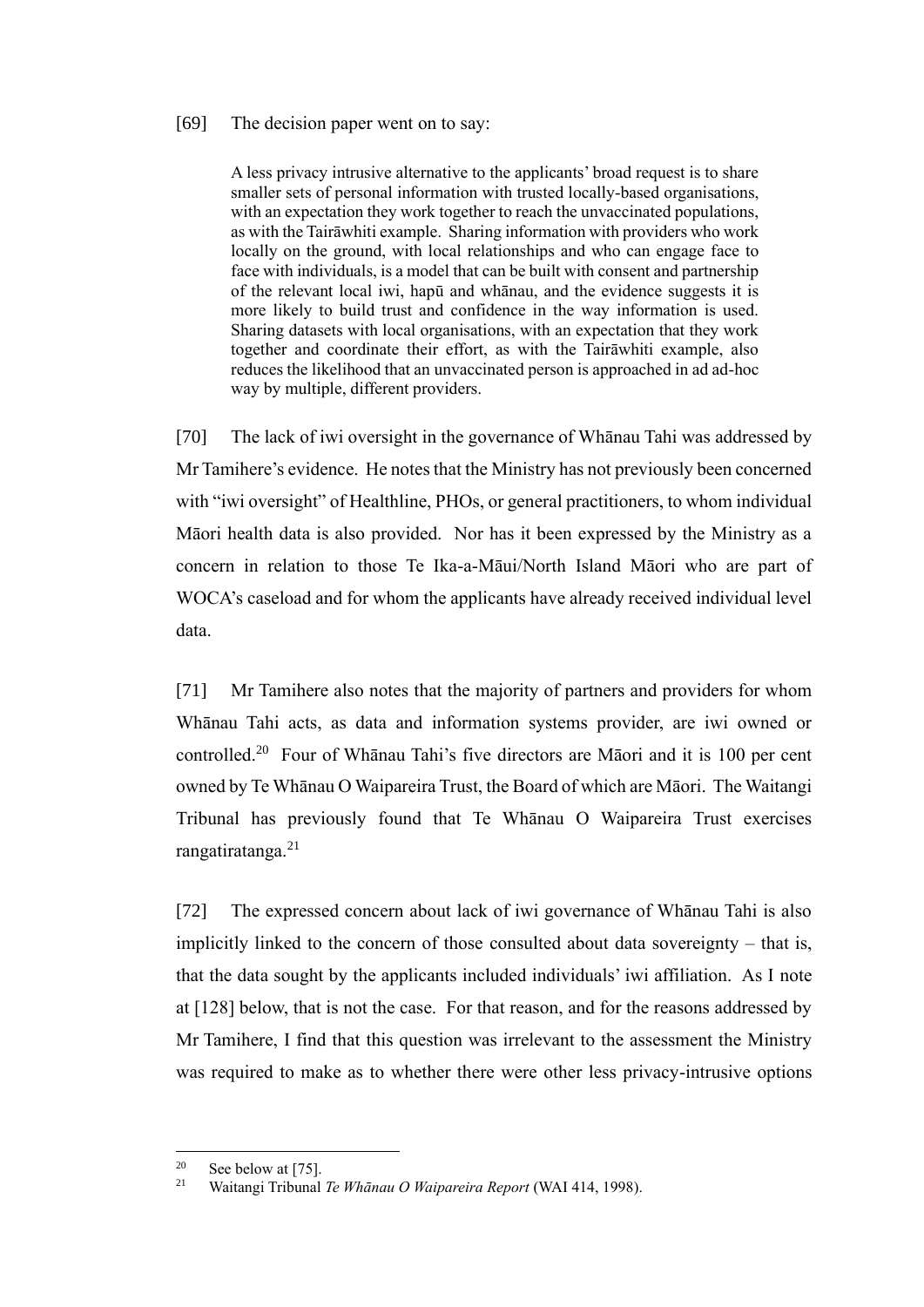available to address the risk. The Ministry therefore erred by relying on this factor in making its assessment under  $r \frac{11(2)}{d}$ .

## <span id="page-24-0"></span>*Error of law: provision of mapping level data not an equally effective alternative*

[73] The third alleged error can be shortly disposed of. As the applicants plead, the effectiveness of providing the applicants with only mapping-level data was directly addressed in the first judgment, where I concluded that the Ministry's alternative, door-to-door approach, based on mapping level data, was not an equally effective alternative for reaching unvaccinated Māori to the disclosure of individual data.<sup>22</sup> For the reasons set out there, it was not open to the Ministry to conclude that this was an equally effective alternative to the provision of the individual level data sought.

#### <span id="page-24-1"></span>*Error of law: evidence-based assessment of alternatives*

[74] Significantly, the decision paper did not identify who the "trusted locally-based organisations" are; did not assess their technical capacity to meet the Ministry's privacy requirements for data storage, access and auditing, or appropriate systems to record any opt-outs and deceased individuals); $^{23}$  did not assess the resources, scope and reach of those organisations to reach unvaccinated Māori; nor did it consider how long it would take to identify, partner with and disseminate the information to those organisations. Those gaps in the analysis necessarily mean this alternative does not meet the acknowledged urgency of the risk.

<span id="page-24-2"></span>[75] In contrast, the applicants' evidence highlights:

(a) the size of the Whānau Ora network – 96 local providers across Te Ikaa-Māui/North Island, currently providing 204 fixed and mobile vaccination sites;

<sup>22</sup> <sup>22</sup> *Te Pou Matakana Ltd v Attorney-General, above n [1,](#page-2-1) at [72].*<br><sup>23</sup> The Ministry had identified these requirements as likely imper-

<sup>23</sup> The Ministry had identified these requirements as likely impediments to sharing data with iwi and Māori organisations in the decision paper for the first decision, and the Data Iwi Leaders Group acknowledged that without further investment in infrastructure, iwi were not in a position to keep data secure.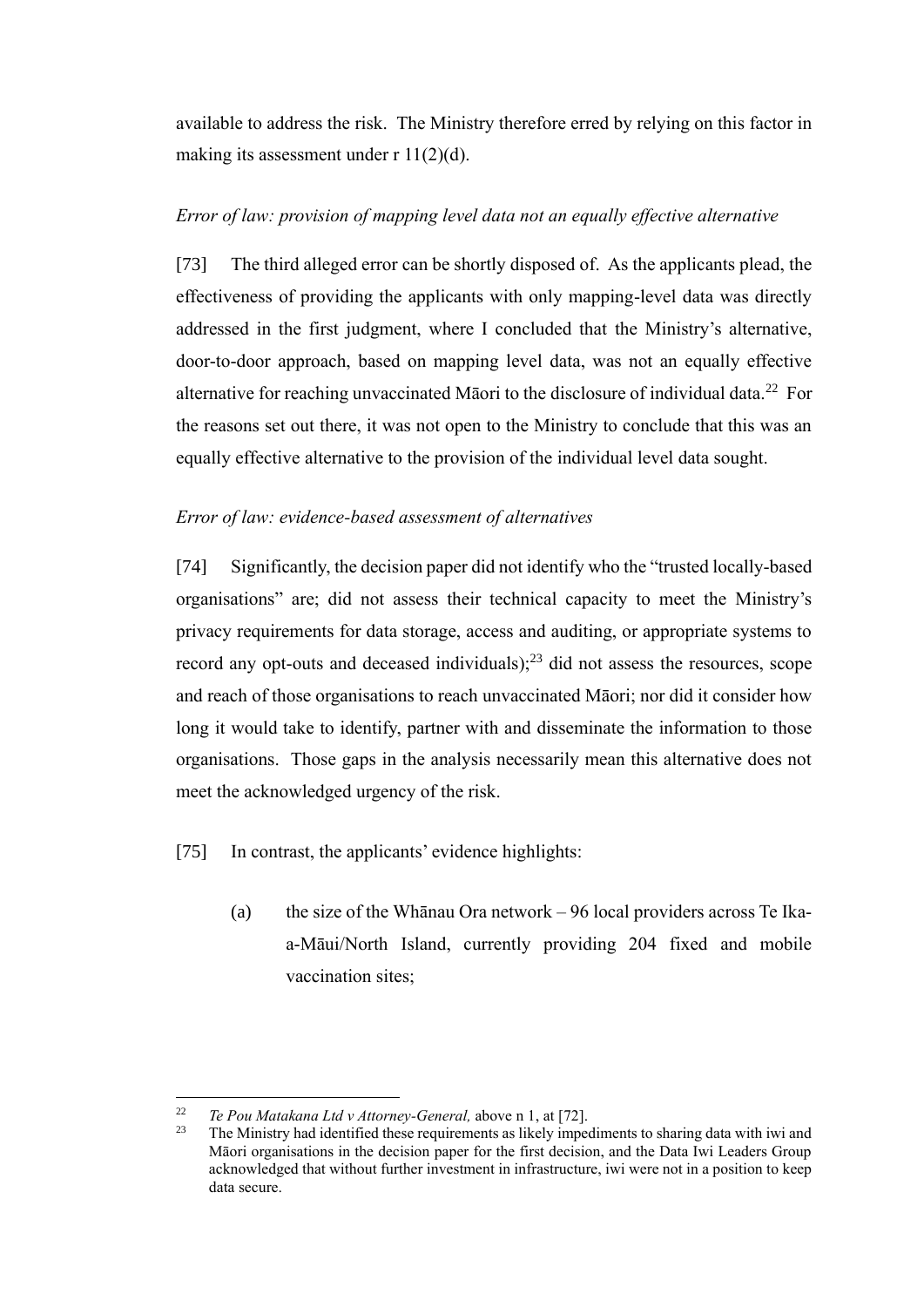- (b) that Whānau Ora providers currently provide services to approximately 190,000 clients across Te Ika-a-Māui/North Island (almost one third of the Te Ika-a-Māui/North Island Māori population);
- (c) the close links between Whānau Ora providers and local iwi of the 96 providers, 73 are iwi owned or affiliated (Mr Nin's evidence is that Whānau Ora providers are more often than not the delivery mechanism for iwi in relation to health and social services generally); and
- (d) Whānau Tahi's technical capabilities (as to which, se[e \[77\]](#page-25-0)[-\[79\]](#page-26-1) below).

[76] Nor would this alternative be less privacy-intrusive than providing the data to the applicants. The Ministry would be sharing the same volume of health information, but across multiple organisations, instead of being provided to one only (Whānau Tahi).

<span id="page-25-0"></span>[77] The locally-based organisations referred to in the decision paper generally lack the technical capability to securely store health information, in contrast to Whānau Tahi. As Mr Nin explains in his evidence, Whānau Tahi stores everything in an encrypted database, accessible only through multi-factor authentication, with site-based access policies. This meets best practice requirements and provides a high level of protection. Mr Nin's uncontradicted evidence is that this level of protection of data is greater than that afforded by some DHBs.

[78] Mr Nin also notes that the Ministry is very familiar with Whānau Tahi's ability to securely store and manage data. There are a number of contracts between Whānau Tahi and the Ministry:

- (a) Whānau Tahi operates the Ministry's e-prescription service nationally.
- (b) Whānau Tahi operates the Socrates system, which is a health and disability tool for disability needs assessment coordinators. If a person needs services due to a disability, that data also will go through Whānau Tahi.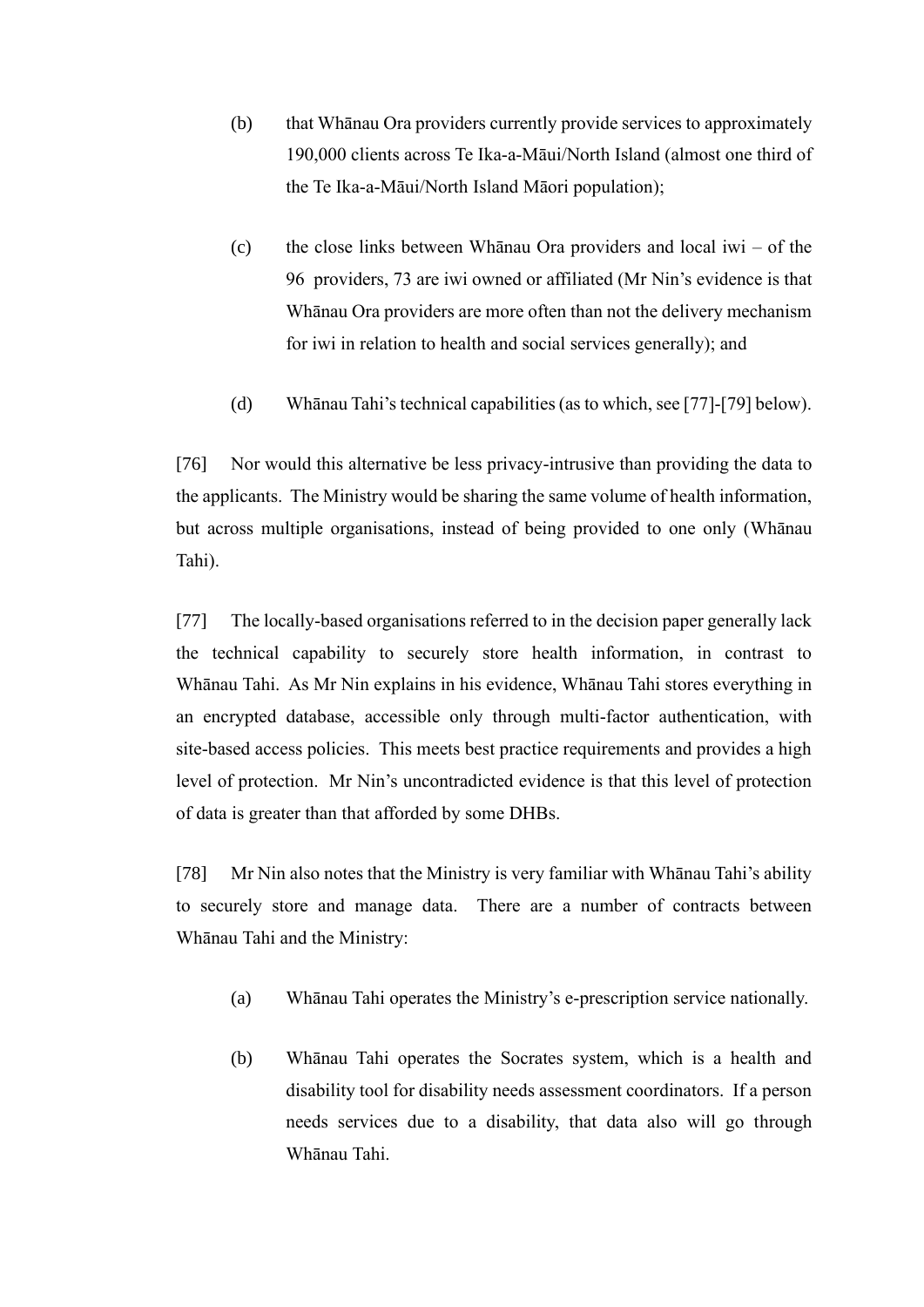<span id="page-26-1"></span>[79] In addition, in the past six months, Whānau Tahi has successfully bid for the contracts for mental health services for five DHBs: MidCentral, Waikato, Tairāwhiti, Taranaki and Bay of Plenty.

[80] Mr Nin's evidence, again uncontradicted, is that he does not know of any other Māori health provider that has the same technical ability as Whānau Tahi to securely store health information. His conclusion is that, if the Ministry wishes to share data with locally-based organisations, either it will have to share the data with organisations that lack the same security systems, posing a greater privacy risk; or the Ministry will only be able to share the data with a small sub-set of Māori providers, significantly reducing the number of unvaccinated Māori who can be reached in this way.

[81] I find that the Ministry did not have sufficient evidence to conclude that its proposed alternative was both less privacy intrusive and equally effective to address the risk to Te Ika-a-Māui/North Island Māori posed by COVID-19.

### <span id="page-26-0"></span>**The Ministry's consultation process**

[82] The applicants submit that the Ministry, in its approach to consultation:

- (a) acted inconsistently, having provided similar data to Healthline and PHOs, without consulting with iwi or Māori;
- (b) breached the applicants' right to natural justice, by reaching its conclusions as a result of a flawed consultation process;
- (c) erroneously introduced an authorisation requirement into  $r \frac{11}{2}(d)$ , by seeking to achieve consensus or consent from iwi about the disclosure of the data; and
- (d) breached its duty to make a decision within a reasonable period of time by failing to act urgently, as a consequence of the Ministry's preferred approach to the consultation.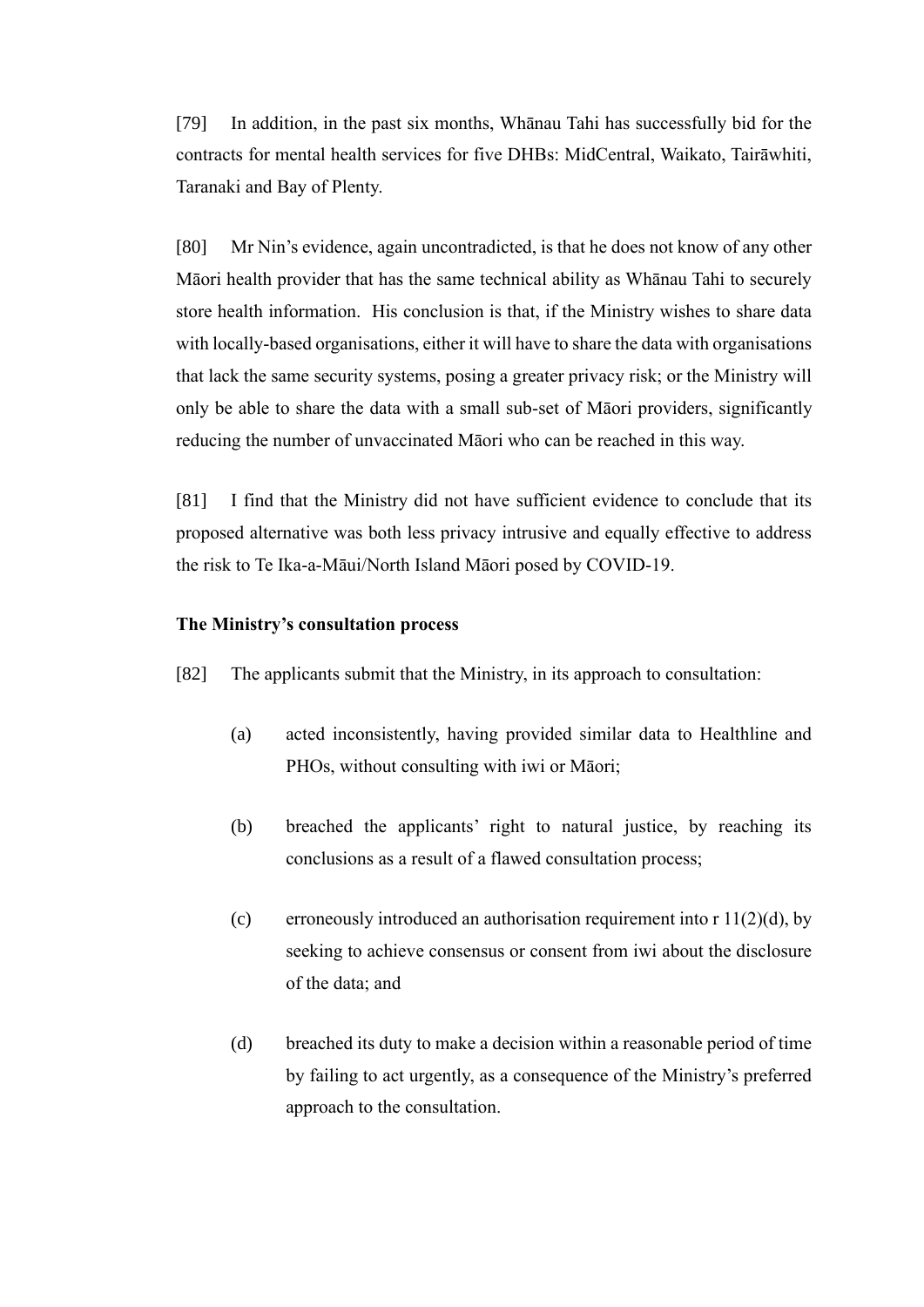## <span id="page-27-0"></span>*The consultation process*

# <span id="page-27-1"></span>[83] The decision paper notes:

… even if we had concluded North Island wide sharing of personal Māori health information with the applicants was 'necessary' in accordance with Rule  $11(2)(d)$  of the Code, we would not, in the face of the credible and more Treaty/Te Tiriti-compliant alternatives, recommend exercising the discretion to release all North Island individual level Māori health information as sought by the applicants.

[84] And in his affidavit in this proceeding, the Director-General says:

I also considered and weighed the view-points expressed by iwi leaders and other leaders within Māoridom (including Mr Tamihere). These perspectives were varied but emphasised the urgency of the situation, the need for good process and consultation, in particular with iwi in respect of whose rohe and whose whānau would be impacted by the proposed information sharing. Firm stances were adopted by iwi leaders about the need for this consultation which reflects some of my own conversations with iwi leaders since I made my decision.

[85] Consistent with that, as noted above,  $24$  the Ministry has invested considerable time and resources in consulting with both pan-Māori organisations and with iwi.

[86] As Ms Gibbs notes in her affidavit evidence, following the Court's first judgment, the Ministry took advice from technical officials within the Ministry as well as from Te Puni Kōkiri, Te Arawhiti (the Office for Māori Crown Relations) and the Crown Law Office.

[87] Te Arawhiti convened a number of hui, two of which took place before the second decision and informed the decision paper. The first hui took place on 3 November 2021; it included Ms Gibbs and other Ministry representatives, Ms Lil Anderson (Chief Executive of Te Arawhiti) and representatives of the National Iwi Chairs Forum (NICF) Pandemic Response Group.

[88] Attendees at that hui expressed strong opposition to Te Ika-a-Māui/North Island wide individual information being shared with the applicants without a mandate from iwi, although the attendees were supportive of the applicants' work generally. In

<sup>&</sup>lt;sup>24</sup> See above a[t \[29\].](#page-11-0)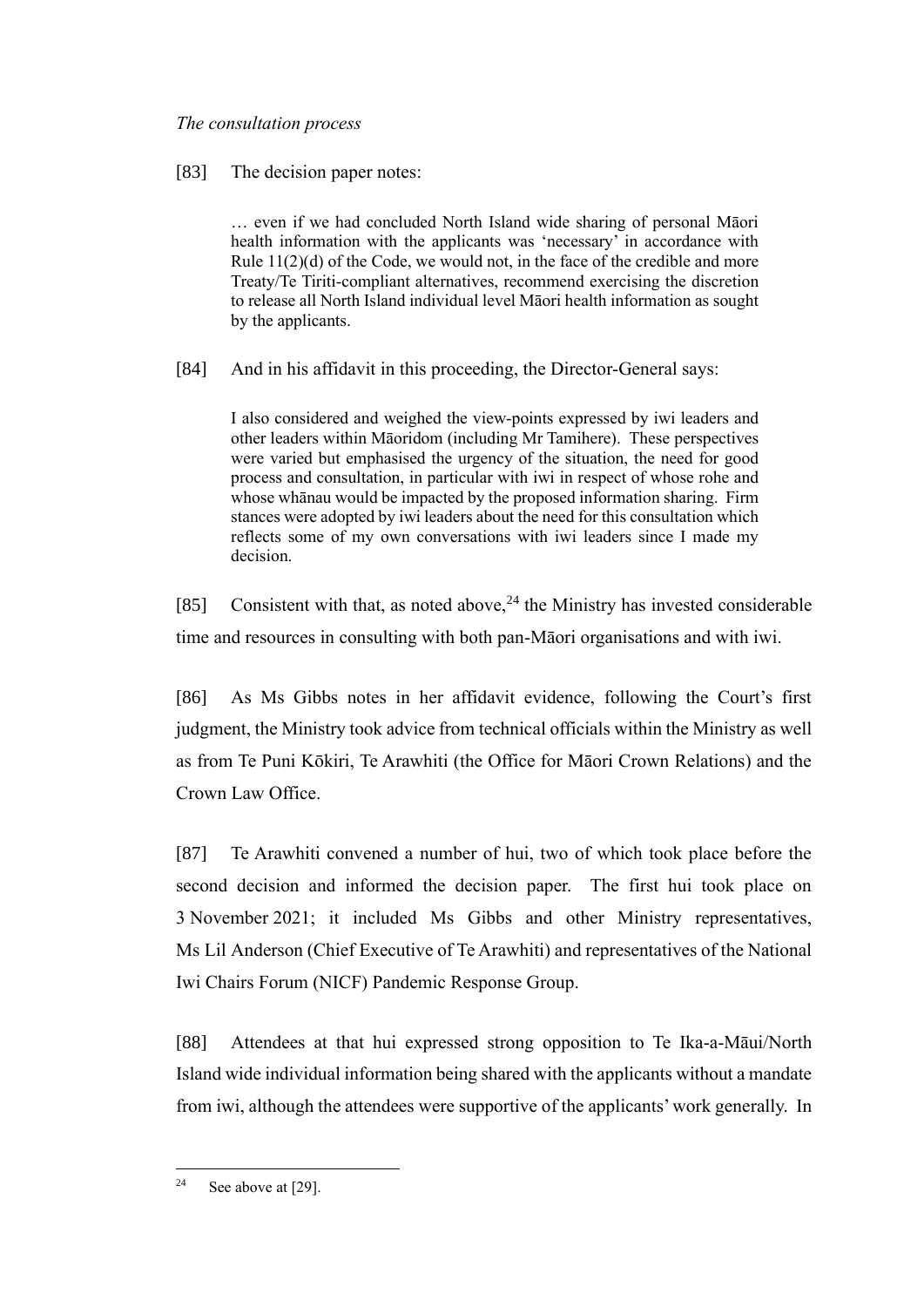particular, it was emphasised that WOCA itself was not a Te Tiriti based entity and it would be inappropriate for the Ministry to share the requested data, which is a taonga, without input from its Te Tiriti partner. It was noted that data sharing could be appropriate where WOCA providers that are Te Tiriti based (through their connection to iwi) have talked through the proposal with their iwi. Ms Gibbs says that multiple participants in the hui emphasised that iwi have rights and responsibilities in relation to the individual level data that is the subject of the applicants' request and that iwi themselves have a right to it in respect of their own people. Participants emphasised the data sovereignty that each iwi exercises over the information.

[89] The NICF made a statement following the hui, in which it emphasised:

- (a) Its support for the findings of the first judgment that the Ministry's power to disclose the data under the Code must be exercised in accordance with Te Tiriti and that the Ministry's decision must be informed by the principles of partnership and options, as informed by tikanga.
- (b) New Zealand is in a pandemic, and the health and wellbeing of Māori is the paramount concern.
- (c) The Crown's Te Tiriti obligations extend to sharing individual level data with iwi, but the Crown must ensure equitable investment in appropriate infrastructure to enable iwi to safeguard and use that data.
- (d) It is critical that the Ministry engage with iwi to understand their position on information about their people and within their rohe. It is the Ministry's responsibility to be adequately informed about the requirements of tikanga, and engage with the appropriate tikanga experts.

[90] Ms Gibbs says that the clear message the Ministry took from the first hui was that the interests of specific iwi in individual level data about people within their rohe needed to be reflected in the process around sharing that data, and that iwi wanted to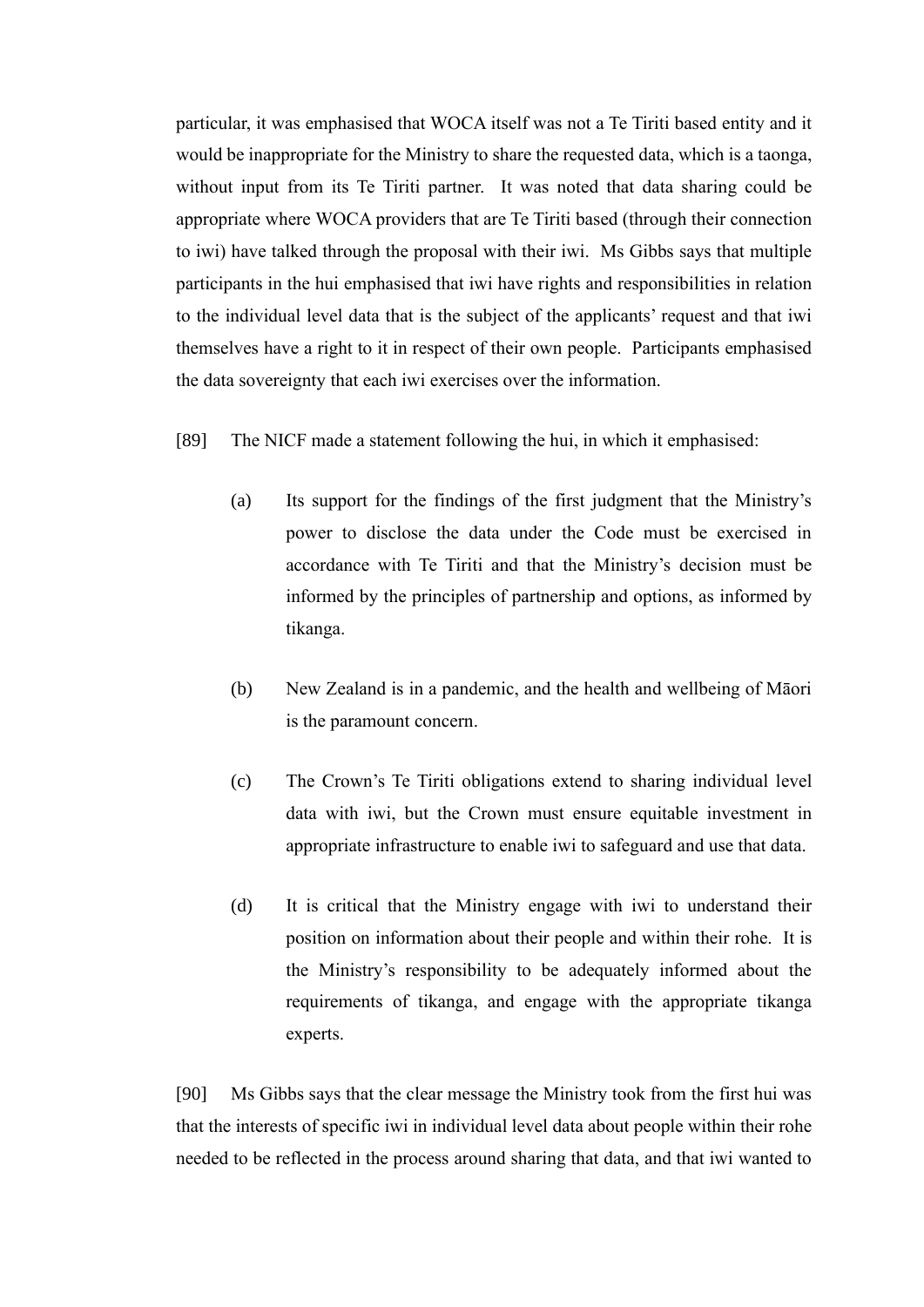be consulted and to have input into whether, to whom, and the way in which individual data is shared.

[91] A second hui was convened with representatives from the New Zealand Māori Council, the New Zealand Māori Authority, the Federation of Māori Authorities, and Doctors Rawiri Jensen and Rawiri Taonui. Ms Gibbs notes that the views expressed at this hui were quite different, and generally more supportive of the immediate provision of individual level data to the applicants, than at the first hui. The Māori health experts attending expressed the view that in the particular circumstances it was appropriate for individual level data to be shared with Māori organisations with community mandate. Ms Gibbs says:

Discussion during this hui was focused on the imperative of protecting Māori through the sharing of data in order to uphold the welfare of the collective, which should properly be seen as taking precedence over other interests in this scenario. It was emphasised by several participants that in the context of vaccination, effective protection of Māori health must come through empowerment of groups within the community. Consistent with this, there was a greater focus on the role and significance of hapū as against iwi during this hui. The view that came across was that individual level information was required for effective outreach.

[92] Ms Gibbs summarised the Ministry's conclusions from the two hui in the following terms:

… there is reasonably wide support for the urgent sharing of data, including, where appropriate, individual data, to ensure the Crown upholds its responsibility to protect Māori health. However, there was also the view that the Crown would in effect breach its Te Tiriti obligations if it proceeded to share data without first assessing and accommodating the input of individual iwi within their own rohe.

[93] Subsequent to that hui Te Rūnanga o Ngāi Tahu wrote twice to Ms Anderson of Te Arawhiti. The first letter noted Ngāi Tahu's full and unequivocal support for Ngāi Tahu Whānui being vaccinated against COVID-19. It acknowledged that vaccination rates for Māori are lower than for non-Māori including, in part, because of a lack of trust by Māori in government institutions and, for that reason, it is imperative that proper processes and the appropriate principles are applied in deciding whether to disclose the data requested. The letter identified "key principles" as: the Crown's obligation to uphold Te Tiriti in the COVID-19 vaccination rollout; in relation to Ngāi Tahu Whānui, the Crown's Te Tiriti partnership is with Ngāi Tahu, therefore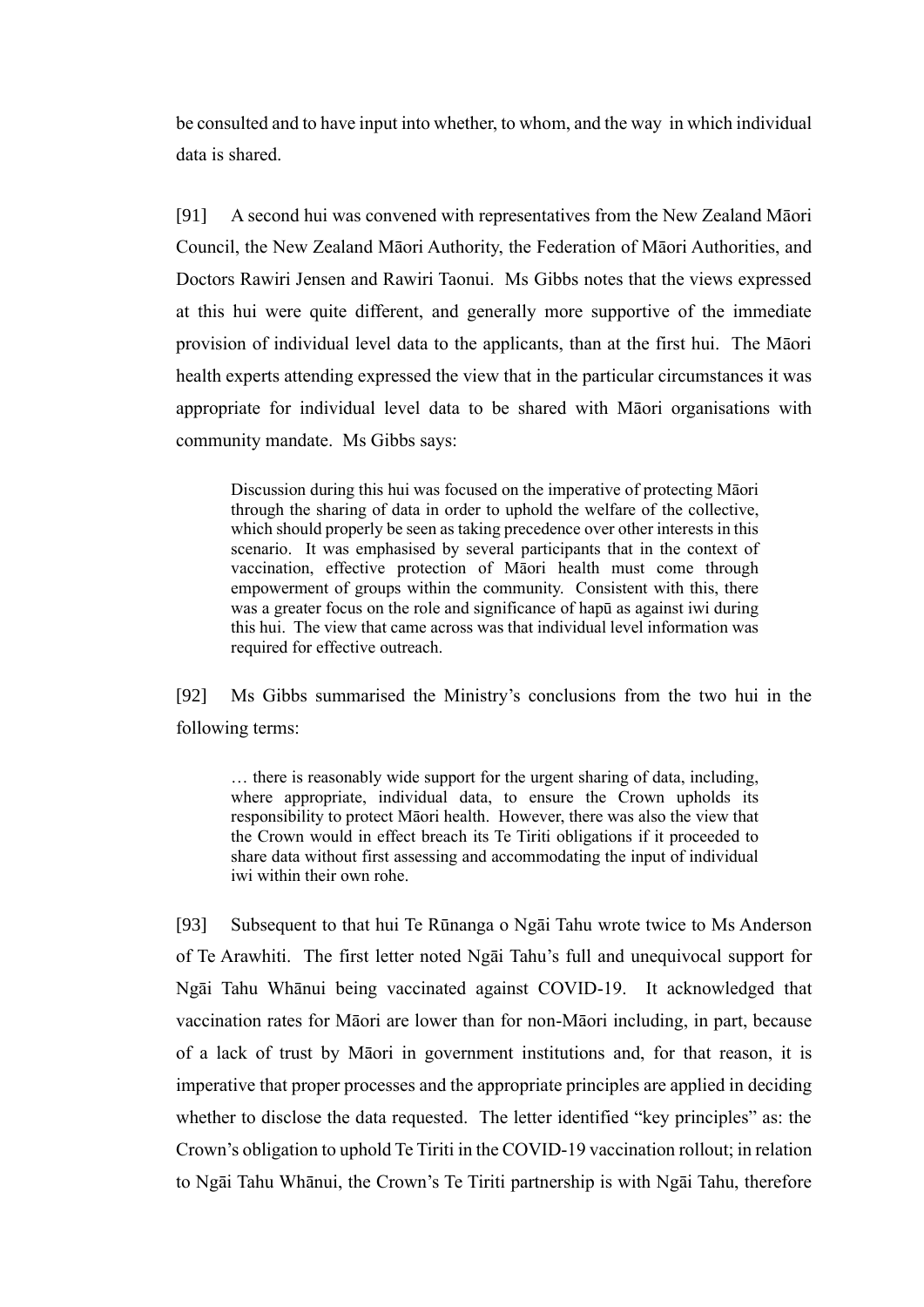in considering whether to provide information about Ngāi Tahu Whānui the Crown would need to engage with Ngāi Tahu about the decision; other entities, such as a Whānu Ora commissioning agency, are not a Te Tiriti partner in the Ngāi Tahu takiwā; disclosure of personal sensitive information about Ngāi Tahu Whānui to a party who is not a Te Tiriti partner without engaging with Ngāi Tahu would not be consistent with Te Tiriti.

[94] In a follow-up letter four days later, Ngāi Tahu emphasised that it was not against providing Ngāi Tahu Whānui health information to third parties in all situations, noting that third party health providers have an important part to play in keeping Ngāi Tahu Whānui and everyone in the community safe. It said "in relation to Ngāi Tahu Whānui we are asking the Crown to engage appropriately to ensure the Crown does not inadvertently cause harm in how the Crown manages this issue."

[95] Ms Gibbs explains in her evidence about the subsequent consultation, following the second decision:

The approach sees access to individual data being determined in respect of an area, following consultation with local iwi, but the final decision on the sharing of data within a rohe does not rely on gaining iwi consent to WOCA's proposal. Instead, the consultation ensures the Ministry is properly apprised of the rights and interests which its decision will affect, before that decision is taken.

[96] Subsequently, as at the date of the hearing, 13 separate hui have been conducted with iwi, essentially on a DHB by DHB basis. Those hui were with:

- (a) Te Tai Tokerau (Northland);
- (b) Tāmaki Makaurau (Counties Manukau, Auckland, Waitemata);
- (c) Waikato;
- (d) Te Moana-a-Toi (Bay of Plenty);
- (e) Rotorua, Taupō (Lakes);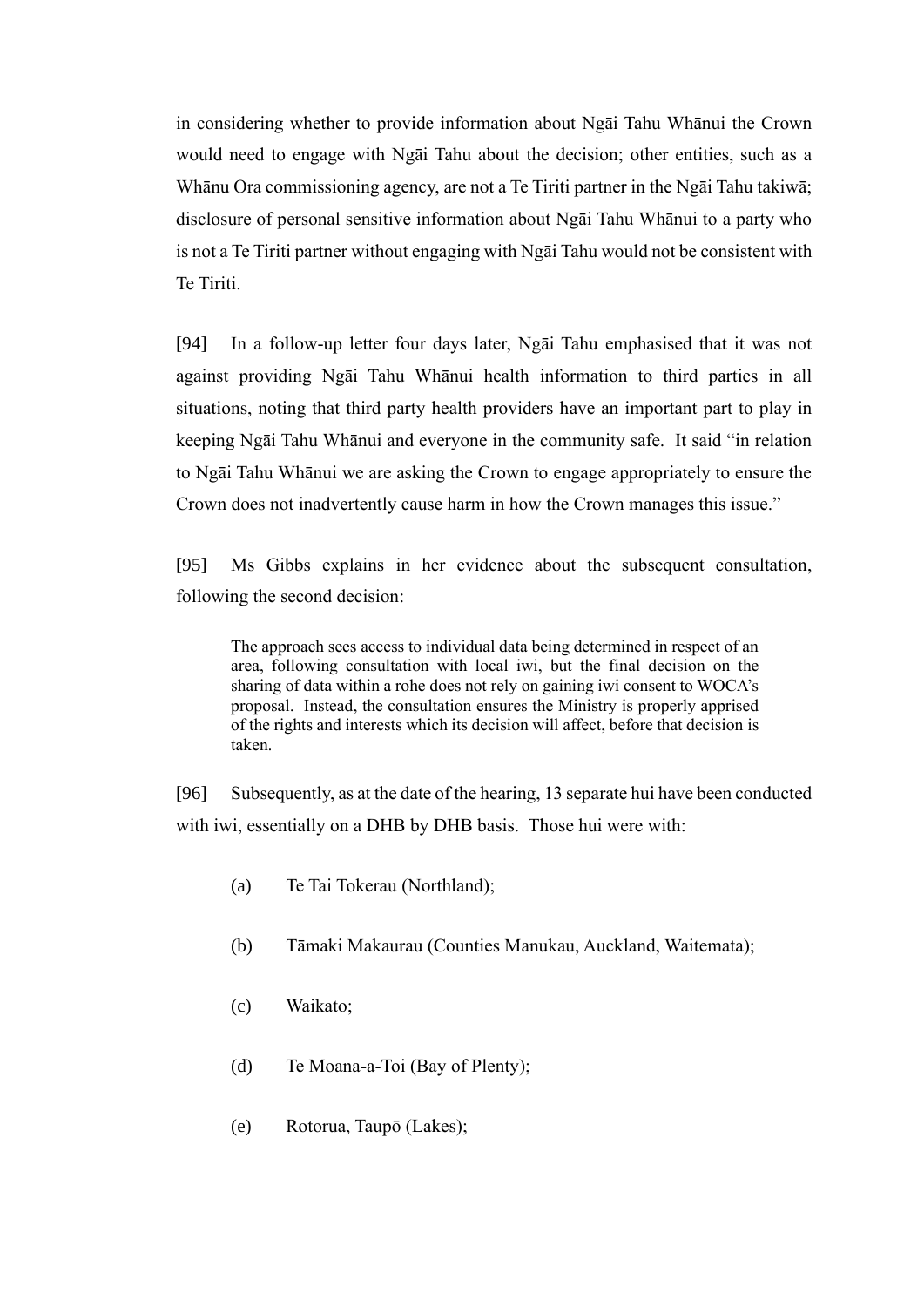- (f) Tairāwhiti;
- (g) Taranaki;
- (h) Whanganui;
- (i) Heretaunga (Hawke's Bay);
- (j) Manawatū–Horowhenua, Tararua (Mid-Central);
- (k) Wairarapa;
- (l) Te Awa Kairangi (Hutt); and
- (m) Te Whanganui-a-Tara and Kapiti (Capital and Coast).
- <span id="page-31-1"></span>[97] The Director-General records in his affidavit:

Positive initiatives are resulting from the consultation with iwi that has already occurred, and we consider the benefits of engaging with iwi and Māori within their rohe is more likely to produce coordinated and effective efforts to lift Māori vaccination rates.

<span id="page-31-0"></span>*Error of law: did the Ministry introduce an authorisation requirement to r 11(2)(d)?*

[98] Rule 11(2)(d) does not require consultation as a precondition to disclosure of personal health information. Indeed, to do so would undercut the key premise of the rule, particularly in a context, as here, where there is serious urgency.

[99] Rule  $11(2)(d)$  provides that where the agency holding the health information in question believes on reasonable grounds that it is not desirable or practicable to obtain authorisation from the individual concerned, disclosure is permitted, in the absence of individual authorisation. Here, the Ministry had already concluded that it was impracticable to obtain the consent of the individuals concerned.

[100] Rule 11(2)(d) is also premised on disclosure being necessary to prevent or lessen a serious threat to public health or safety, or the life or health of an individual.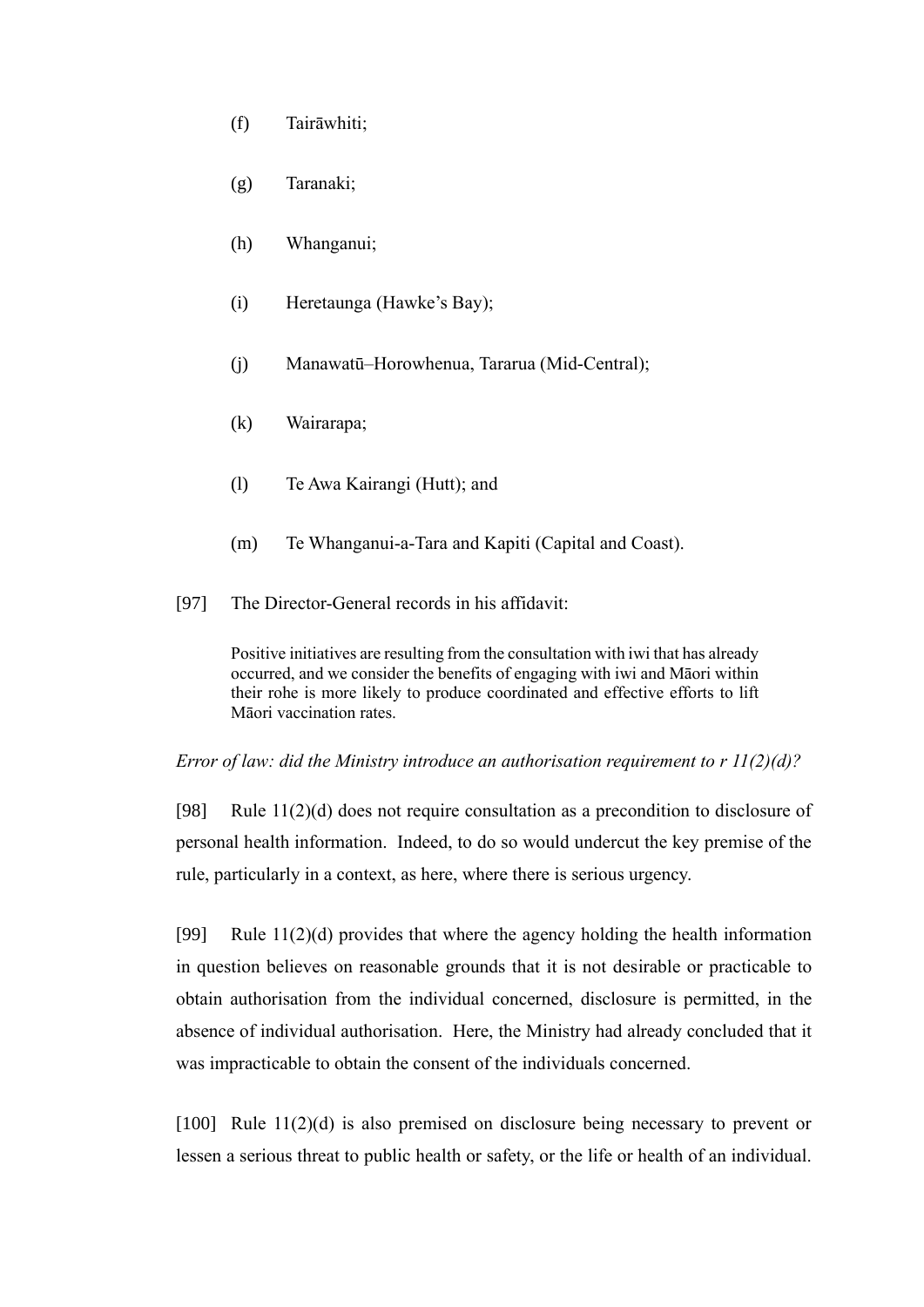That factor too, particularly in the context of an emergency situation such as the COVID-19 pandemic, weighs against importing a consultation requirement into the rule. As Mr Keith, counsel for the Privacy Commissioner submitted, although  $r 11(2)(d)$  itself does not require disclosure, the requirements of necessity and efficacy within  $r \frac{11(2)}{d}$  are stringent, and if met may demonstrate that other obligations – for example, the right to the highest attainable standard of health – do require that disclosure occur. As Dr Magdalena Kędzior notes, the Council of Europe in a joint statement of 30 March 2020 on the right to data protection in the context of the COVID-19 pandemic recalled that "data protection can in no manner be an obstacle to saving lives and that the applicable principles always allow for a balancing of the interests at stake."<sup>25</sup>

[101] The Director-General concluded that in the circumstances, consultation was necessary to meet the Ministry's obligations under Te Tiriti. As counsel for the Ministry put it, not consulting was not an option for the Ministry, when it had been specifically requested (by the two pre-decision hui) to do so. However, the Ministry says it was not seeking consensus or consent of iwi to the disclosure of the data to the applicants, and thus no question of adding an "authorisation" requirement arises.

[102] This aspect of the claim gives rise to two issues: first, on the facts, was the Ministry in fact seeking authorisation from iwi and thus adding an additional and inconsistent requirement to  $r 11(2)(d)$ ? Second, what did tikanga require?

<span id="page-32-0"></span>Was the Ministry in fact seeking authorisation from iwi?

[103] Ms Gibbs says the Ministry was not seeking consensus, nor permission, but rather to inform the approach to the reconsideration that had been directed by the Court in the first judgment. Counsel for the Ministry emphasised the Crown's obligation under Te Tiriti to engage with Māori organisations and groups to ascertain the relevant interests among Māori on a particular issue and so inform itself. That engagement is essential. It points, for example, to the Waitangi Tribunal's *Napier Hospital and Health Services Report*. 26

<span id="page-32-1"></span><sup>25</sup> Magdalena Kędzior "The right to data protection and the COVID-19 pandemic: the European approach" (2020) 21 Academy of European Law Forum 533 at 538.

<sup>26</sup> Waitangi Tribunal *Napier Hospital and Health Services Report* (Wai 692, 2001).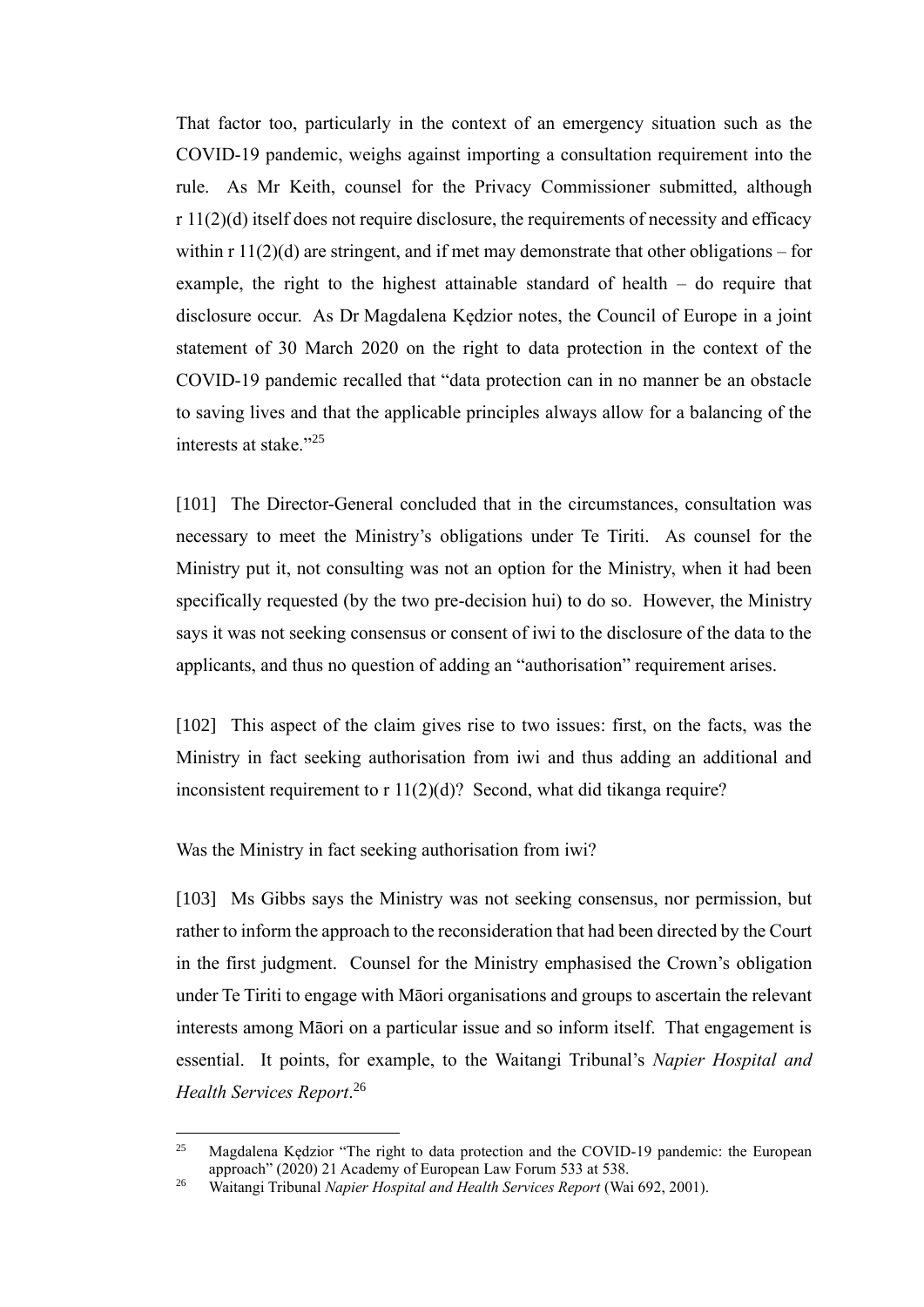[104] On the evidence, the Ministry did not explicitly seek consent or authorisation from iwi for disclosure of the data. But the process it followed – with the 5 November refusal of the request, combined with an invitation to discuss and the rohe by rohe hui – meant that in reality the Director-General's ultimate decision did hinge on reaching a level of comfort as a result of the consultation.

[105] By way of example, the representative for Te Ākitai stated that they did not want the applicants to have the data sought. Te Ākitai is a small Auckland iwi of 135 members. Eventually the Ministry decided that, because the data could not be filtered by iwi affiliation, the data for Auckland would be provided to the applicants with the inclusion of data for Te Ākitai; but in the meantime the agreement for disclosure of information for some 27,459 unvaccinated Auckland Māori, the vast majority of whose iwi had expressed their desire in strong terms to have the data released to the applicants, was not completed.

[106] Related to this point, Mr Flavell's evidence for the applicants notes that the Ministry has not adopted a consultation approach in making other decisions during the COVID-19 pandemic. He cites, by way of example, the "traffic light" system; adopting a 90 per cent target for all of the population (rather than specifically for Māori); road blocks (iwi, hapū or otherwise); and lifting or imposing restrictions. He is critical of the Ministry not engaging with Māori when making other significant recommendations or decisions in relation to Māori health.

<span id="page-33-0"></span>What did tikanga require?

[107] As to the Crown's Te Tiriti and tikanga obligations, given the first judgment, it would be perverse for this Court to conclude that consultation with iwi about the disclosure to the applicants, in and of itself, was an error of law. Rather, the question is what did tikanga require in the particular circumstances. It is well accepted that tikanga Māori is part of New Zealand's common law.<sup>27</sup>

<span id="page-33-1"></span><sup>27</sup> *Takamore v Clarke* [2012] NZSC 116, [2013] 2 NZLR 733 at [94] and [164]; *Attorney-General v Ngāti Apa* [2003] 3 NZLR 643 (CA); *Mercury NZ Ltd v Waitangi Tribunal* [2021] NZHC 654, [2021] 2 NZLR 142 at [103]; *Ngawaka v Ngāti Rehua-Ngātiwai ki Aotea Trust Board (No 2)* [2021] NZHC 291, [2021] 2 NZLR 1 at [2], [3] and [58].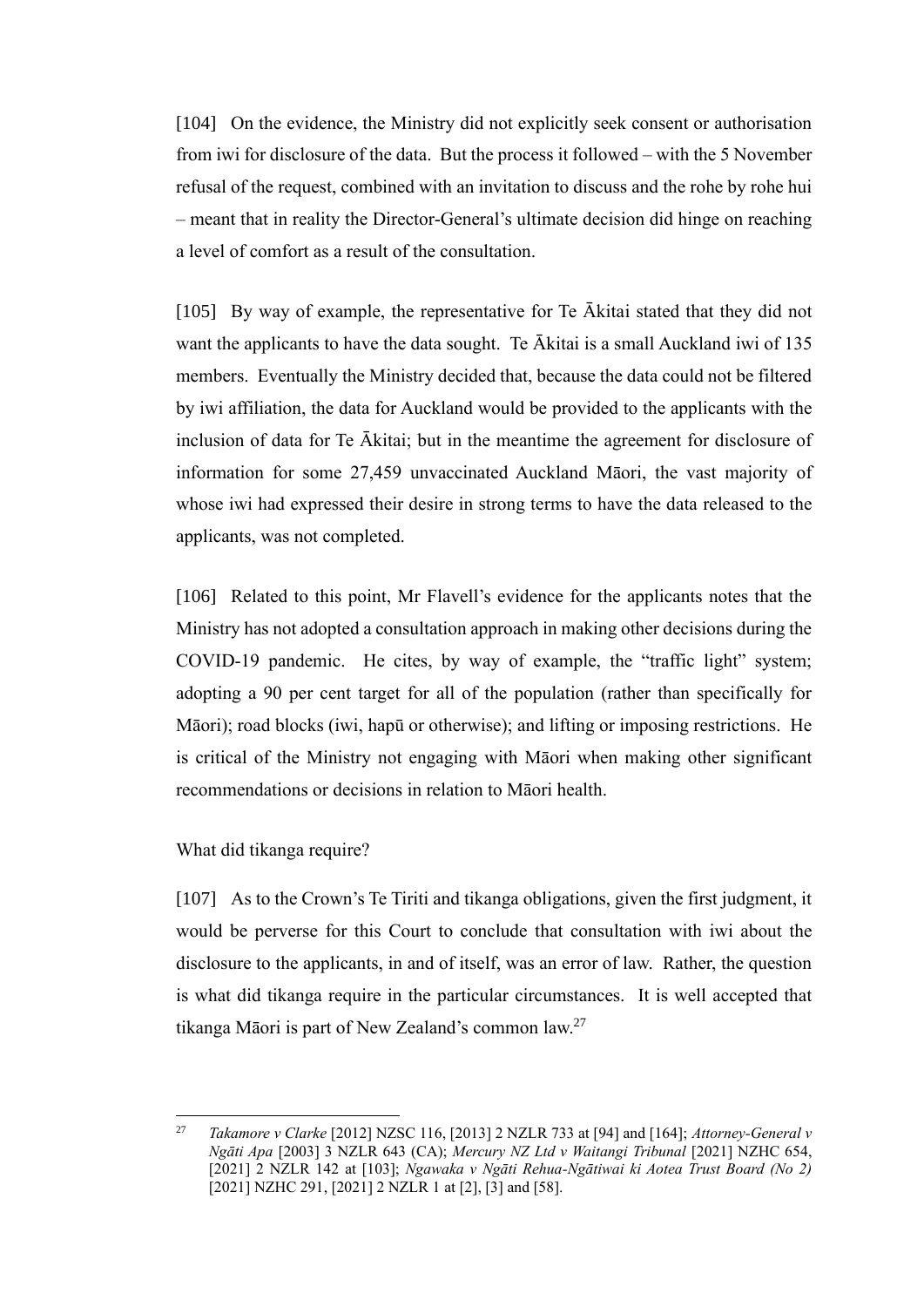[108] Although the first hui had recommended that the Ministry seek expert advice on tikanga, it appears this did not occur. Dr Carwyn Jones gave expert evidence for the applicants as to what tikanga required in this context.<sup>28</sup> Dr Jones' evidence was not responded to or challenged by the Ministry. Dr Jones concluded that iwi by iwi consultation may be appropriate, and indeed necessary to be consistent with tikanga and Te Tiriti in ordinary circumstances, "but these are not ordinary circumstances." Dr Jones notes that the issue that the Ministry appeared to be grappling with is a concern to avoid undermining tino rangatiratanga of iwi or hapū, and a related concern that not consulting iwi may give rise to a breach of Te Tiriti. He says, however, that the concern misunderstands tino rangatiratanga and the obligations under Te Tiriti:

The primary objectives of tino rangatiratanga are to ensure that the community survives as a people, with both individuals and the collective thriving. The maintenance of whakapapa, whanaungatanga, and health and wellbeing of members of the community are central to those objectives, particularly in the context of a pandemic. It is not consistent with maintaining tino rangatiratanga to frustrate those primary objectives. If the health and wellbeing of tangata Māori is not maintained, tino rangatiratanga is not protected but undermined, and the ability to exercise tino rangatiratanga in relation to those tangata Māori is put at risk.

[109] Dr Jones notes that the highly prized taonga of health has particular primacy in the context of a pandemic. Where that taonga is at risk, not all tikanga principles, values or practices will be able to be perfectly fulfilled, and where certain aspects of tikanga conflict with the purpose of protecting health, there is little expectation that they will be pursued at the cost of the caring for the health and wellbeing of whakapapa. Dr Jones says:

The control of data by individual iwi and hapū may have less priority as we work urgently towards the common goal of protecting the health of tangata Māori across the motu …

<sup>28</sup> Dr Carwyn Jones is a Pūkenga Matua in the Ahunga Tikanga (Māori Laws and Philosophy) programme at Te Wānanga o Raukawa. Dr Jones' iwi are Ngāti Kahungunu and Te-Aitanga-a-Māhaki. Between 2006 and 2021, Dr Jones was a Lecturer, Senior Lecturer and then Associate Professor in the Faculty of Law at Te Herenga Waka/University of Wellington. Prior to that, Dr Jones' roles included at the Māori Land Court, Waitangi Tribunal and the Office of Treaty Settlements. Dr Jones' primary areas of research are the Treaty of Waitangi and the interaction between tikanga Māori and the New Zealand legal system. He gave expert evidence on tikanga Māori in that context.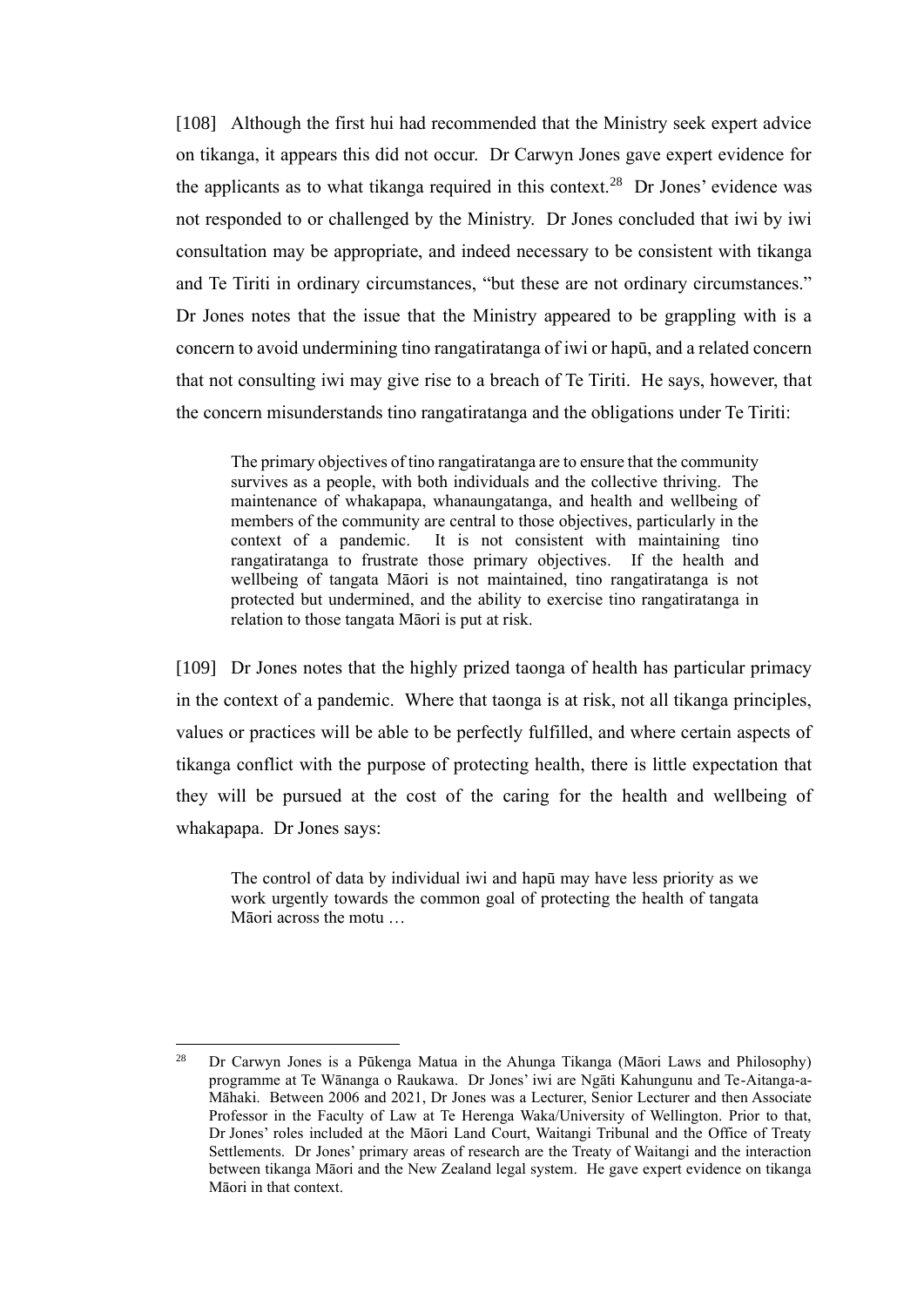[110] The evidence from Lady Tureiti Haromi Moxon for the applicants is to similar effect:<sup>29</sup>

There is taonga in life and health. If there is taonga in data, then that taonga must give way to life and health. Providing the contact details of unvaccinated Māori provides the best chance of respecting the taonga of their life and health.

[111] While it is not for the Court to itself decide what tikanga applies, as Cooke J said in *Mercury NZ Ltd v Waitangi Tribunal*: 30

There will be situations, perhaps particularly when the relevant Māori participants agree upon the tikanga to be applied where a court or tribunal will be applying that tikanga to resolve the matters within its jurisdiction.

[112] I rely on and accept Dr Jones' uncontradicted evidence that tikanga did not require that the Ministry obtain iwi by iwi consent to the disclosure. That conclusion is consistent with the observation in the first judgment that rights to privacy and health are not incompatible.<sup>31</sup>

#### <span id="page-35-0"></span>Conclusion

[113] I therefore find that the Ministry erroneously introduced an authorisation requirement to  $r \frac{11}{2}(d)$ , as a consequence of its overly detailed consultation process.

<span id="page-35-1"></span>*Error of law: did the Ministry adopt a consultation process that does not have regard to the urgency of the situation?*

[114] The applicants say that the effect of the Ministry's rohe by rohe approach to consultation is that there has been a considerable delay in the Ministry arriving at any decisions in relation to disclosure of the data. The applicants first entered into discussions with the Ministry in August 2021, and the applicants' request was refined by September 2021, but the only data disclosed as at the date of the hearing in November 2021 was for Waikato and Tāmaki Makaurau. That was agreed to by the Ministry on 15 November and 19 November respectively, and the data provided on 17 November and 20 November respectively. This is against the backdrop of the very

<sup>&</sup>lt;sup>29</sup> Lady Moxon is the Chairperson of the Board of Trustees for the National Urban Māori Authroity (the principal shareholder of WOCA), and Managing Director of Te Kōhau Health (contracted as the lead Whānau Ora partner by WOCA).

<sup>30</sup> *Mercury NZ Ltd v Waitangi Tribunal*, above n [27,](#page-33-1) at [103].

<sup>31</sup> At [59].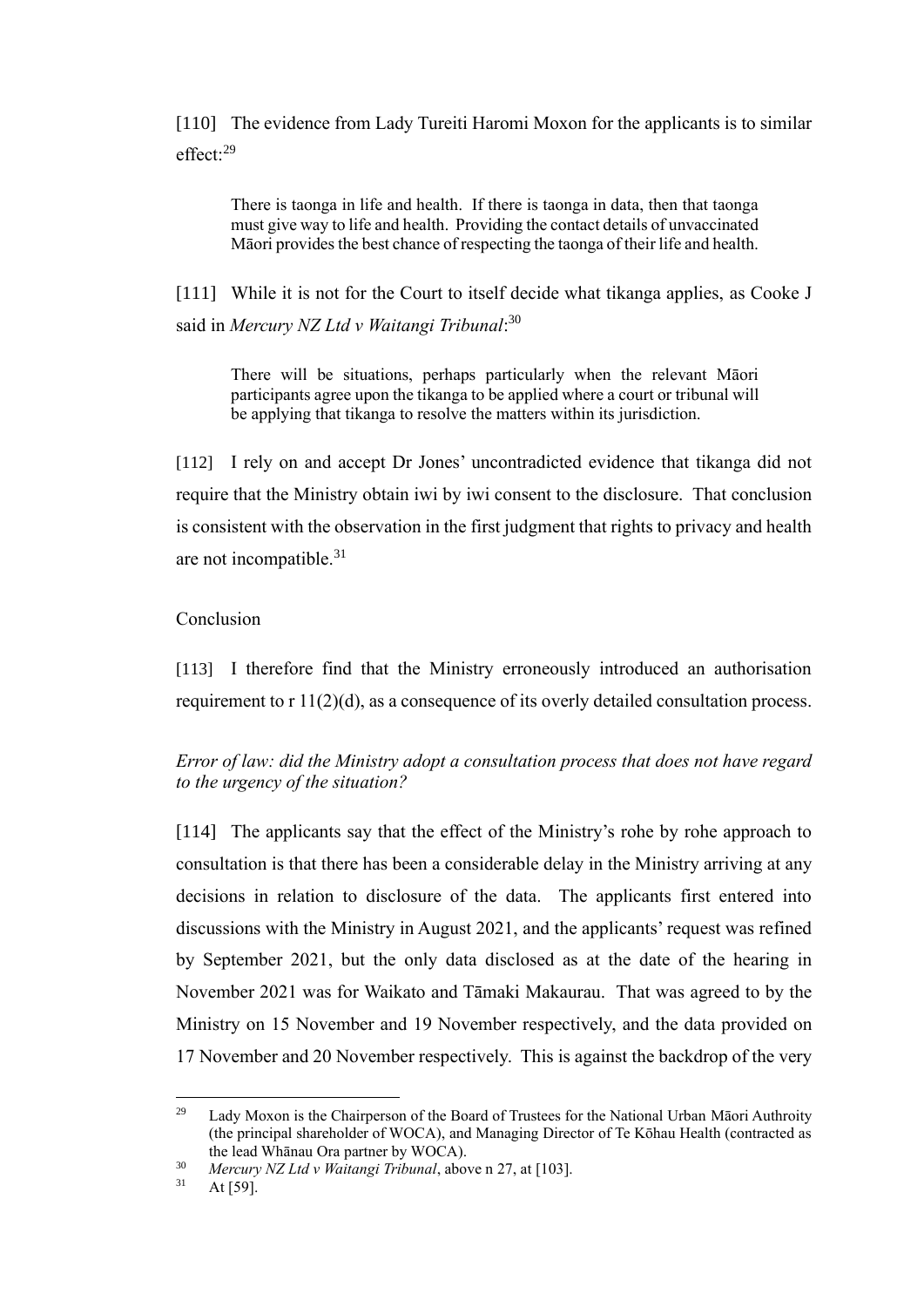serious and acknowledged risks of COVID-19, particularly for Māori, the rapid spread of the Delta variant through the country, and the announcement that New Zealand would move to the COVID-19 Protection Framework even without achievement of a 90 per cent vaccination rate, together with the announced opening of the Auckland border on 15 December 2021.

[115] The Ministry submits in response that it has achieved a great deal in the consultation, in a short space of time, particularly given the highly unusual pressures under which it has been working.

<span id="page-36-0"></span>[116] The duty to make a decision within a reasonable time is a general principle of administrative law.<sup>32</sup> Failure to do so may be a breach of natural justice.<sup>33</sup> What is "reasonable" will depend on the particular circumstances of the case.

[117] In normal circumstances, the speed with which the Ministry has consulted iwi, while working under great pressure, would be readily acknowledged as reasonable, and indeed impressive.

[118] I also acknowledge that the Ministry was having to carry out the reconsideration process while working under the unique pressures of a pandemic, which had dominated its work for almost two years. The Ministry's intentions are not, from my perspective, in issue.

[119] But in the particular circumstances of this case – the acknowledged very serious risks of COVID-19, particularly for Māori, the rapid spread of the Delta variant, the loosening of travel restrictions – what is a "reasonable" time cannot be measured against usual government processes.

[120] Following the first judgment, the Ministry was required to make a decision, based on an evidence-based assessment. As the Privacy Commissioner submits, and I accept, a decision in this context, made under exigent circumstances, does not have

<sup>&</sup>lt;sup>32</sup> Graham Taylor *Judicial Review a New Zealand Perspective* (4<sup>th</sup> ed, LexisNexis, Wellington, 2018) at [15.80].

<sup>33</sup> *Vea v Minister of Immigration* [2002] NZAR 171 (HC) at 182-183; *Unitec Institute of Technology v Attorney-General* [2006] 1 NZLR 65 (HC) at [125].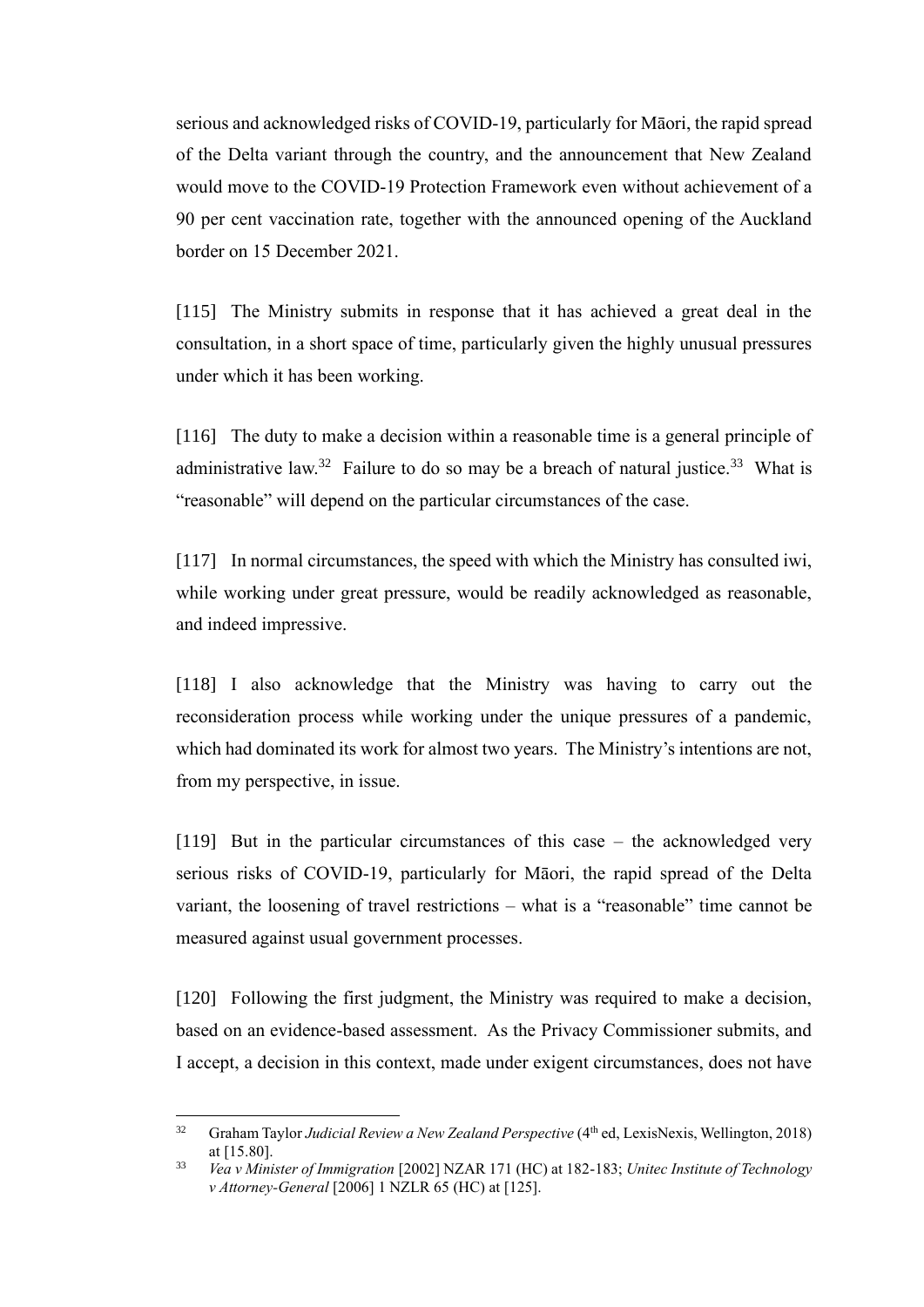to be perfect or fully informed. It is not a counsel of perfection. Nor is it a precedent for all time. Again as the Privacy Commissioner notes, it is reasonable and consistent with the Code and the Act to do what could be done within a tight timeframe, given the evidence of the risks increasing over time.

[121] I acknowledge that the Ministry approached the reconsideration with a desire to get it right. From the Ministry's perspective, an important part of doing so was, as part of its Te Tiriti obligations, to ascertain the views of iwi and attempt to accommodate those views where possible. However, as the Waitangi Tribunal noted in the *Napier Hospital and Health Services Report*, <sup>34</sup> when summarising the main criteria applicable to the process of consultation with Māori, regard must be had to:

- the sufficiency of information already possessed or gathered by other means on Māori opinion and on the impact of the decision on affected Māori; and
- the existence of exceptional factors justifying proceeding without consultation in the interests of timely action and good government.

[122] While it might be said that the second decision was made with a reasonable time, in fact the decision was something of a place-holder; both the Ministry and the applicants have treated the subsequent process of consultation by the Ministry and engagement between the Ministry and the applicants, as part of the decision-making process. In the particular factual circumstances, and having regard to the expert evidence as to what tikanga requires, I conclude that the Ministry has not made a decision on the applicants' request for disclosure of the data within a reasonable period of time.

# <span id="page-37-0"></span>*Breach of natural justice: is the Ministry's conclusion the result of a flawed consultation process?*

[123] The applicants were not involved in, or consulted about, the first two hui that informed the decision paper. Mr Nin's evidence is that the 9 November 2021 online hui was the first time any of the decision-making Ministry personnel had made direct contact with WOCA or Whānau Tahi to discuss the Ministry' concerns, since the first judgment on 1 November 2021. Subsequently the applicants had some involvement

<sup>34</sup> Waitangi Tribunal, above n [26,](#page-32-1) at [3.96].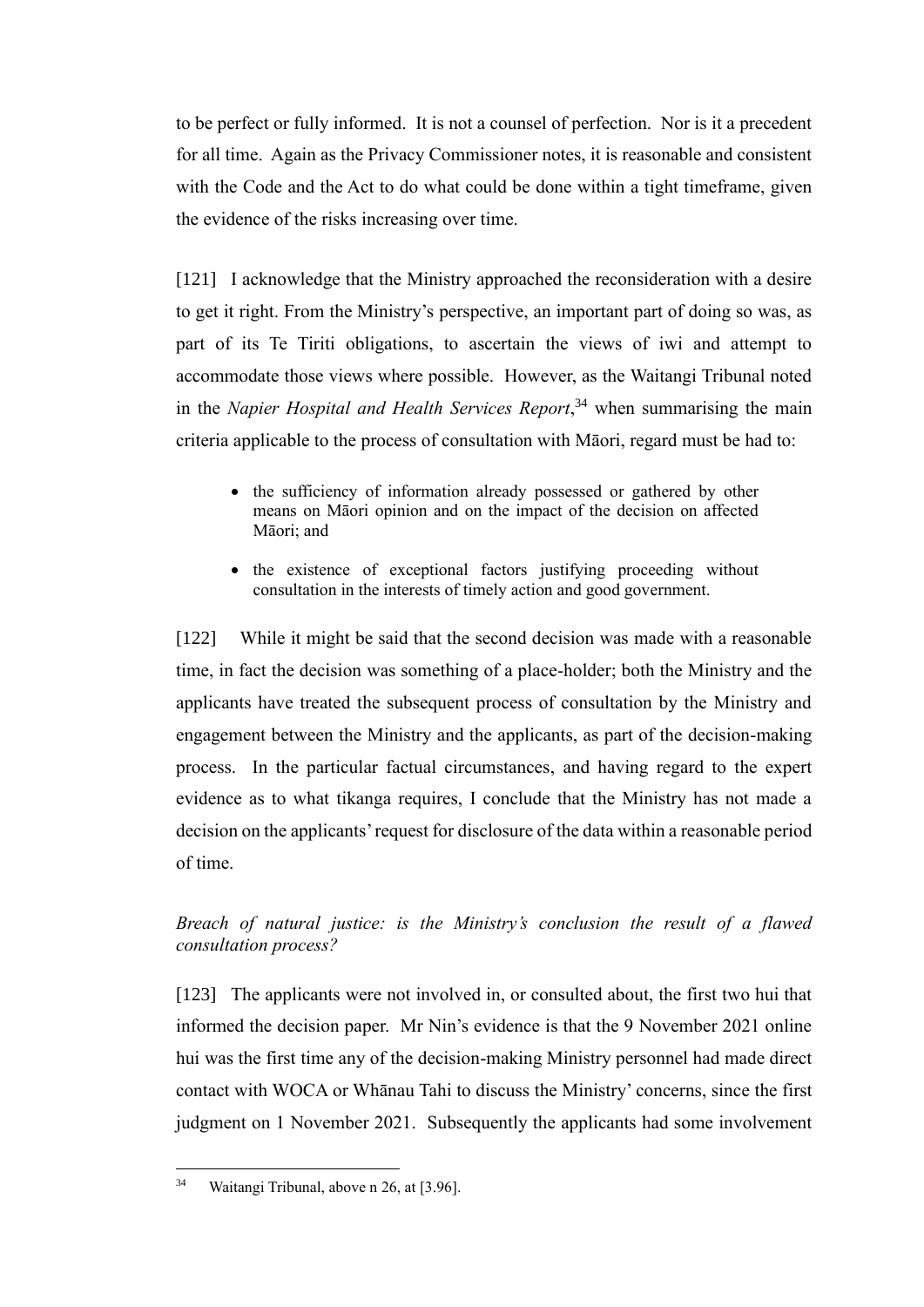in the hui with iwi. The applicants say that the failure to adequately involve them in the consultation process was a breach of natural justice.

[124] The Ministry says that not inviting the applicants to the pre-decision hui was not intended to be a breach of the applicants' rights; rather the Ministry was interested in hearing a diversity of views. The purpose of the consultation was to gather information about the relevant Māori rights and interests protected by Te Tiriti. Ms Gibbs notes that many participants with whom the Ministry was engaging had expressed the desire that their view be kept confidential. She notes the Ministry was already aware of WOCA's views. Ms Gibbs also notes that, while the Ministry respects Mr Tamihere's right to express himself in strong terms, at times the way in which he chooses to do so can have a "chilling effect" on the participation of others.

[125] The applicants say that the consultation miscarried because several issues arose, which appeared to assume prominence in the Ministry's thinking, that were adverse to the applicants' request for the data, but that could have been addressed had they been present. That was the breach of natural justice. Those issues were:

- (a) Māori data sovereignty;
- (b) the relationship between Whānau Ora providers and iwi;
- (c) WOCA's status as a "Treaty partner"; and
- (d) protection of the data.

<span id="page-38-0"></span>[126] The applicants say also that the fact that the same level of individual data as sought by the applicants is already released by the Ministry to Healthline and PHOs, without iwi consent, was important context in understanding the applicants' request, and could have been discussed if they had been present at the hui.<sup>35</sup>

<sup>35</sup> I deal separately with the issue of inconsistent treatment at [\[151\]](#page-44-1) below.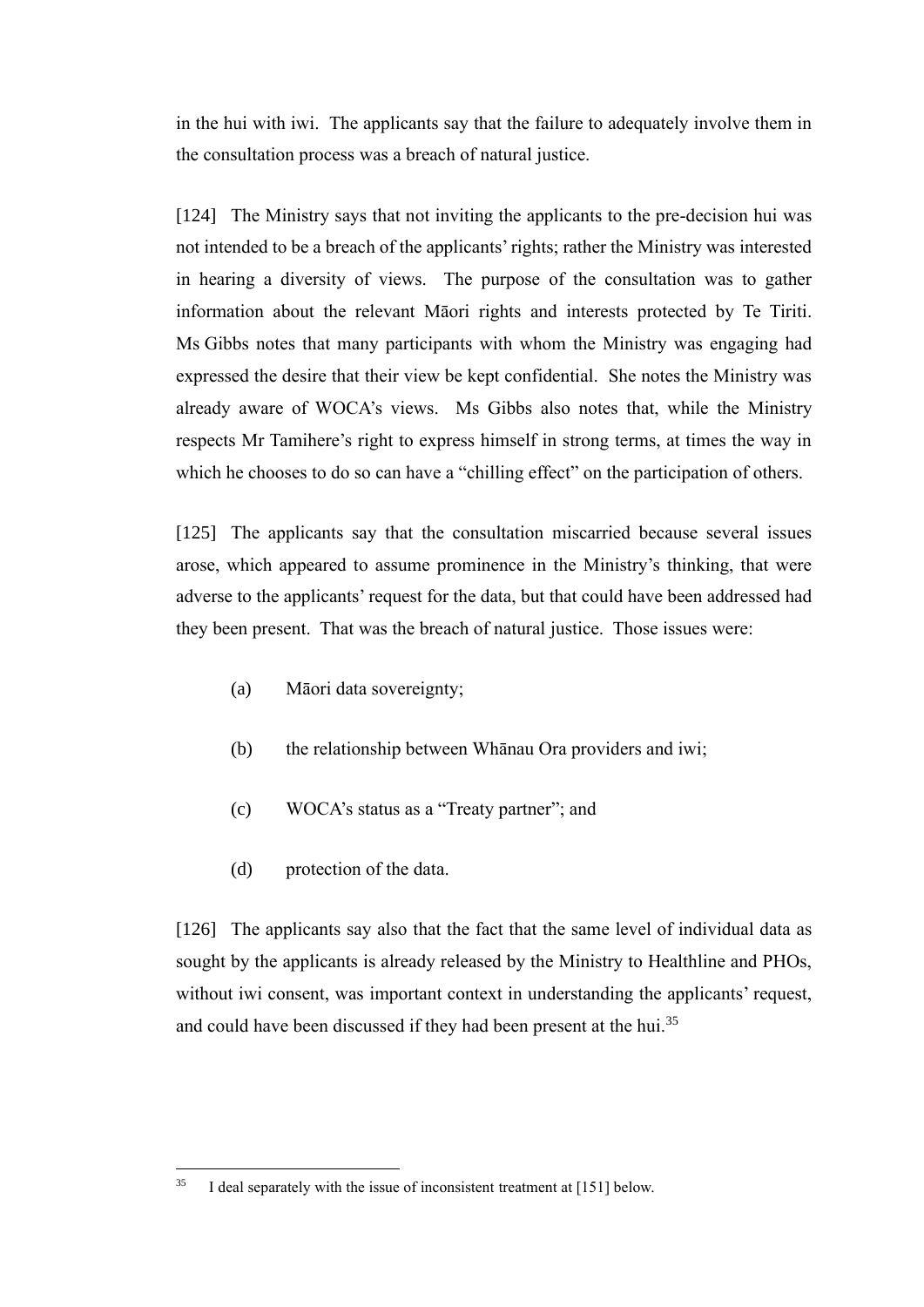#### <span id="page-39-0"></span>Māori data sovereignty

[127] The decision paper refers to "iwi information" and "information at a collective level", and it appears that participants at the two pre-decision hui thought the Ministry was being asked by the applicants to share collective iwi information. On the notes of the hui put in evidence for the Ministry it does not appear that their understanding was addressed. For the Ministry, Mr Kinsler submitted that misconceptions occurring during the consultation about iwi affiliation data were not material, but that submission does not seem to be borne out on the facts of the consultation, and the Ministry's response in the decision paper.

<span id="page-39-1"></span>[128] As Mr Tamihere's evidence identifies, there are two separate issues about data sovereignty. First, an individual's record of iwi or affiliation. Second, an individual's contact details and vaccination status. As to the first question, the key points the applicants make is that they were not seeking iwi affiliation, nor does the relevant health information held by the Ministry include information about the iwi affiliation of Māori. The practical result is that information about vaccination status cannot be filtered by iwi affiliation.

[129] Mr Tamihere's evidence also supports the applicants' second submission on this issue, that iwi do not have an exclusive interest in Māori health data that does not include iwi affiliations. He notes that WOCA provides services to every Māori regardless of their whakapapa. He does not accept that an individual's contact details and vaccination status engage data sovereignty questions but, in any event, he says it does not engage to defeat other considerably more important taonga – life and health.

[130] Mr Tamihere also observes that Māori data sovereignty is not an exclusive right, and it does not mean that any given iwi has the right to preclude the sharing of identity data concerned with vaccination status with appropriate iwi or Māori collective entities or Whānau Ora collectives. Less than five per cent of Māori whakapapa to only one iwi. The Ministry's position would mean that any iwi can veto a Ministry's decision and that, unless all iwi agree, the details of all unvaccinated Māori cannot be disclosed.

[131] Lady Moxon's evidence also addresses the data sovereignty question: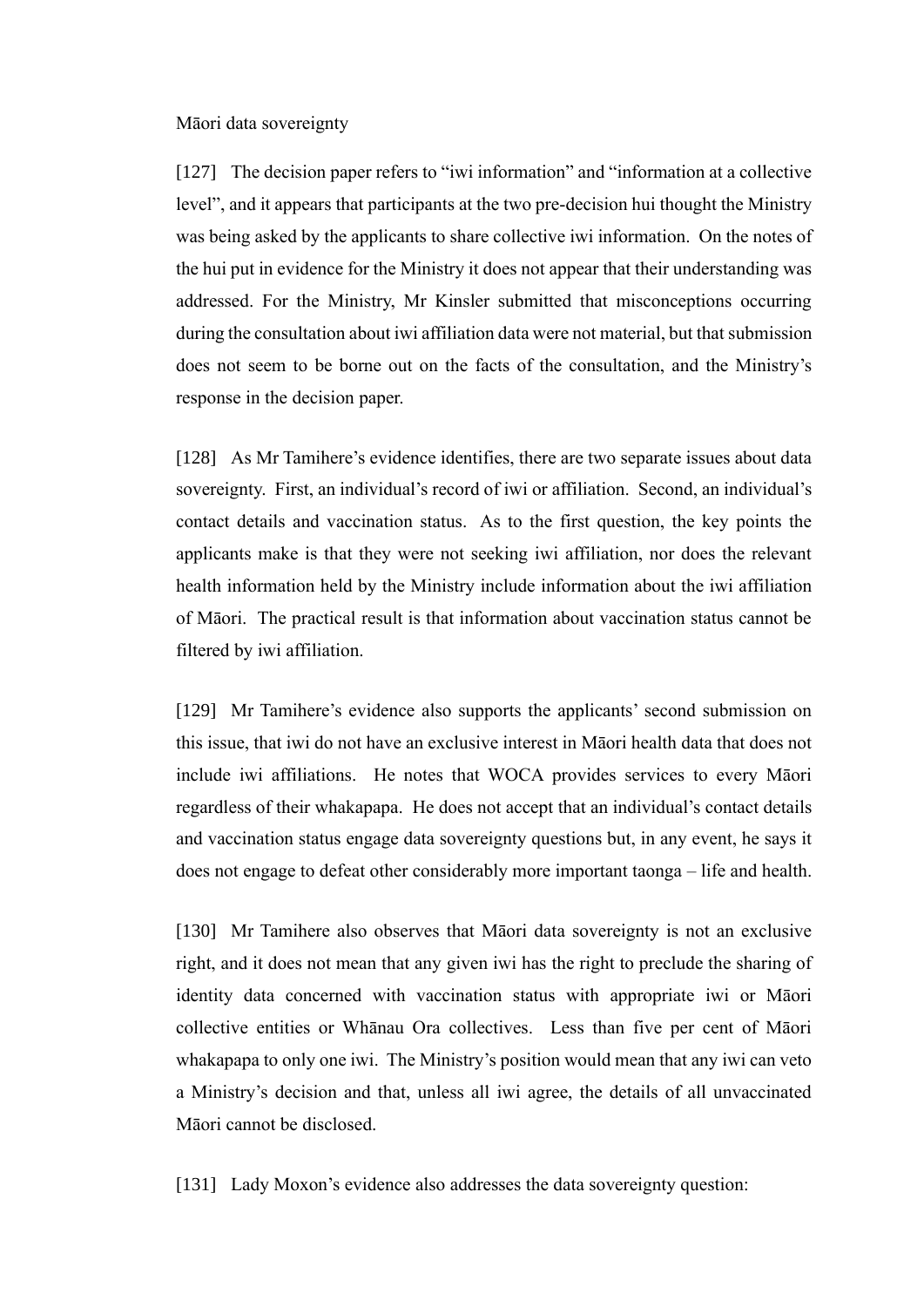… no iwi has the sole right to claim taonga over any person's data, let alone in a pandemic. No iwi can legitimately claim to have dominion over the contact details of Māori in a pandemic given that so many of us have multiple iwi to which we whakapapa. There are many Māori in Aotearoa who live outside of their iwi boundaries. Many of those living in urban areas do not know their whakapapa and are not registered with any iwi. In fact, the outreach support services by the Whānau Ora Collective organisations are in many cases the largest support system that many Māori have and not their iwi.

[132] Lady Moxon also refers to the Ministry's child immunisation service – Outreach Immunisation Service (OIS) – and notes that iwi have never previously objected to the Ministry disclosing the contact details of unvaccinated tamariki,  $36$  on the grounds that the information is taonga and requires consultation with iwi.

#### <span id="page-40-0"></span>Whānau Ora relationship with iwi

[133] The decision paper reflects an apparent concern that locally-based organisations, working locally on the ground, with local relationships and the ability to engage kanohi ki te kanohi (face to face) with individuals, was preferable to providing the data to the applicants (at least in some areas).

[134] The applicants say this too was an issue that could have been answered if the applicants had been part of the consultation process. As Mr Tamihere's evidence in the first proceeding clarified, and Mr Nin reiterated in this proceeding, WOCA is an umbrella organisation that supports a large number of iwi-owned, governed and/or affiliated Whānau Ora providers, to deliver health services on behalf of iwi.

[135] Mr Nin's evidence refers to WOCA's experience in Te Tai Tokerau:

The Whānau Ora group that travelled to assist in Te Tai Tokerau had a totally different approach to the PHOs and associated providers. PHOs set up their mobile units in one location and stay there, and did not have accompanying loudhailer vehicles and so on. For some providers we worked with, our approach has left an impression.

[136] Mr Flavell describes the networks and manaaki that Whānau Ora providers offer each other – between cities and towns, across collectives, and across regions:

<sup>36</sup> In relation to diphtheria, tetanus, polio, whooping cough (pertussis), Pneumococcal Rotavirus, Haemophilus influenzae type B, measles, mumps, rubella or chicken pox (varicella).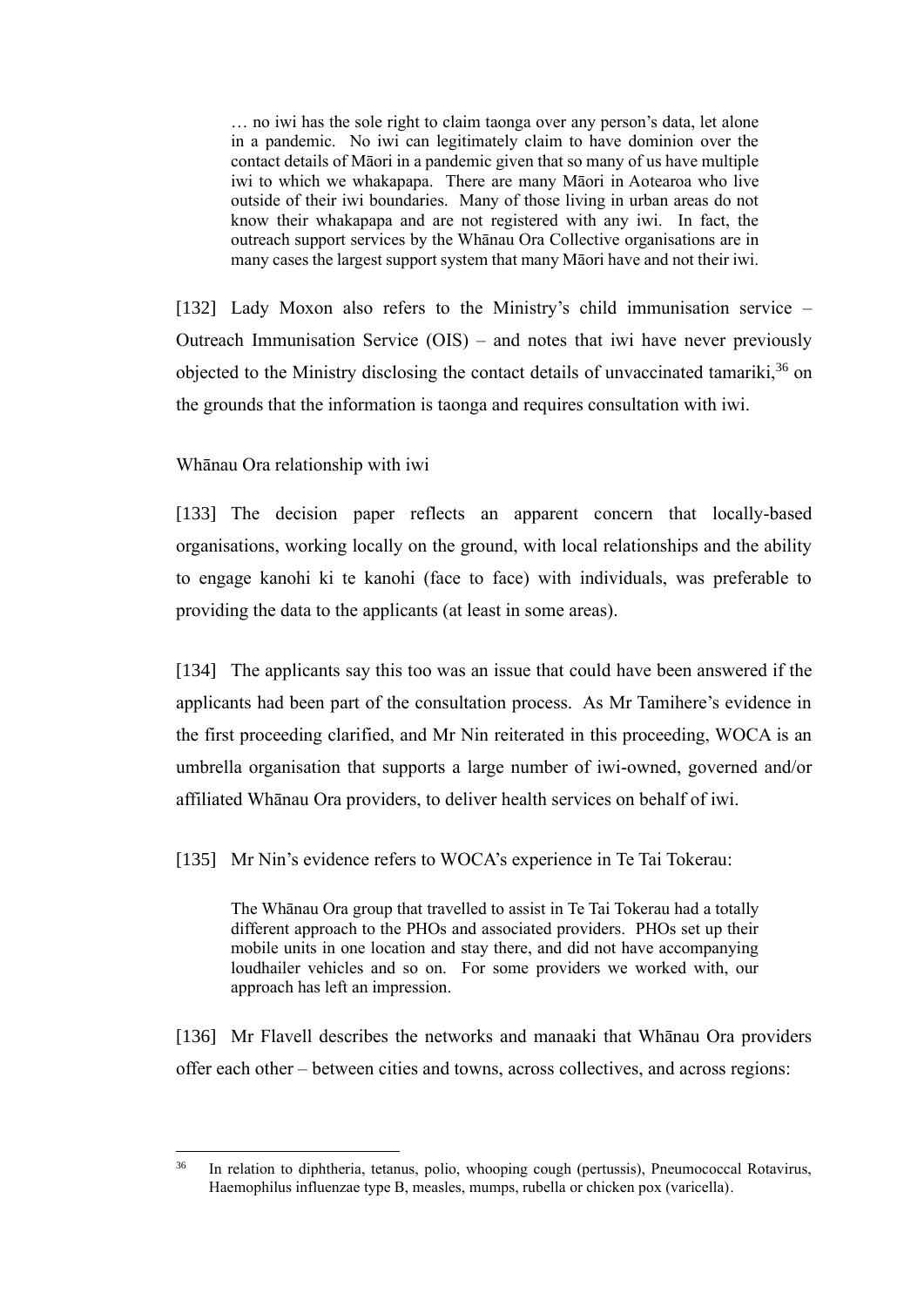Our tautoko and manaaki to other providers is part and parcel of how we work. We shift resources, offer support, and get people to places where there are shortfalls, which is increasingly necessary when we are stretching our resources to harder to reach places.

[137] He gives an example of the Te Arawa Whanau Ora collective working across three DHB areas – the Lakes District (under the Lakes DHB), Murupara, Maketū and Te Puke (under Bay of Plenty DHB); and Mangakino (under Waikato DHB).

#### <span id="page-41-0"></span>Te Tiriti partners

[138] In her evidence, Ms Gibbs refers to the view of unspecified iwi that sharing data with Whānau Ora would be sharing data with a group that does not have a "mandate based on Te Tiriti." The minutes of the first hui record the Data Iwi Leaders Group as saying "the Whānau Ora agency" is not a "Te Tiriti based agency". Similarly, the NICF Pandemic Response Group is reported as saying Whānau Ora agencies need to "get a mandate from each of the iwi" in order to access the data and that data should not "be shared to other groups that don't have a mandate for iwi information. Iwi are the Crown's Te Tiriti partner." The correspondence from Ngāi Tahu also identified a concern with the Ministry providing the data to WOCA, which is not a "Te Tiriti partner".

[139] Dr Jones addresses this issue, noting, first, that signatories of Te Tiriti were generally leaders of hapū (not iwi), but over time a particular hapū might have become known by a different name – he explains "it is not as simple as saying 'this hapū signed Te Tiriti, and therefore they are a Tiriti partner'".

[140] Dr Jones also says:

It is also incorrect to imply that Te Tiriti obligations are owed to iwi, or hapū, alone. Te Tiriti obligations are owed to all Māori – including to Māori individuals (and their whānau) who are at risk of contracting COVID-19 because they are not yet vaccinated. The status of the 'partner' with whom the Crown is engaging to fulfil its obligations is not the sole criterion as to whether Te Tiriti obligations are at play, or whether the Crown has greater obligations to other entities (in this case, iwi or hapū). The real question … is whether the entity has the leadership, expertise, capacity, and capability to protect the health of tangata Māori – through which the Crown can discharge its obligations to those Māori.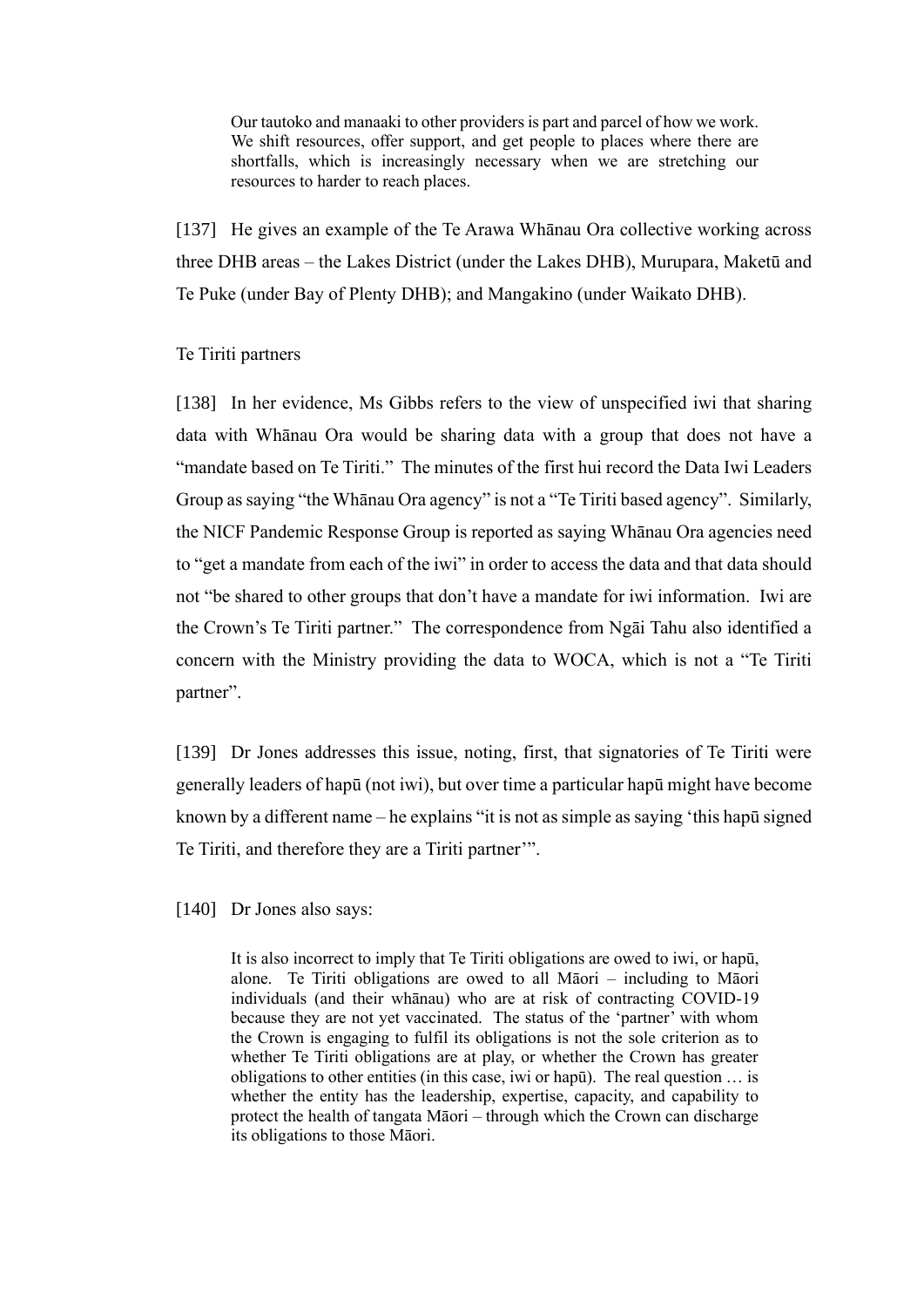[141] In his evidence Mr Flavell notes that there is no one list of "Treaty partners" and that what is really at issue is to whom the particular Treaty obligation is owed. Te Tiriti was generally signed by hapū leaders. But Treaty obligations, in general, are owed to all Māori. Organisations such as iwi rūnanga and trusts are often the conduit the Crown uses to meet its obligations, but they are not the only conduit. Mr Flavell also observes that the Waitangi Tribunal regularly hears claims and gives recommendations in favour of people or entities that did not sign Te Tiriti.

[142] Further, Mr Flavell says, two of the bodies consulted with by the Ministry – the New Zealand Māori Council and the Federation of Māori Authorities – are not iwi based; the former is a statutory construct, and the latter is based on Māori land trusts. Nevertheless, the Ministry saw them as sufficiently "Treaty based" to be consulted. Mr Flavell says Whānau Ora is in a similar position to both those organisations:

It has a mandate to empower whānau, engender tino rangatiratanga within whānau, and work to support them in all respects. Given that position, Whānau Ora should not be in any less position than the New Zealand Māori Council or the Federation of Māori Authorities.

[143] The issue is addressed in the decision paper, which notes:

… the Crown accepts that it contracts WOCA and its providers in part on the basis of their reach and relationships within the relevant areas, and we are aware that the Waitangi Tribunal in the *Waipareira* report has acknowledged that in certain circumstances urban non-kin based groups exercise rangatiratanga in relation to their groups, and in that sense can be considered Treaty partners.

[144] It appears therefore not to have been a live issue at the time the second decision was made and I do not consider it further.

## <span id="page-42-0"></span>Protection of the data

[145] Related to the data sovereignty issue, the applicants say that if they had been properly involved in the consultation process they could have reassured the participants about the security of the data, if it were to be provided to them.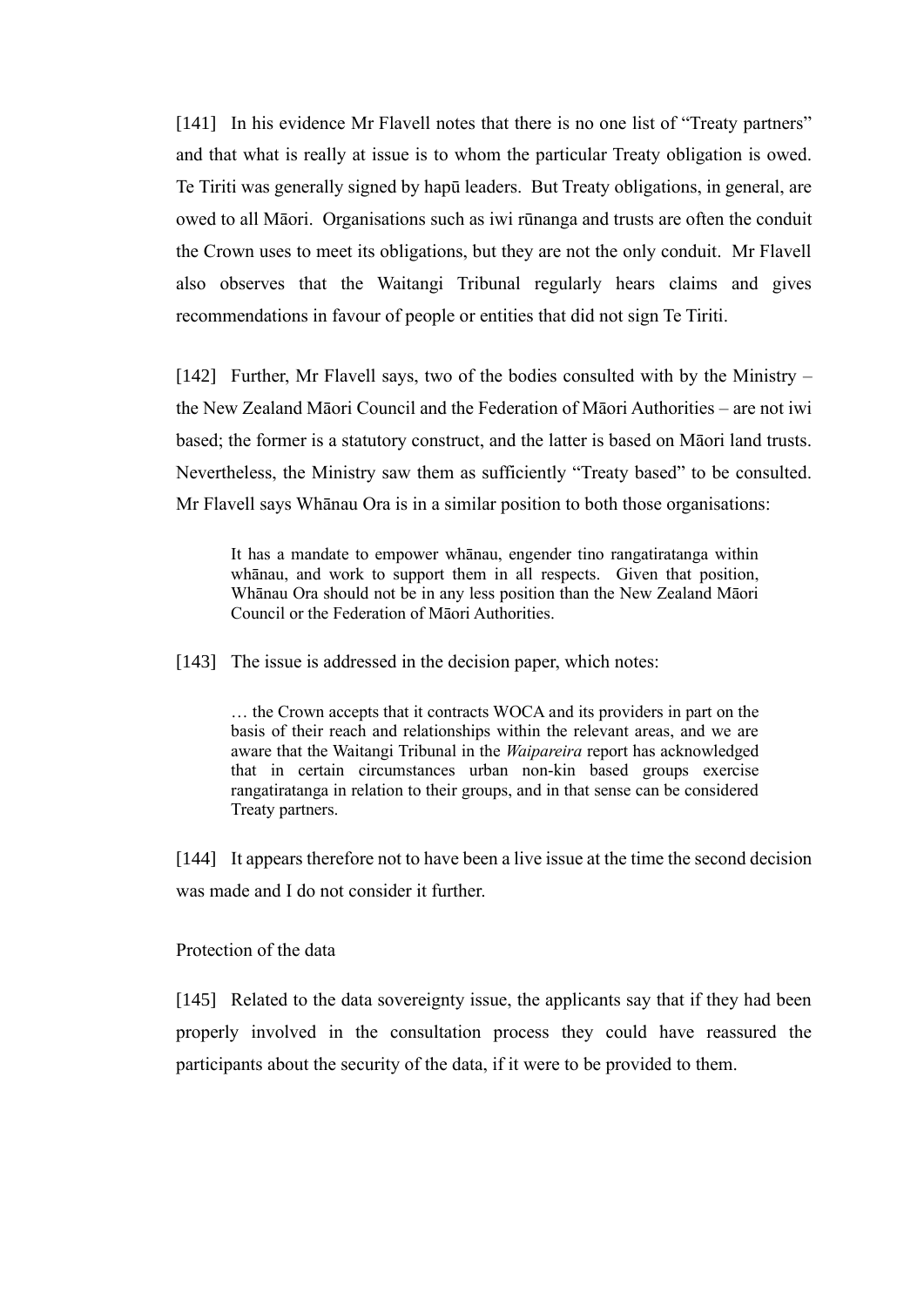[146] The uncontested evidence was that Whānau Tahi systems meet best practice requirements and provide a high level of protection.<sup>37</sup>

## <span id="page-43-0"></span>Conclusion

[147] The right to be heard is a fundamental requirement of natural justice. The rights of natural justice are affirmed by s 27 of the New Zealand Bill of Rights Act 1990. It is plain that the applicants' rights of natural justice were engaged in this case. The second decision, which was informed by the consultation process, has a significant impact on them.

[148] What is required to comply with the principles of natural justice depends on context. As the Court of Appeal said in *Graeme Martin Contracting Ltd v Disputes Tribunal*: 38

… what is necessary to facilitate the right to natural justice depends on the particular circumstances. The question is what is required to ensure fairness in the particular case. Context is always important, including the significance of the decision and the purpose of the statute under which the decision-making power is exercised.

[149] In his text on judicial review,<sup>39</sup> Graham Taylor cites the Australian case of *Kioa v Minister for Immigration and Ethnic Affairs* for its summation of the considerations affecting the implication of natural justice in non-adversarial situations:<sup>40</sup>

A person whose interests are likely to be affected by an exercise of power must be given an opportunity to deal with relevant matters adverse to his interests which the repository of the power proposes to take into account in deciding upon its exercise … in the ordinary case where no problem of confidentiality arises, an opportunity should be given to deal with adverse information that is credible, relevant and significant to the decision to be made.

[150] I find that, cumulatively, the issues considered above did have a material impact on the outcome of the pre-decision hui, the second decision, and the Ministry's consultation process that followed. The Director-General has indicated that even if he had been satisfied that information sharing on the terms sought by the applicants was

<sup>37</sup> See above a[t \[77\].](#page-25-0)

<sup>38</sup> *Graeme Martin Contracting Ltd v Disputes Tribunal* [2018] NZCA 328 at [37] (footnotes omitted).

<sup>39</sup> Graham Taylor, above [n 32,](#page-36-0) at [13.18].

<sup>40</sup> *Kioa v Minister for Immigration and Ethnic Affairs* (1985) 159 CLR 550 (HCA) at 628-629.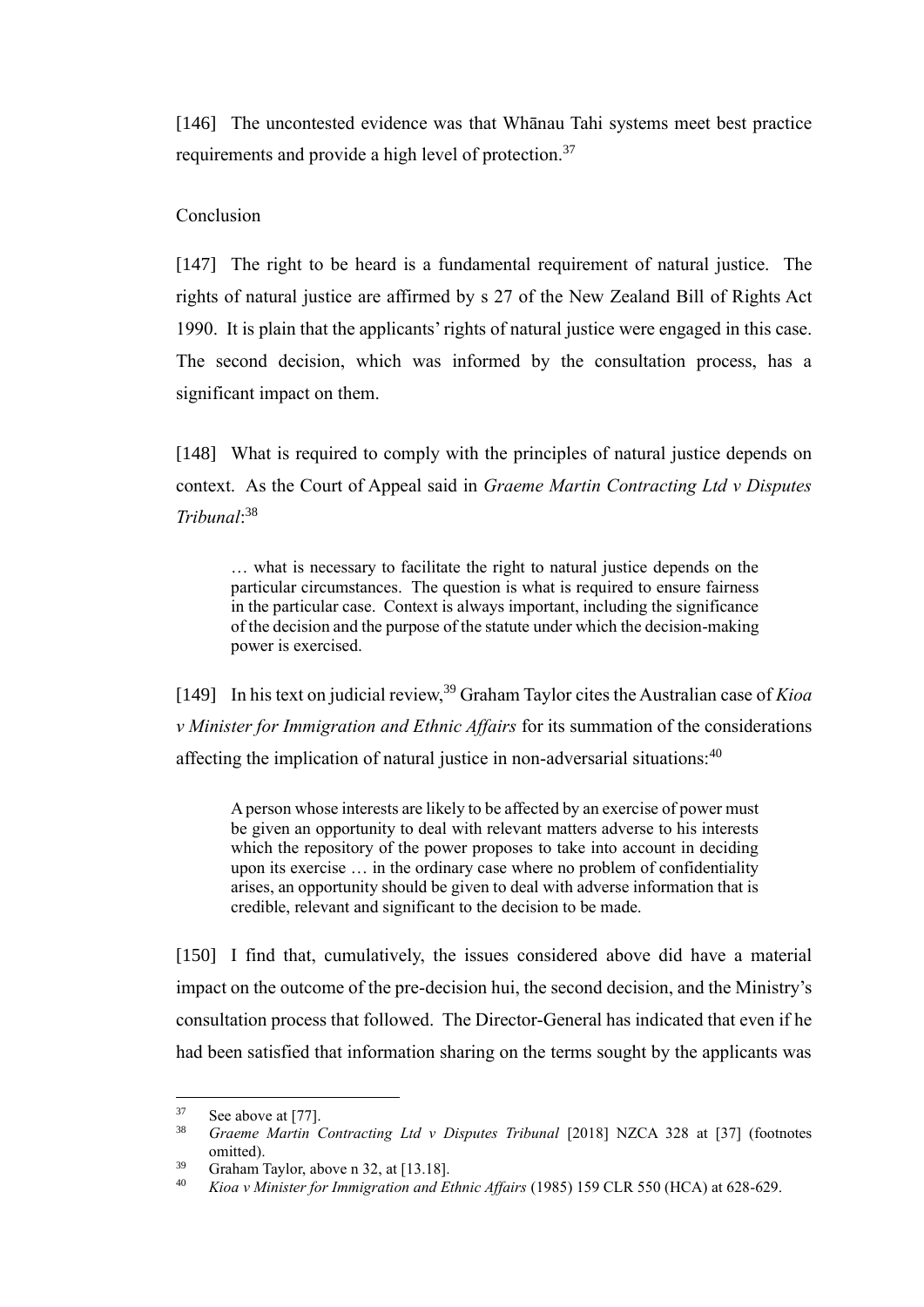necessary, he would have declined to exercise his discretion to grant the request, because of Te Tiriti concerns arising from the feedback from iwi leaders. If the applicants had been included in the consultation process (whether in the room, or subsequently, to clarify the above matters with the Ministry) those questions could have been responded to, and likely resolved. I find that the Ministry's failure to involve the applicants was a breach of their right to natural justice.

#### <span id="page-44-0"></span>*Inconsistent treatment (disclosure of individual data to other entities)*

<span id="page-44-1"></span>[151] I have already noted the applicants' position that the Ministry's provision of individual-level data to Healthline, PHOs and OIS, without iwi consultation or consent, was relevant contextual information that could have been made available to those being consulted.<sup>41</sup> The applicants also advance this as a separate ground of challenge.

[152] The applicants submit that the Ministry has taken the position that sharing individual data with Pākehā organisations such as Healthline without consultation with Māori is appropriate, but sharing that data with a kaupapa Māori organisation like the applicants imposes the Ministry's Te Tiriti obligations as an impediment to the provision of kaupapa Māori health services in the context of a pandemic. The applicants point out that Whānau Ora was established because of the recognition that standard ways of delivering health services were not working for Māori, and to provide services in a way that reflects the spirit and intent of Te Tiriti partnership.

[153] As I noted in the first judgment,<sup>42</sup> the Ministry agreed that the discretion must be exercised consistently and rationally – the Ministry must treat "like cases alike" – but said there can be a rational basis for differing treatment. In the context of the first hearing the Ministry said Healthline is not in an analogous position to the applicants: although it is a private, commercial company, it is the Ministry's direct agent, using the Ministry's data to achieve the Ministry's purposes. Disclosure of information to it is one of the purposes for which the information is obtained.

<sup>41</sup> <sup>41</sup> See above a[t \[126\].](#page-38-0)

<sup>42</sup> *Te Pou Matakana Ltd v Attorney-General*, above n [1,](#page-2-1) at [81].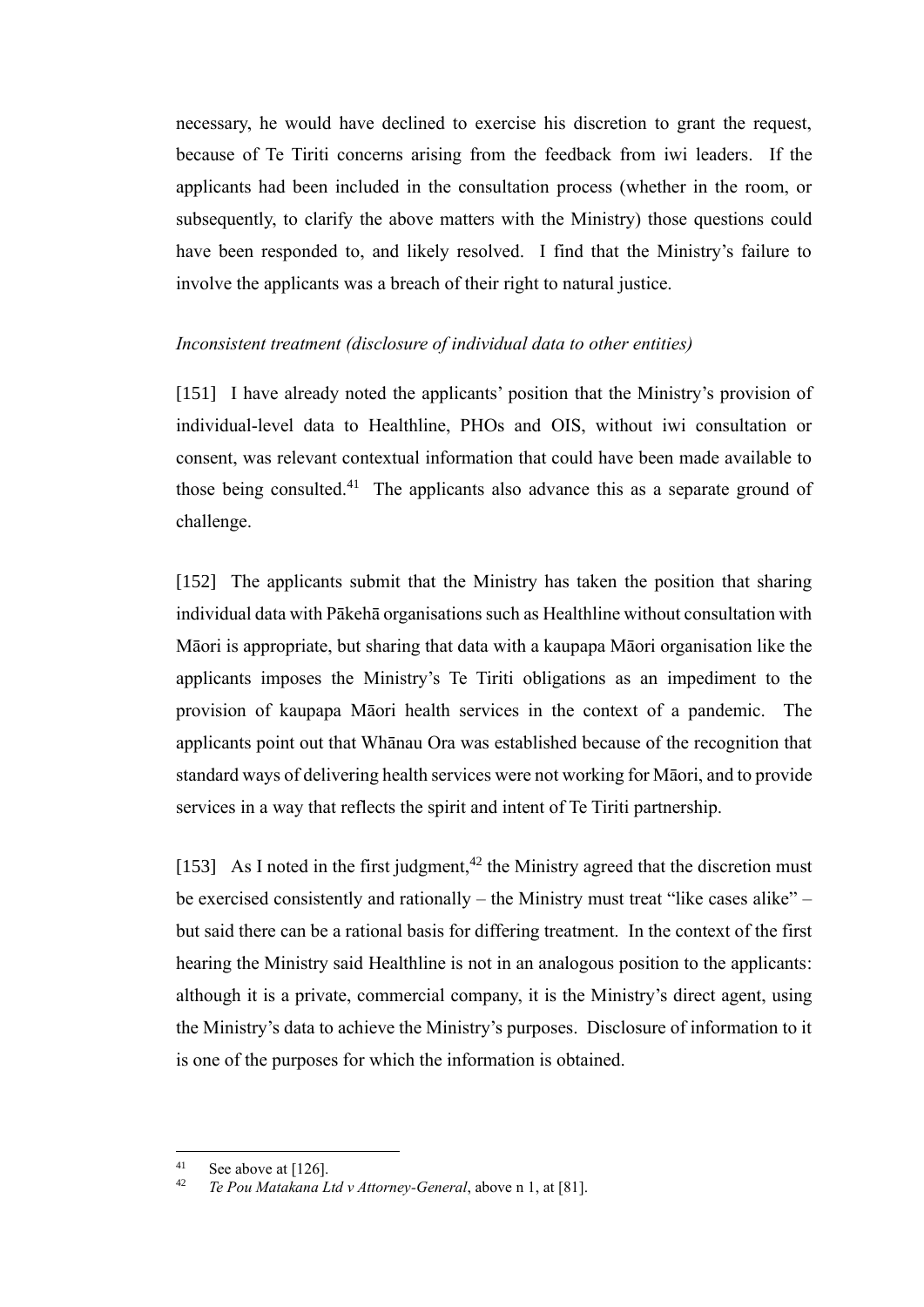[154] Here the issue of inconsistency is subtly different. The Ministry has emphasised its obligation to consult with iwi about sharing the data with the applicants, but appears not to consider that, if that is indeed the case, the obligation to consult with iwi must also extend to the sharing of the same individual level data with other (non-kaupapa Māori) entities. That approach is not a consistent and rational exercise of the Ministry's discretion.

[155] Another aspect of inconsistent treatment arises on the evidence. The applicants also say that Whānau Ora is now being asked by the Ministry in certain regions to provide support services to whānau, particularly Māori, who have contracted COVID-19 and who are self-isolating at home. In order to carry out that service, Whānau Ora must be given the contact details of those Māori, including unvaccinated Māori.

[156] By way of example Mr Flavell notes that Te Arawa Covid Hub has been asked to consider taking up the role for the Lakes DBH to look after those who will be self-isolating with COVID-19. As he notes, self-isolating at home is a major difficulty for Māori because Māori live in closer communities, often with large whānau, and in confined housing environments. It often comes with psychological harm; loneliness and lack of whānau contact can be very distressing for Māori. Supporting whānau in this context is hard work and requires long hours all days of the week.

These agencies are asking us to assist when whānau have already fallen ill, and when they do not have the capacity to deal with it. It is convenient – and cheaper for them – to offload that task onto Whānau Ora at that point. They know we can do a better job of it than they can, because we have proven we are better at working with our people, and it is more likely to be our people who will become ill.

The Ministry is thereby willing to give us the contact details of whānau who must self-isolate after they fall ill with COVID-19 (and may be dying) but the Ministry is not willing to provide us with the contact details of those whānau to prevent that from happening. They will not let us put our kaupapa Māori approach into practice, when it is most needed.

[157] Lady Moxon also refers to the Waikato DHB asking her organisation, Te Kōhao, to look after 10 households of whānau with COVID-19 who are selfisolating at home.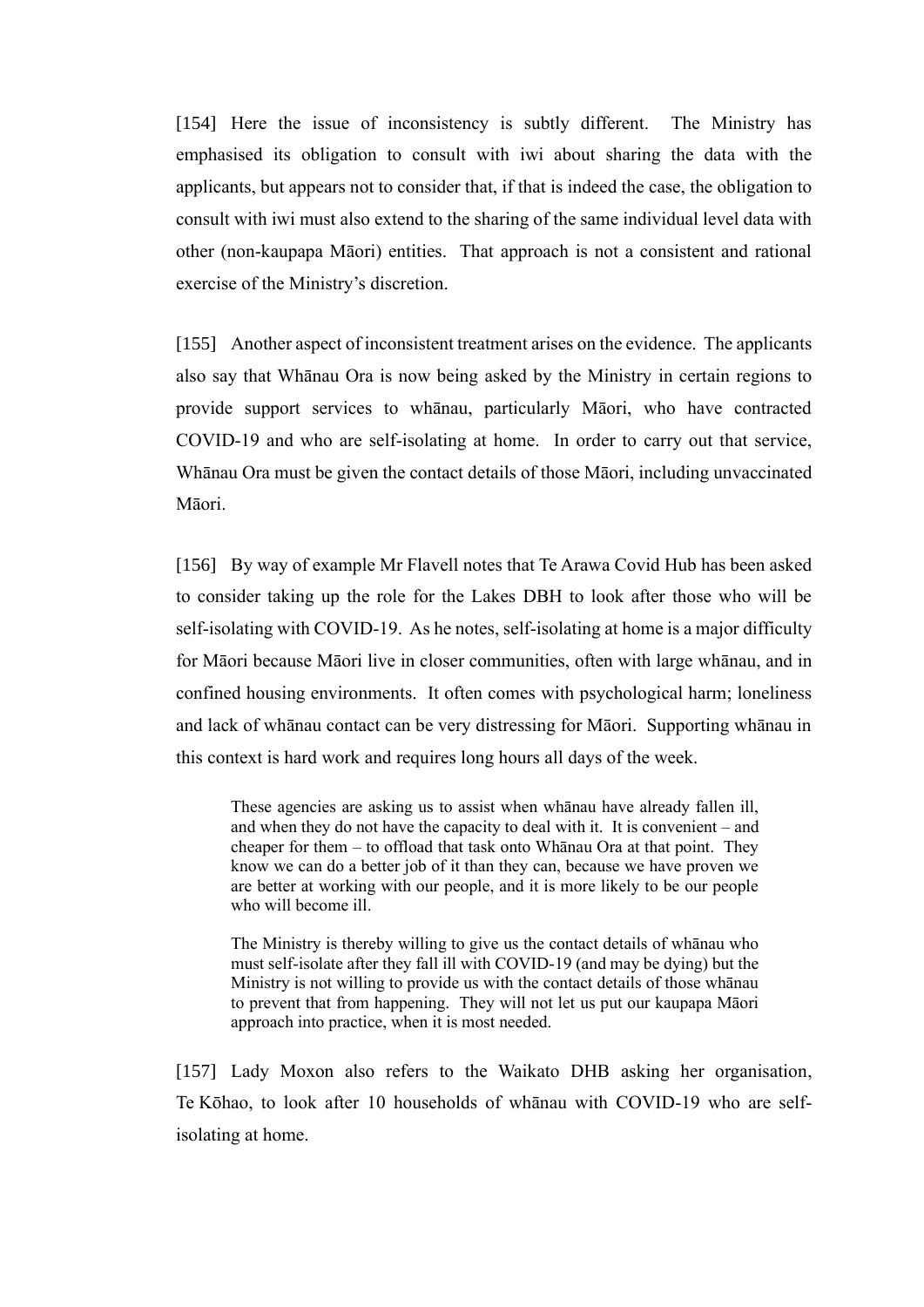[158] Those requests of Whānau Ora providers also indicate an inconsistent approach by the Ministry to the need to consult with iwi about the provision of individual level data.

[159] I conclude that the Ministry did exercise its discretion inconsistently in requiring consultation with iwi before agreeing to disclose the data to the applicants, but not requiring such consultation in relation to the disclosure of individual level Māori health information to other entities, or in relation to the disclosure of individual level Māori health information for the purpose of enabling Whānau Ora providers to care for Māori with COVID-19 who are self-isolating at home.

#### <span id="page-46-0"></span>**The Ministry's discretion**

[160] As I have already noted,  $r \frac{11(2)}{d}$  confers a power to disclose information, but even where the three requirements of  $r 11(2)(d)$  are satisfied, the decision-maker retains a discretion about disclosure.

[161] The Ministry says that even if it had concluded that it was "necessary" to grant the applicants' request, it would not have recommended exercising the discretion to do so, "in the face of the credible and more Te Tiriti-compliant alternatives."

[162] However, as discussed above, in fact the decision paper contained no evidencebased assessment as to whether sharing smaller sets of personal information with "trusted locally-based organisations" would be an equally effective measure.

[163] In light of those factors, the applicants say that the sole reason given by the Ministry against the exercise of the discretion cannot be a proper reason for exercising the discretion not to disclose the data sought to the applicants.

[164] The applicants submit that this is one of the rare cases in which a discretionary power is also coupled with a duty to exercise that power.<sup>43</sup> They say that, in the very particular legal and factual circumstances of this case, where the requirements of r 11(2)(d) of the Code are satisfied, the Ministry may only decline to exercise the

<sup>43</sup> *Julius v Bishop of Oxford* (1880) 5 App Cas 214 (HL) at 222-223, 229-230 and 241; *B v Waitemata District Health Board* [2017] NZSC 88, [2017] 1 NZLR 823 at [31].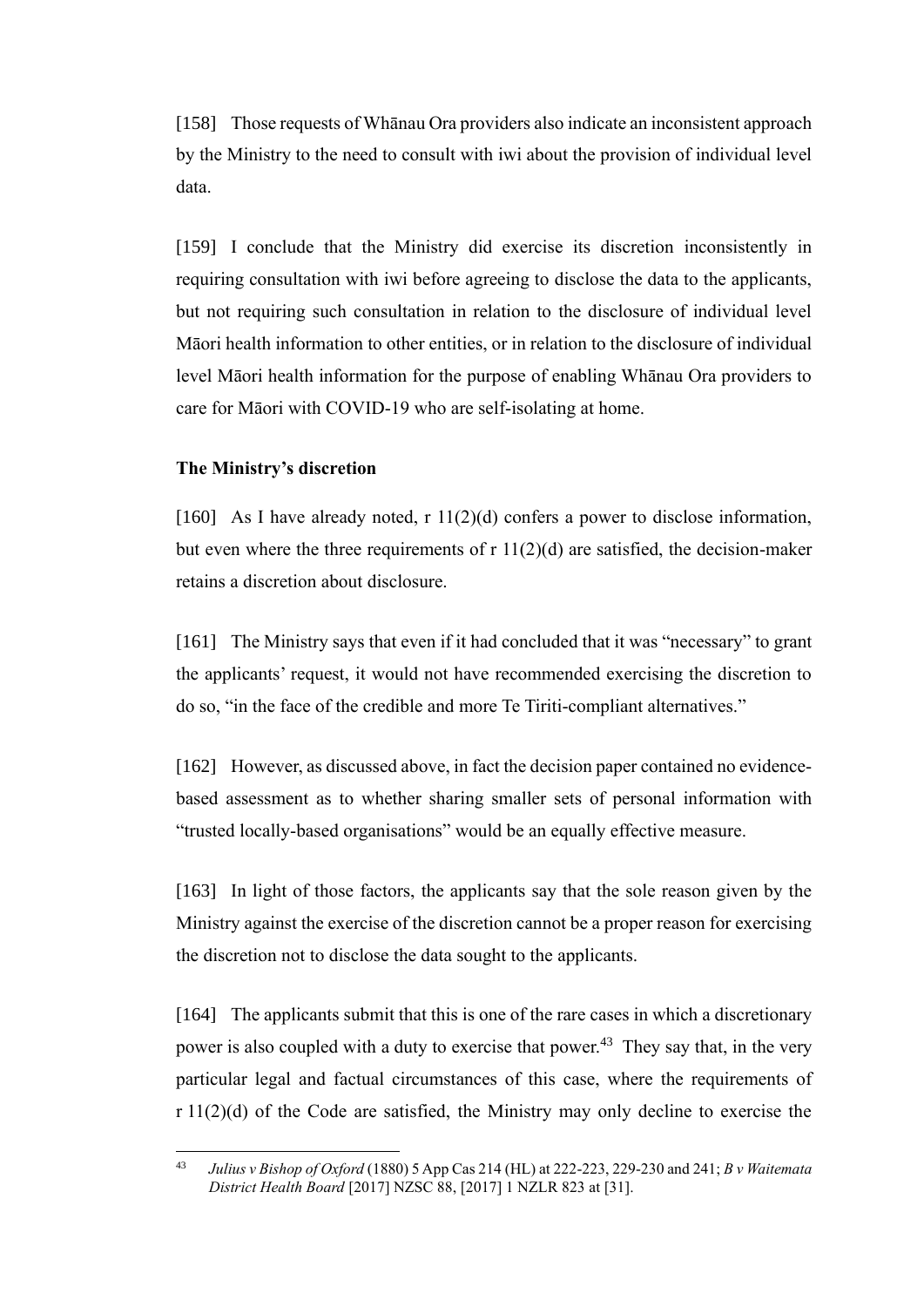power for a compelling reason that is consistent with the policy and object of the rule. The scope of the Ministry's discretion is so limited because:

- (a) The preconditions for the disclosure of information under  $r \frac{11(2)(d)}{d}$ are, in themselves, demanding.
- (b) If the data is disclosed to the applicants, the data will continue to be protected because the applicants will be subject to the stringent requirements of the Code and other regulatory obligations. They will be required to use the data in confidence, to use it only for the purpose permitted, and to retain it securely and for no longer than required.<sup>44</sup>
- (c) The purpose of  $r \frac{11(2)}{d}$  is to lessen or prevent a serious threat to public health, including in the context of the pandemic. The legislative history of the Code indicates Parliament's clear intention that the power should be available and used to save lives.
- (d) The COVID-19 pandemic is a "once in a century public health crisis for Māori", for which there is readily available modelling data to show the impact for Māori in terms of the scale of deaths, hospitalisations and infections.
- (e) Māori are at greater risk of adverse outcomes from COVID-19.
- (f) The overarching principles for the vaccination programme are equity and Te Tiriti. This includes the Crown's duty of active protection.
- (g) The vaccination programme has not achieved equitable outcomes for Māori.
- (h) Disclosure of the data will help support the attainment by Māori of the fundamental right to the highest attainable standard of health, which the Crown has recognised through its ratification of the Constitution of the

<sup>44</sup> *Te Pou Matakana Ltd v Attorney-General*, above n [1,](#page-2-1) at [38].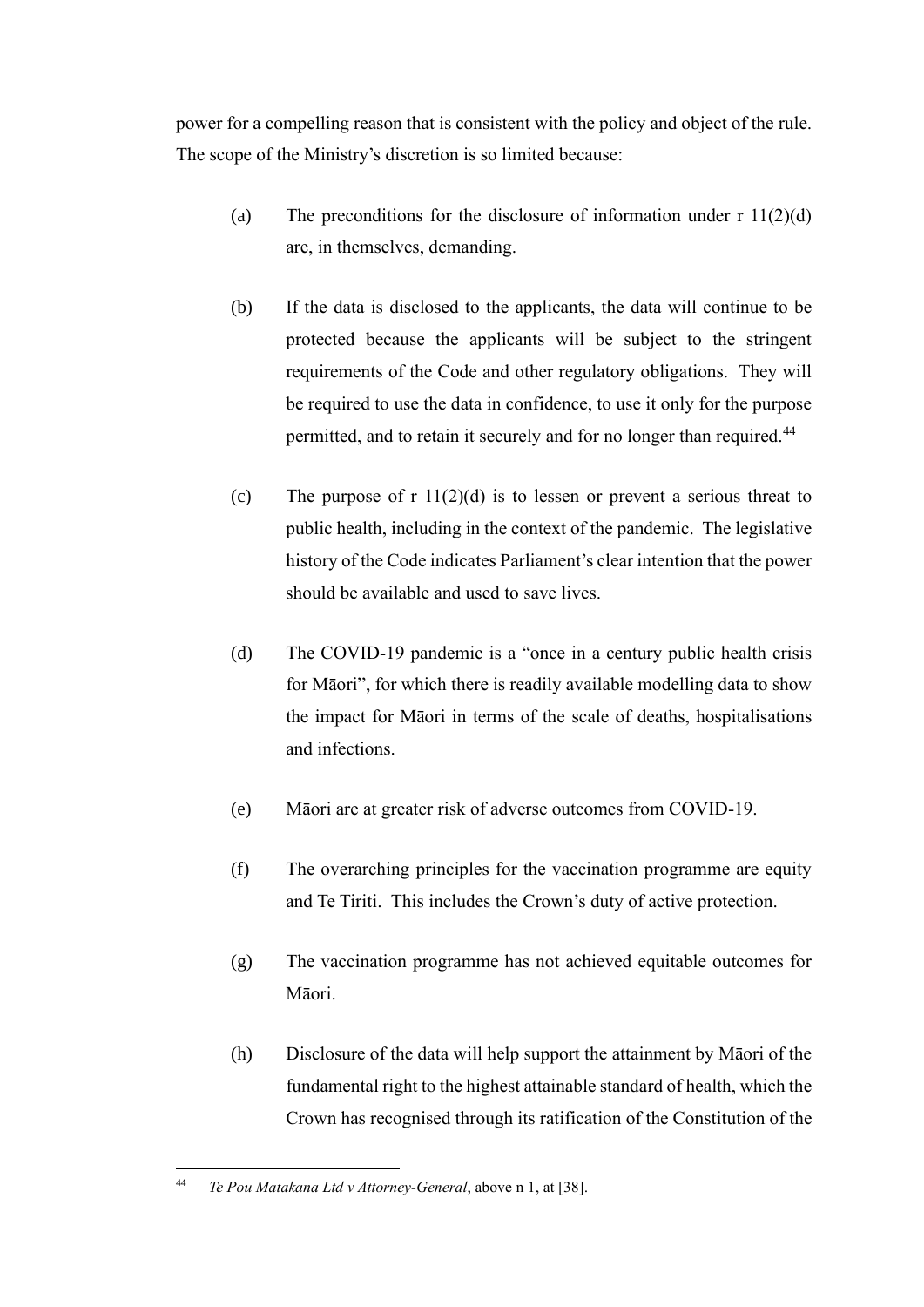World Health Organization and the International Covenant on Economic, Social and Cultural Rights.<sup>45</sup>

- (i) Parliament has recognised in the New Zealand Public Health and Disability Act 2000 that Māori face historic health disparities, and that the provision of public health services should "reduce health disparities by improving the health outcomes of Māori".<sup>46</sup>
- (j) The only health-related disadvantages identified by the Ministry are considered by the Ministry to be neutral factors.<sup>47</sup>
- (k) There are no concerns about the applicants' ability to securely store, manage and delete the data.

[165] The respondent says in response that the applicants' approach would constrain the discretion to an untenable extent and would transform the rule into a right in requesters to seek disclosure of information.

[166] The discretion must be exercised within the scope of the legislation and consistent with its purposes. As the Supreme Court said in *Unison Networks Ltd v Commerce Commission*:

A statutory power is subject to limits even if it is conferred in unqualified terms. Parliament must have intended that a broadly framed discretion should always be exercised to promote the policy and objects of the Act.

[167] Here, the premise of the Act and the Code is that disclosure is permissible to address serious risks. In the first judgment,  $48$  I referred to the Report of the Special Rapporteur on the right to privacy and it bears repeating:<sup>49</sup>

While the priority is to save lives, fighting COVID-19 and respecting human rights, including the right to privacy, are not incompatible. In fact, the trust of citizens that their privacy … is being taken into account builds confidence and

<sup>45</sup> International Covenant on Economic, Social and Cultural Rights 993 UNTS 3 (opened for signature 19 December 1966, entered into force 3 January 1976).

 $^{46}$  Section 3(1)(b).

 $^{47}$  See above a[t \[27\].](#page-10-0)

<sup>48</sup> *Te Pou Matakana Ltd v Attorney-General*, above n [1,](#page-2-1) at [59].

<sup>49</sup> Joseph Cannataci *Report of the Special Rapporteur on the right to privacy* UN Doc A/75/147 (27 July 2020) at [1]-[2] (footnotes omitted).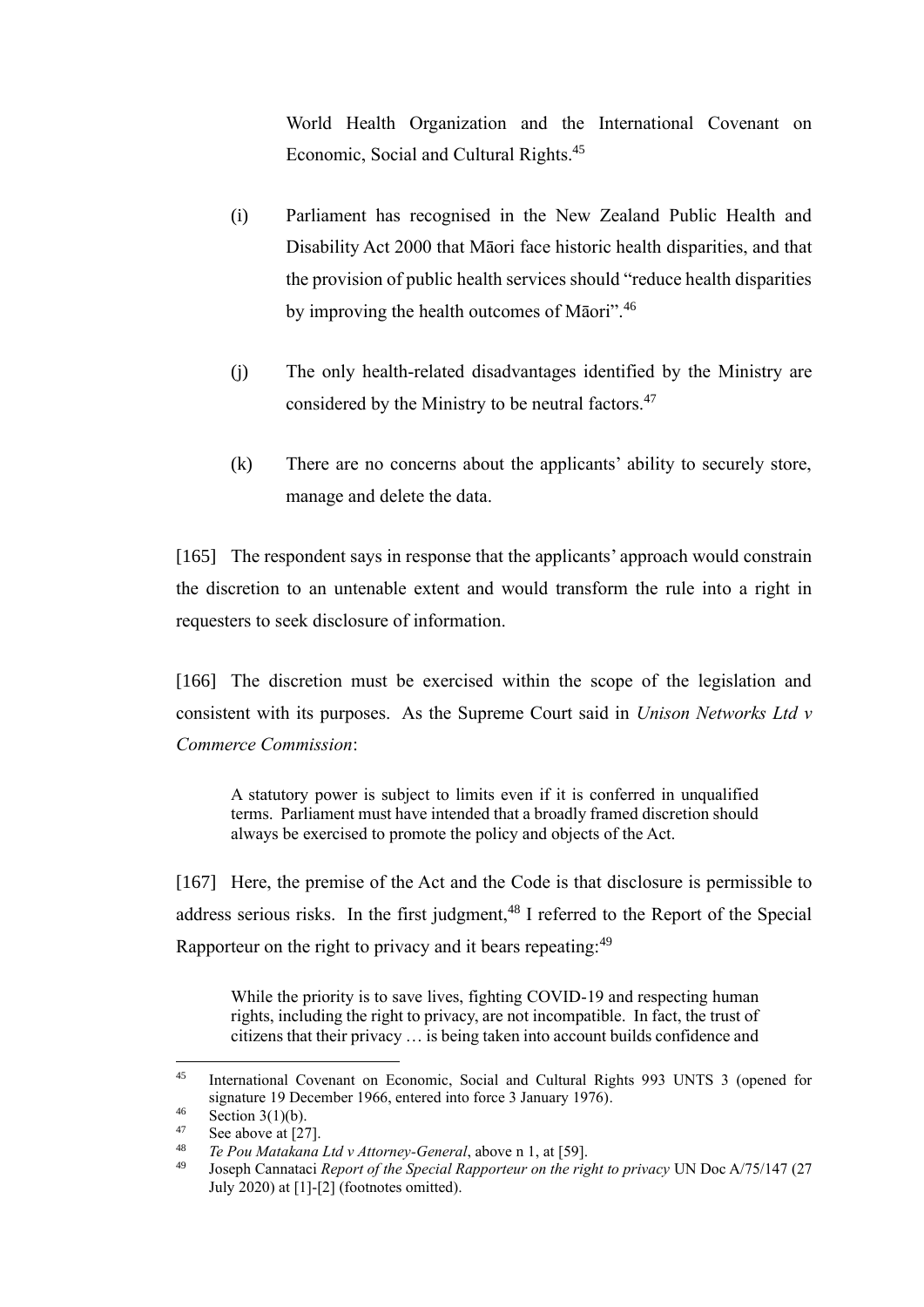willingness to proactively support State measures to prevent the spread of the virus.

[168] As the Privacy Commissioner helpfully framed it, the purpose of the Act, as reflected by s  $3(a)$ ,  $50$  is concerned with both protection and use: it is a "how to", not a "do not do".

[169] As I have found, the Ministry applied a wrong interpretation and application of the tests in r 11(2)(d). That erroneous approach directly affected the exercise of the Director-General's discretion. The Director-General records in his affidavit that his concerns about the scope of the applicants' request and the perceived need to consult led to his decision not to disclose the data sought by the applicants.

[170] As the Privacy Commissioner's submissions emphasise, when the stringent r  $11(2)(d)$  requirements of necessity and efficacy are met – as I have found they are – other obligations, such as the right to the highest attainable standard of health, may point to a requirement that disclosure occurs.

[171] I am satisfied that the statutory tests have been satisfied. My findings in relation to the s  $11(2)(d)$  criteria implicitly address the basis for the exercise of the Director-General's discretion not to disclose. I conclude that the exercise of the discretion was not consistent with the object and policy of r 11(2)(d).

### <span id="page-49-0"></span>**Relief**

[172] This is an application for a judicial review; it is not an appeal. The High Court in judicial review does not second-guess the substantive merits of the decision under review; "judicial review, as the words imply, is not an appeal from the decision, but a review of the manner in which the decision was made."<sup>51</sup>

 $50$  Section 3(a) provides that the purpose of the Act is to promote and protect individual privacy by "providing a framework for protecting an individual's right to privacy of personal information, including the right of an individual to access their personal information, while recognising that other rights and interests may at times also need to be taken into account".

<sup>51</sup> *Chief Constable of the North Wales Police v Evans* [1982] 1 WLR 1155, [1982] 3 All ER 141 at 155 (HL).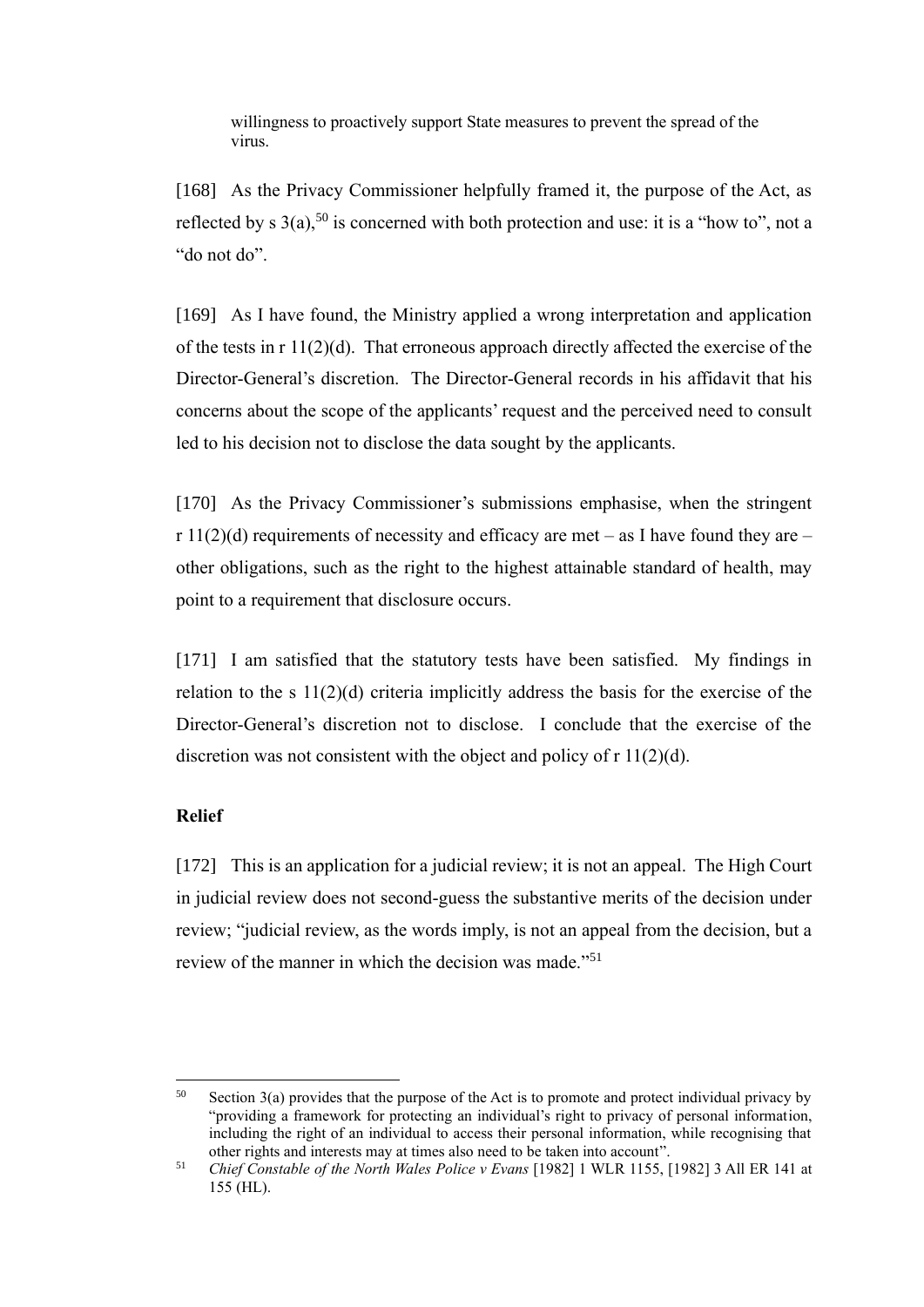## [173] The Court's role in a case like this is to:<sup>52</sup>

… ensure that when public officials exercise the powers conferred on them by Parliament, they act within them. Judicial review is the common means by which the courts hold such officials to account. It provides the public with assurance that public officials are acting within the law in exercising their powers, and are accountable if they depart from doing so.

[174] That distinction in the court's role between judicial review and appeal has an impact on what are appropriate remedies.<sup>53</sup> As a general rule, judicial review is not a procedure which allows the Court to substitute its own judgment for that of the decision-maker, although in exceptional circumstances the courts have been prepared to substitute their decision for the decision under review where there was only one lawful decision available.<sup>54</sup>

[175] Those exceptional cases rely primarily on the approach of the Court of Appeal in *Fiordland Venison Ltd v Minister of Agriculture and Fisheries.*<sup>55</sup> In that case, the Minister had declined to grant to a licence for a game packing house where a positive duty to issue a licence existed under the Game Regulations 1975 once the Minister was satisfied as to five matters specified in the regulations. The Court inferred that the decision to decline the application was made out of concern for the reduction in turnover or profit of other game packing businesses, which was not a relevant consideration. There had been a considerable delay since the application for a licence had been declined, and the Court of Appeal accepted that there was no evidence on which the Minister could reasonably or properly determine that he was not satisfied of the matters prescribed in the relevant regulation. The Court granted the appellant a declaration that, subject to certain upgrading of the packing house premises in accordance with plans and specifications that had been submitted, it was entitled to the licence it had been declined by the Minister.

[176] This case is not as clear-cut as *Fiordland Venison*. There, the decision-making did not involve the exercise of any discretion or evaluation beyond the presence or

<sup>&</sup>lt;sup>52</sup> *Tannadyce Investments Ltd v Commissioner of Inland Revenue* [2011] NZSC 158, [2012] 2 NZLR 153 at [3] (footnotes omitted).

<sup>53</sup> Taylor, above n [32,](#page-36-0) at [1.10].

<sup>54</sup> See, for example, the dissent of Elias CJ in *Helu v Immigration and Protection Tribunal* [2015] NZSC 298, [2016] 1 NZLR 298 at [105].

<sup>55</sup> *Fiordland Venison Ltd v Minister of Agriculture and Fisheries* [1978] 2 NZLR 341 (CA).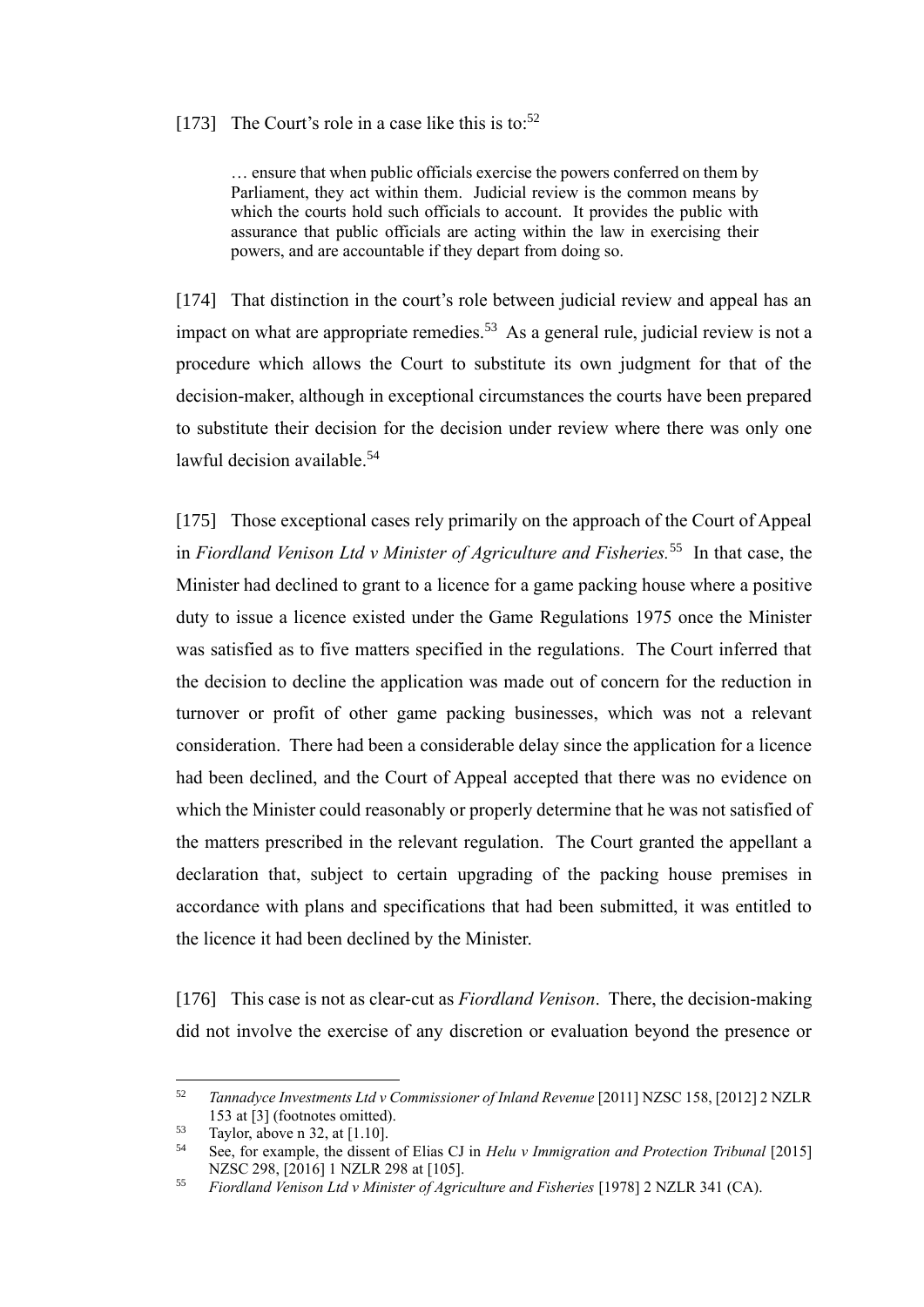absence of the stipulated matters. Here it is plain (and all parties agree) that even where the r  $11(2)(d)$  factors are satisfied, the decision-maker retains a residual discretion.

[177] Relief in judicial proceedings is essentially discretionary but, as the authorities make clear, where the court finds reviewable error, the "starting point" is that the applicant is entitled to relief.<sup>56</sup> However, events have moved on since the second decision was made on 5 November 2021. As I have already noted the parties have treated the post-second decision consultation process and the ongoing engagement between the Ministry and the applicants as part of the decision-making process and I have treated them as reviewable and within the scope of this proceeding. Considerable progress has been made since the second decision (and since the hearing) in the sense that the Ministry has agreed to provide more of the data sought by the applicants (see [\[29\]](#page-11-0) above).

[178] The alternative orders sought by the applicants, that the Court sets aside the second decision and directs the Ministry to make a final decision on the applicants' request for the data within three working days, has the potential to undermine what has been decided in the intervening period and to waste valuable time and resources (for both the Ministry and the applicants).

[179] As counsel for the applicants stressed, time is not now at large. The most important thing is to achieve resolution of the applicants' request as soon as possible. In those circumstances I direct the Ministry to take the following steps, within three working days and having regard to the findings in this judgment:

- (a) Complete its consideration of and decision on provision of the data in those areas where it has not yet agreed to provide data to the applicants.
- (b) Review its decision to provide data in relation to those Maōri in Te Ikaa-Māui/North Island who have had only a first dose, in light of the Ministry's publicly announced position in relation to the general

<sup>56</sup> *Air Nelson Ltd v Minister of Transport* [2008] NZCA 26, [2008] NZAR 139 at [60]-[61]; *Ririnui v Landcorp Farming Ltd* [2016] NZSC 62, [2016] 1 NZLR 1056 at [112].